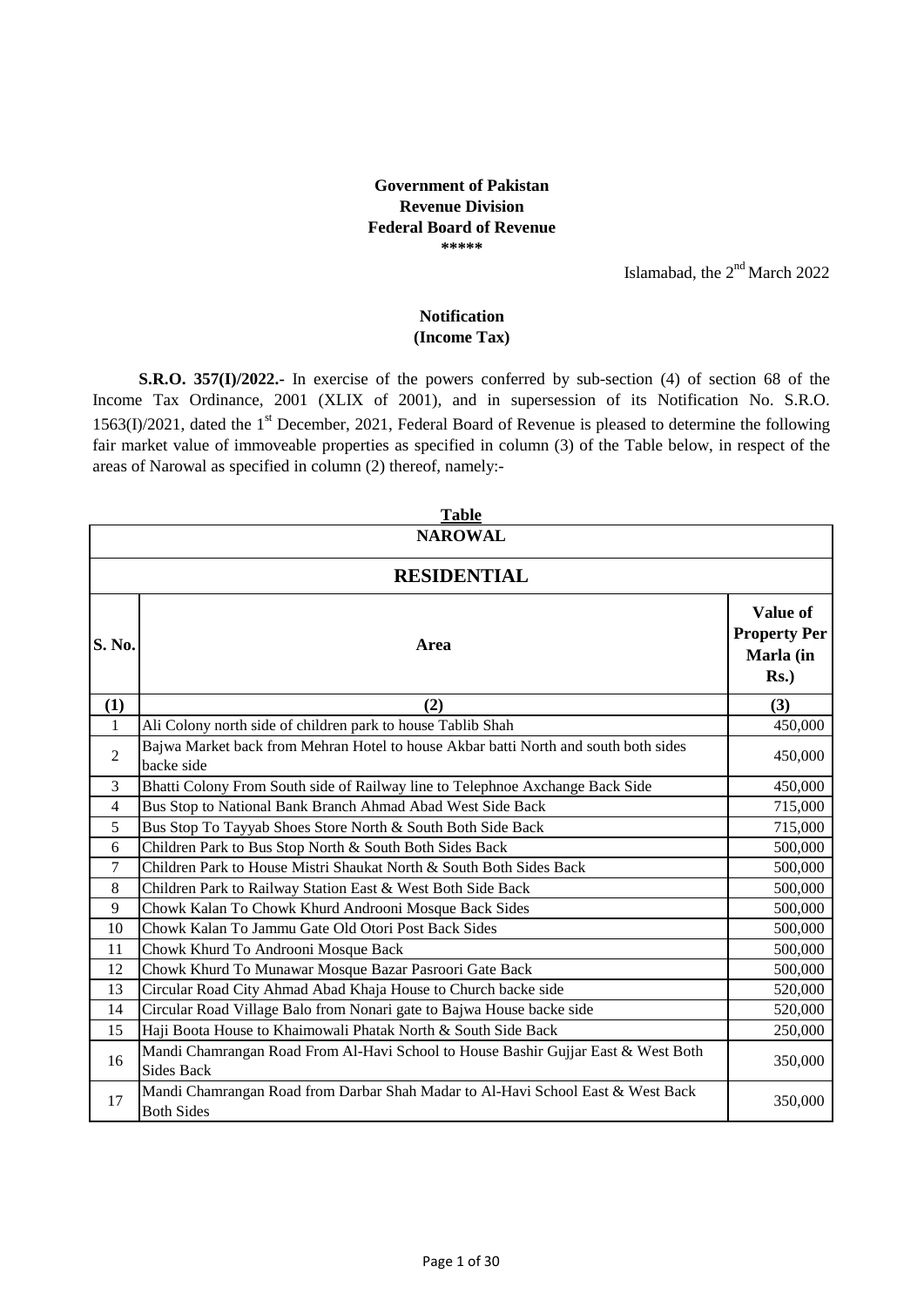| 18 | Mandi Chamrangan Road from House Bashir Gujjar to Defence Line East & West Both Sides<br>Back                                      | 300,000 |
|----|------------------------------------------------------------------------------------------------------------------------------------|---------|
| 19 | Mandi Chamrangan Road from Shop Fazal Din to Darbar Shah Madar East & West Back<br>Sides                                           | 585,000 |
| 20 | Market Haji Sadaq to Dera Inayat Ullah Back Side                                                                                   | 455,000 |
| 21 | Mistri Shoukat House to Haji Boota House North Side Back                                                                           | 325,000 |
| 22 | Mohallah Badhai South Side Of The Railway Station                                                                                  | 292,500 |
| 23 | Mohallah Balaq Shah Wali Ahmad Abad Both Back Sides                                                                                | 292,500 |
| 24 | Mohallah Balo Constructed Area Inside                                                                                              | 422,500 |
| 25 | Mohallah Mian Abdullah Sahib South Gate Back Side                                                                                  | 357,500 |
| 26 | Mohallah Pasroori Gate OutSides back from Munawar Mosque to Darbar Balaq Shah Wali<br>and from wast to Dera Sulary                 | 357,500 |
| 27 | Mohallah Thana Road Ghosia Nagar East & West Back Side, Southern Side Basic Health<br>Unit Ahmad Abad Both Sides Back              | 422,500 |
| 28 | Mohallah Umar Colony South form Dera Inayat Ullah North Agricultural Land Muhaood<br>Shah Wast form Darin and East to Khalid House | 325,000 |
| 29 | Mor Sadanwali to Marrian North & South both Sides Back                                                                             | 260,000 |
| 30 | Munawar Mosque To Mor Sadanwali North & South Both Sides Back                                                                      | 292,500 |
| 31 | Narowal Pusrur Road From Baryar Traders to Clinic Major Asif North & South Both Sides<br><b>Back</b>                               | 416,000 |
| 32 | Narowal Pusrur Road From Bubak Welding Workshop to Baryar Traders East & West Both<br><b>Sides Back</b>                            | 416,000 |
| 33 | Narowal Pusrur Road From Bus Stop to QFC East & West Both Sides Back                                                               | 585,000 |
| 34 | Narowal Pusrur Road from Clinic Major Asif to Phatak Bagh North & South Both Sides Back                                            | 487,500 |
| 35 | Narowal Pusrur Road From Mehrab Autos to Pso Petrol Pump East side back                                                            | 520,000 |
| 36 | Narowal Pusrur Road From Mughal Traders to Bubak Welding Workshop East & West Both<br><b>Sides Back</b>                            | 455,000 |
| 37 | Narowal Pusrur Road From PSO Petrol Pump to Rana House East Side Back                                                              | 357,500 |
| 38 | Narowal Pusrur Road From QFC to Mughal Traders East & West Both Sides Back                                                         | 520,000 |
| 39 | Narowal Pusrur Road From Rana House to Old Ice Factory East Side Back                                                              | 325,000 |
| 40 | Narwoal Pusrur Road from Efficiency School to Defence Line West side back                                                          | 520,000 |
| 41 | National Bank Branch to Defence Line West Side Back                                                                                | 425,000 |
| 42 | Nonari Gate Thathari Bazar To Chowk Kalan Back Sides                                                                               | 425,000 |
| 43 | Tayyab Shoes Store to Nonari Gate North & South Both Side Back                                                                     | 425,000 |
| 44 | Agriculture Urban Land Off Road Baddomalhi                                                                                         | 97,500  |
| 45 | Children Park Chowk to Chowk Mandi Chamrangan Towards New Lahore Road Both South<br>& North Sides Back                             | 227,500 |
| 46 | Chowk Railway Station Mohallah Tariq Abad Baddomalhi Both South & North Sides Back                                                 | 325,000 |
| 47 | Committee Chowk to Qila Kalar Wala All Sides Back                                                                                  | 250,000 |
| 48 | Committee Garh Chowk to Children Park Both East & West Back Side, Civil Hospital &<br>Muslim School Both East & West Sides Back    | 250,000 |
| 49 | Islamia School to Main Bazar Baddomalhi, Shahroz Hotel Both East & West Back Sides                                                 | 250,000 |
| 50 | Islamia School to Nawan Pind Chowk Abadi Back Side                                                                                 | 250,000 |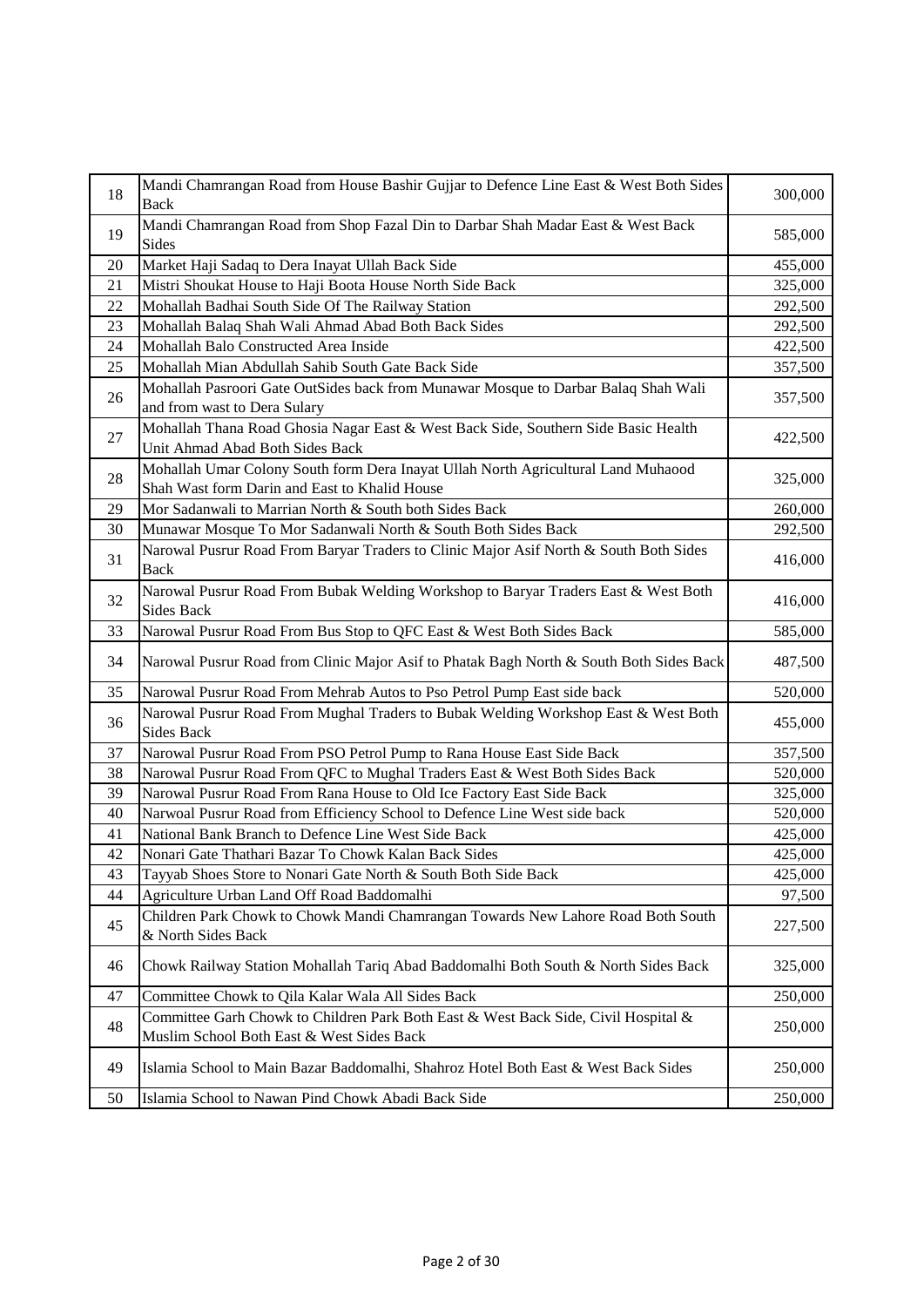| 51 | National Bank Chowk West Side Habib Bank to Committee Garh Chowk Both Sides Back                                                                  | 325,000 |
|----|---------------------------------------------------------------------------------------------------------------------------------------------------|---------|
| 52 | Railway Station to Mullah Chowk, Street Kot Din, Street Rahmania Both Sides Back                                                                  | 455,000 |
| 53 | Shahroz hotel To Verternary Hospital & Chowk Committee Garh Both East & West Back<br>Side & Mohallah Chah Bohar Wala Back Side                    | 455,000 |
| 54 | Agriculture Land Urban Area Off Road Daib                                                                                                         | 260,000 |
| 55 | Al-Fateh Garden Town Mangian Both Sides Back                                                                                                      | 357,500 |
| 56 | Daib Urban Muridkey Road Back                                                                                                                     | 325,000 |
| 57 | Doctor Colony Village Daib Both Sides Back                                                                                                        | 468,000 |
| 58 | Garden Town Phase-I Village Daib Both Sides Back                                                                                                  | 468,000 |
| 59 | Garden Town Phase-II Village Daib Both Sides Back                                                                                                 | 325,000 |
| 60 | Abid Town - Raffique Abad Adjecent Abadi Eastern Side Katchery Road upto to Karbla<br>Towards Old Civil Hospital Back                             | 585,000 |
| 61 | Agriculture Land Urban Area Gunj Hussain Abad Off Road                                                                                            | 156,000 |
| 62 | Agriculture Land Urban Area Mahiyan Wala, Saddique Pura Off Road Narowal                                                                          | 227,500 |
| 63 | Agriculture Land Urban Area Mahiyan Wala, Saddique Pura Off Road Narowal                                                                          | 227,500 |
| 64 | Agriculture Land Urban Area Mahiyan Wala, Saddique Pura Off Road Narowal                                                                          | 227,500 |
| 65 | Agriculture Urban Land From Chandarke Rasta Chandowal to Hospital Bunyadi Sehat<br>Markaz Back Side                                               | 91,000  |
| 66 | Agriculture Urban Land Narowal Road to Chandarke Road Back Side                                                                                   | 130,000 |
| 67 | Agriculture Urban Land Village Dale Pur Eastern Side Defence Nalah to Southern Side Dera<br>Ali Mohammad                                          | 130,000 |
| 68 | Agriculture Urban Land Village Dale Pura Western & Southern Side Dera Akhtar Hussain To<br>Dera Aas Mohammad                                      | 130,000 |
| 69 | Ahmad Garden Near Mohallah Rasool Nagar Both Sides Back on the Other side south abadi<br>Murghi khana Back                                        | 292,500 |
| 70 | Ahmed Hussain Colony Chanderkey Road Back Side                                                                                                    | 455,000 |
| 71 | Ahmed Hussain Colony Chanderkey Road Back Side                                                                                                    | 455,000 |
| 72 | Al-Hamad, Tayyab Town Towards Back Side Of The Total Pump To City Commerce<br>College Back Side                                                   | 500,000 |
| 73 | Al-Hayat Town New Lahore Road Muaza Rasinwal Road on the side east to Haddod north<br>wall Green city and west wall justice colony back           | 500,000 |
| 74 | Ali Mubeen Town Both Sides Back new lahore road faith Bajwa Super store upto railway line<br>on the side west to north wall Al-Raheem Garden back | 617,500 |
| 75 | Allama Iqbal Road From Eid Gah Road Towards Street Hameed Kabariya Eastern Side upto<br>Liberty Market Limit Both Side Back                       | 520,000 |
| 76 | Amin Colony Northern Side Circular Road, Office Maujaz Foundation Towards Graveyard<br>Haider Park, Abadi Back Southern side of Old DHC           | 700,000 |
| 77 | Back Side of Adnan Butt Commission Shops to Habib Town on the Main Shakargarh Road                                                                | 260,000 |
| 78 | Back Side of Akram Hotel to Centre Jail Narowal on the South Side of Main Shakargarh<br>Raod                                                      | 357,500 |
| 79 | Back Side of Fruit Mandi upto City College East West Side of Naullah Ditch                                                                        | 325,000 |
| 80 | Back Side of Main shakargarh Road Southern & Eastern Side Link Road Govt Primary<br>School to Abadi Deh                                           | 357,500 |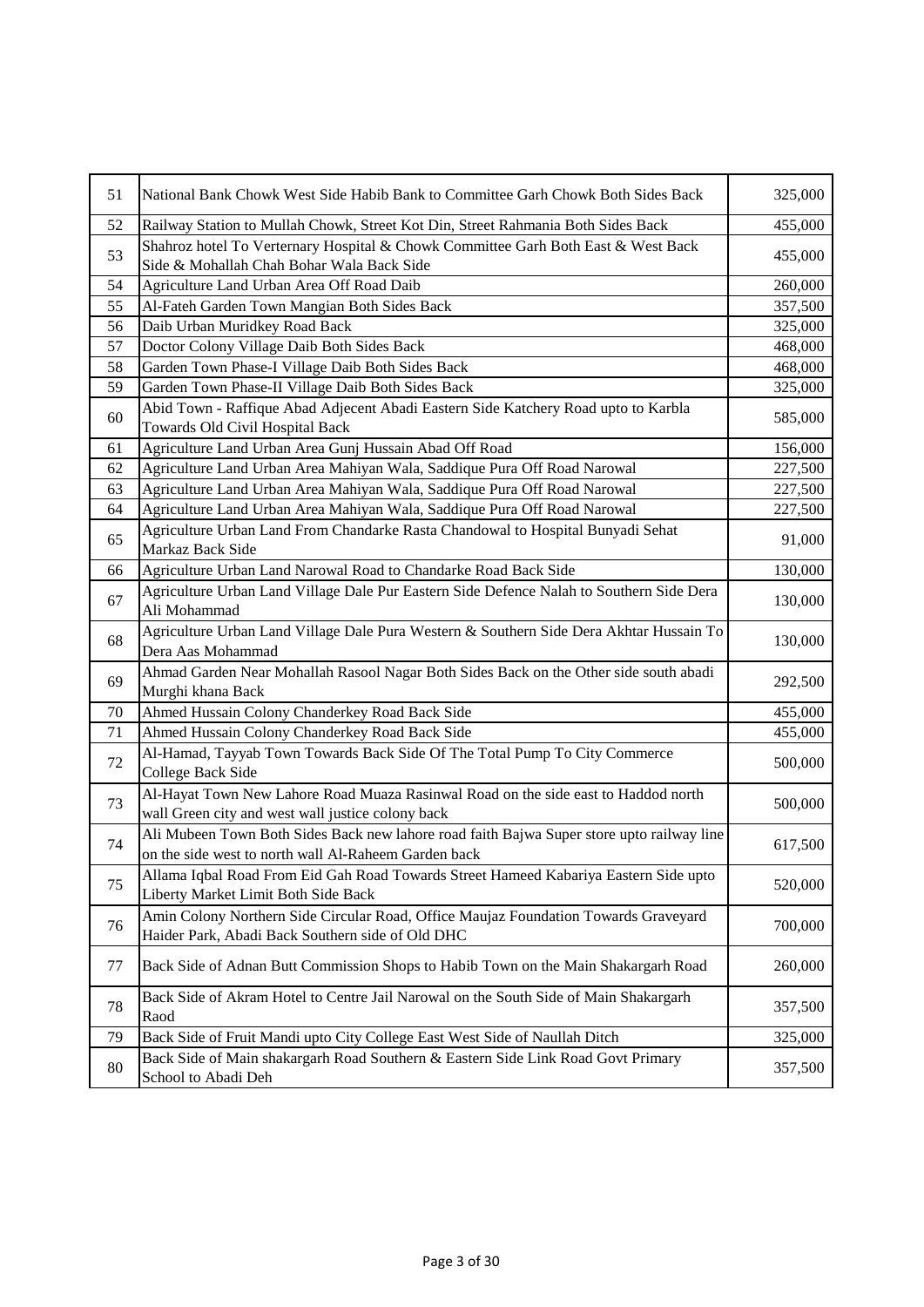| 81  | Back side of Mohallah Haji Usman Mayo Northern Side Link Road of Main Shakargarh Road                                                                                                                                                                                                                                                                               | 234,000 |
|-----|---------------------------------------------------------------------------------------------------------------------------------------------------------------------------------------------------------------------------------------------------------------------------------------------------------------------------------------------------------------------|---------|
| 82  | Back Side of Mohammad Yaqoob Cycle Works to Adnan Butt Commission Shops on the<br>Main Shakargarh Road                                                                                                                                                                                                                                                              | 234,000 |
| 83  | Back side of Naseer Karyana Store to Way of New Abadi Northern Side of Main Shakargarh<br>Road                                                                                                                                                                                                                                                                      | 234,000 |
| 84  | Back Side of Rehmat Colony Southern & Western Side Millat Tracktor Agency to Railyway<br>Line                                                                                                                                                                                                                                                                       | 292,500 |
| 85  | Back Side of the Civil Defence Office To Session Judge House on the South Side of the Main<br>Shakargarh Road                                                                                                                                                                                                                                                       | 552,500 |
| 86  | Back Side of the Faiz Ahmad Faiz Park On Going Way towards Northern Side Railway Line<br><b>Back</b>                                                                                                                                                                                                                                                                | 234,000 |
| 87  | Back Side of the Main Road Shakargarh Faiz Ahmad Faiz Park                                                                                                                                                                                                                                                                                                          | 455,000 |
| 88  | Back Side of the Main Road Shakargarh From Asghar Mayo Shops to Malik Building<br><b>Material Shops</b>                                                                                                                                                                                                                                                             | 455,000 |
| 89  | Back side of the Main Road Shakargarh Towards Northern Side Yousaf Gujjar Shops to Dera<br>Asghar Lohar & Way of Shamsher pur Abadi                                                                                                                                                                                                                                 | 455,000 |
| 90  | Bismillah Garden Town Back Both Sides new lahore road opposite ramzan block al raheem<br>garden Back east and west Side Back                                                                                                                                                                                                                                        | 500,000 |
| 91  | Chowk Jassar By-pass To Chanderkey Road Both Eastern & Western Back Adjecent Abadi<br>Of Shah Sawar Colony, Shah Khalid Colony, Mumtaz Colony, Muhallah Meeran Shah<br>Hussain Up To Chowk Shah Meeran Both Back Side                                                                                                                                               | 520,000 |
| 92  | Chowk Jassar By-Pass To Shakargarh Road Both Northern & Southern Side upto Nursary /<br>Millat Tractor Shops Both Back Side                                                                                                                                                                                                                                         | 550,000 |
| 93  | Chowk Shah Meeran Towards Chanderkey Road Both Northern & Southern Side Up To<br><b>Ahmed Hussain Colony Back</b>                                                                                                                                                                                                                                                   | 390,000 |
| 94  | Circular Road Back Northern Side From DC House Road UET Building Up To Butt Super<br>Store To Word West Up To Residence Shekh Sair Abadi Haider Park Toward Gaveyared<br>Shekhan Adjecent Kashmir Town. Southern Side From Muhar Sharif Road Back Up To,<br>Along With Railway Line Toward Commerce Collage Salma Khalil Hospital Road Abadi<br>Muhallah Samna Abad | 585,000 |
| 95  | City Marriage Hall To Railway Station Abadi Northern & Southern Both Side Adjecent<br>Mohammad Pura & Office Market Committee & Street Church Catholic                                                                                                                                                                                                              | 585,000 |
| 96  | Darbar Chan Peer Chowk Shah Meeran Both Eastern & Western Side, Adjecent Abadi<br>Siddique Pura & Meeran Shah Hussain Both Side Back                                                                                                                                                                                                                                | 550,000 |
| 97  | Degree College To Old Dc Office Main Road Both Eastern & Western Abadi Samna Abad &<br>Defence Colony Back Side                                                                                                                                                                                                                                                     | 500,000 |
| 98  | Degree College Towards Lal Masjid Main Road Both Eastern & Western Side, Northern Side<br>of UET & Hiway Building Back Side                                                                                                                                                                                                                                         | 585,000 |
| 99  | District Complex Towards South Wall to Dera Haji Mushtaq Back Side                                                                                                                                                                                                                                                                                                  | 520,000 |
| 100 | Doctor Colony Back Eastern Side Mureedky Road Adjecent Back Side Area Village Daab,<br>Northern Side Fateh Ali Colony Back Side                                                                                                                                                                                                                                     | 520,000 |
| 101 | Eastern Side Defence Ditch to Southern Side Railway Line Back Side                                                                                                                                                                                                                                                                                                  | 260,000 |
| 102 | Eid Gah Road East West Side Sana Ullah Colony etc upto Telephone Exchange Both Sides<br>Back                                                                                                                                                                                                                                                                        | 520,000 |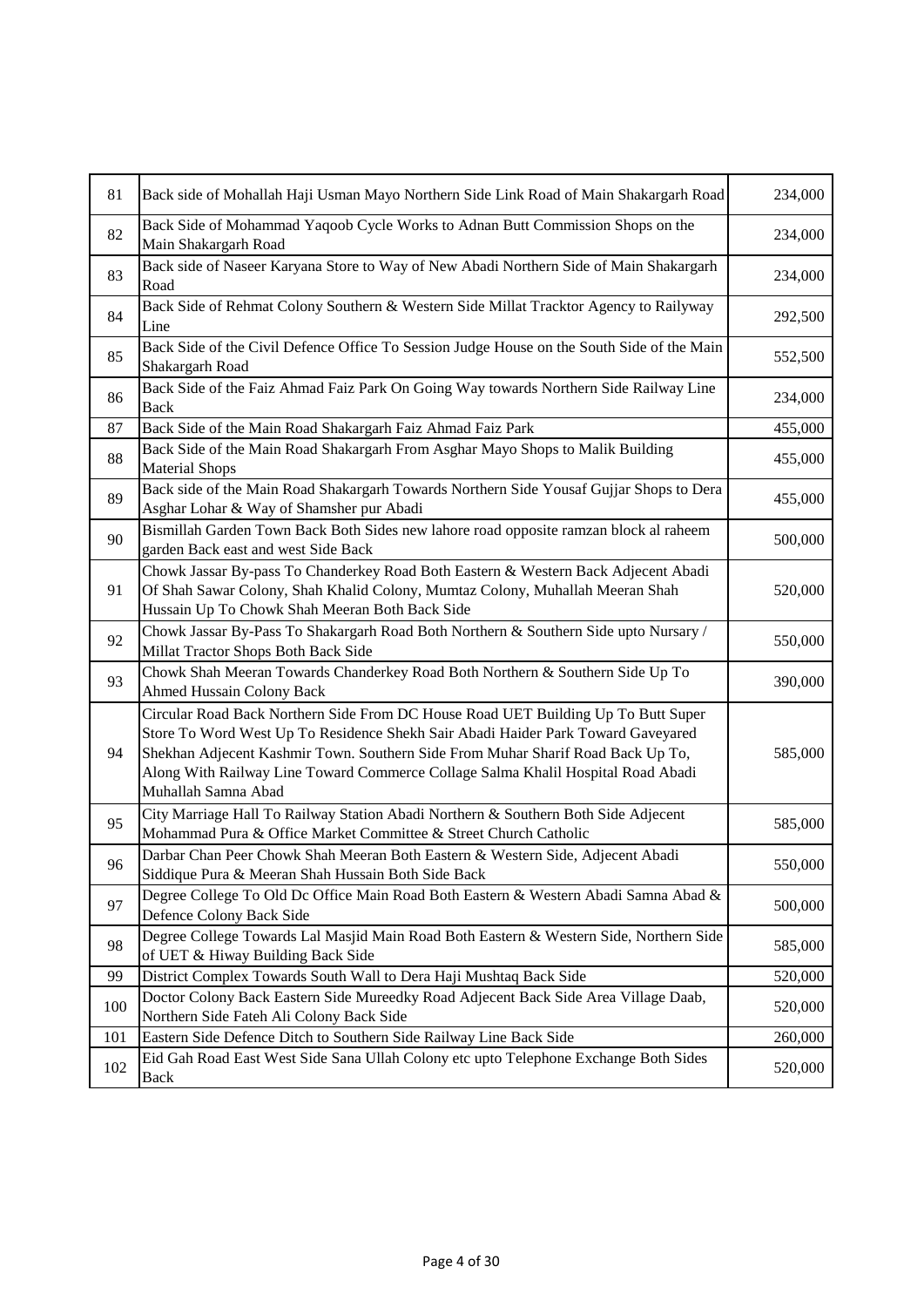| 103 | From Abdul Hameed Shops to way of New Abadi Northern Side of Main Shakargarh Road<br><b>Back</b>                                                                                                                                                                                                                                           | 234,000 |
|-----|--------------------------------------------------------------------------------------------------------------------------------------------------------------------------------------------------------------------------------------------------------------------------------------------------------------------------------------------|---------|
| 104 | Gulshan E Abid Town Northern Side Total Pump Bridge Naullah Jhajri Sialkot Road Back                                                                                                                                                                                                                                                       | 520,000 |
| 105 | Gunj Hussain Abad From Railway Crossing to Masjid Noor Manak Road Both Eastern &<br>Western Back Side Abadi Thokar Railway Station Abadi Round Primary School & Abadi<br>Eastern Side Mahianwala Road & Western Side Abadi upto Naullah Dich Manak Road                                                                                    | 455,000 |
| 106 | Hajvair Colony, Zakir Pura, Gulshane Hayat, Model Town, Northern Side Abadi DPO House<br>Up To UET Building, Western Abadi Mission Hospital Road Towards Main Church Chowk<br>Loharan Both Side Back                                                                                                                                       | 455,000 |
| 107 | Jassar Chowk Circular Road Back Both Side Northern And Southern Side. North, Building<br>Kaleem Zafar Up To Christian Graveyared Toward Street Abdul Razzaq Khan Durani, In<br>Side Abadi Muhallah Mumtaz Colony. Southern Side From Master Trader Building Toward<br>Kotli Plot Mor, Up To Back Railway Line Abadi Muhallah Rizwia Colony | 585,000 |
| 108 | Jassar Chowk Siakot Road Both Eastern And Western Back Side. From City Resturent To<br>Master Tile Shop Up To Mission Road Majid Ali Hajvairi, Abadi Shah Khalid Colony<br>Western Side. From Eastern Side Waheed Auto Electration Toward DHQ Back Abadi Shah<br>Sawar Colony Up To Ranger Headquater Both Side Back                       | 520,000 |
| 109 | Jassar Chowk To Degree College Both Northern & Southern Abadi Mumtaz Colony Shah<br>Khalid Colony Zakar Pura Rizvia Colony Samna Abad Back                                                                                                                                                                                                 | 585,000 |
| 110 | Johar Town Narowal Back Both Sides                                                                                                                                                                                                                                                                                                         | 481,000 |
| 111 | Johar Town Narowal Back Both Sides Railway Crossing to Pasha Service Station west back<br>upto railway line Affiliate Residence Zaman Ali Back west                                                                                                                                                                                        | 481,000 |
| 112 | Justice Colony Both Sides Back, back side green city south east back                                                                                                                                                                                                                                                                       | 375,000 |
| 113 | Kakar Colony Southern Side Sialkot Railway Crossing Along With Railway Road Up To<br>Abadi Muhallah Bilal Gunj Back Side                                                                                                                                                                                                                   | 520,000 |
| 114 | Kashmir Town Western Side Circular Road Opposite Govt High School Back                                                                                                                                                                                                                                                                     | 585,000 |
| 115 | Kucthery chowk to railway crossing Rasinwal Road west side back chowk rasinwal to railway<br>line on the side west affiliate south boundary Muza Narowal to Rasinwal Crossing Back side                                                                                                                                                    | 520,000 |
| 116 | Kutchery Chowk to Hussaini Chowk Abadi Near Darbar Peer Habib Ullah Western Side of<br>Kutchery Road upto Hussaini Chowk                                                                                                                                                                                                                   | 585,000 |
| 117 | Kutchey Chowk To Railway Crossing Ransiwal (Hashim Shah Chowk) Western Side, Abadi<br>Adjecent upto Family Park Both Sides Back                                                                                                                                                                                                            | 520,000 |
| 118 | Link Road Dale Pur Govt Girls Primary School Dale Pur to Dera Akbar Mayo Back Side                                                                                                                                                                                                                                                         | 234,000 |
| 119 | Link Road of Main Road Shakargarh Area Dale Pur Back Side                                                                                                                                                                                                                                                                                  | 325,000 |
| 120 | Madina Town Adjecent Eatern Side Fatima Girls School & Southern Side Railway Line<br>Shakargarh upto Land Mohammad Sharif                                                                                                                                                                                                                  | 450,000 |
| 121 | Mahiyan Wala Road to Gunj Hussain Abad Both Sides Link Road Back                                                                                                                                                                                                                                                                           | 325,000 |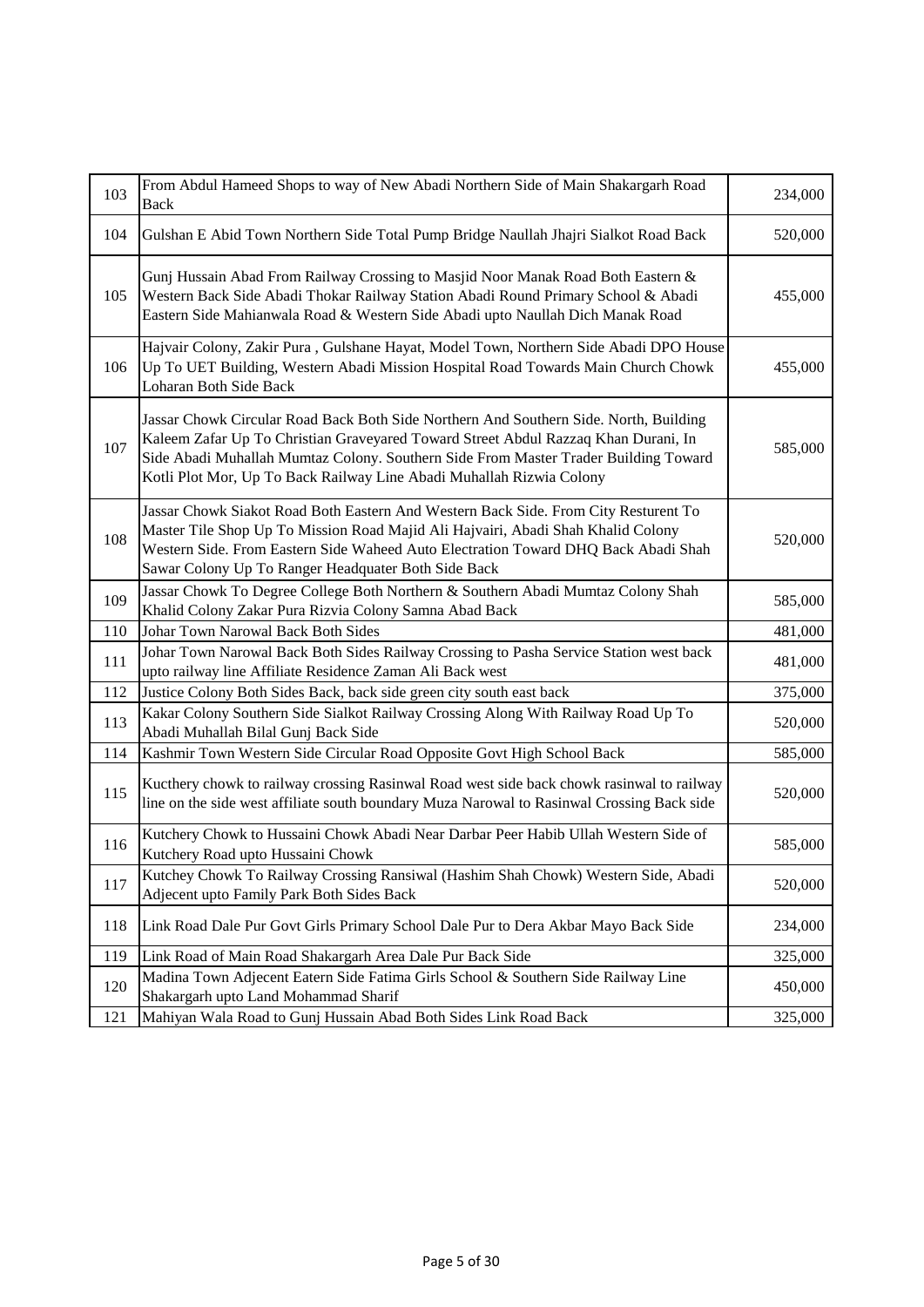| 122 | Main Circular Road Back Side From DPO House To UET Building North Side Up To Masjid<br>Ali Hajvairi Mission Hospital Road In Side Abadi Muhallah Zakar Pura Up To Christian<br>Compaund DC House Road Near Butt Karyana Store. Southern Side From Kotli Plot Road<br>Near Fatima Hospital To Muhar Sharif Road Up To Back Railway Line Abadi Muhallah<br>Samna Abad Adjecent Abadi Defence Colony Back Side | 520,000 |
|-----|-------------------------------------------------------------------------------------------------------------------------------------------------------------------------------------------------------------------------------------------------------------------------------------------------------------------------------------------------------------------------------------------------------------|---------|
| 123 | Main Road Shakargarh From Anwar Fauji Shops to Defence Nalah Back Side                                                                                                                                                                                                                                                                                                                                      | 422,500 |
| 124 | Main Road Shakargarh Northern Side Link Road Back side of Anwar Fauji Shops to Masjid<br>Madina Way of Dale Pur Back                                                                                                                                                                                                                                                                                        | 390,000 |
| 125 | Main Road Shakargarh Northern Side Link Road Towards On Going Way to Dera Malik<br>Tariq Awan From the Back side of Asghar Mayo Shops to Railway Line Back Side                                                                                                                                                                                                                                             | 234,000 |
| 126 | Main Road Shakargarh Northern Side Link Road Waheed Auto Shops to Hafiz Shafique<br>Shops towards Way of Dale Pur Back                                                                                                                                                                                                                                                                                      | 390,000 |
| 127 | Main Shakargarh Road Link Road Dale Pur lasani Colony Back Side                                                                                                                                                                                                                                                                                                                                             | 325,000 |
| 128 | Main Shakargarh Road Link Road Dale Pur Rehmat Colony Back Side                                                                                                                                                                                                                                                                                                                                             | 325,000 |
| 129 | Main Shakargarh Road Northern Side Link Road Western Side Plots Waseem Dil Khan to the<br>Way of Mohallah Shamsher Pur Back Side                                                                                                                                                                                                                                                                            | 234,000 |
| 130 | Meer Market Both Sides Back Lahore Road east and west side Back both east pasha service<br>station to Al-khan Advisior on the side east south wall mission school to green city gate Back                                                                                                                                                                                                                   | 520,000 |
| 131 | Mission Hospital To Kotli Plot Bajwa Road Eastern Back Side Abadi Zakar Pura, Mohallah<br>Rizvia Colony, Abadi Mohallah Samna Abad Both Sides Back                                                                                                                                                                                                                                                          | 455,000 |
| 132 | Mohallah Essa Nagri/Habib Town, Sikandar Town Abadi Western Side Old DCO Office<br>Southern Side Railway Line Shakargarh upto Ground Degree College Western Side Mahar<br>Sharif Road to Limit Ransiwal                                                                                                                                                                                                     | 286,000 |
| 133 | Mohallah Islam Pura Northern Side of Railway Station Between Railway Road upto Kutchery<br>Mor City Police Station Abadi Eastern & Western Side Gali Khajoor Wali, Gali Hameed<br>Sirki Wala upto Limits National Press Club Back Side                                                                                                                                                                      | 585,000 |
| 134 | Mohallah Jelani Colony From Railway Station Toward Eid Gah Road upto Telephone<br>Exchange Eastern & Western Side upto Railway Line & Liberty Market Both Sides Back                                                                                                                                                                                                                                        | 520,000 |
| 135 | Mohallah Khuwajgan, Street M.B Girls School, Abadi Gulistan e Zahra Towards Pakistan<br>Foundation School Wetern Side Street Sheikh Daulat upto Liaqat School Eastern Side Both<br>Back Sides                                                                                                                                                                                                               | 520,000 |
| 136 | Mohallah Muhammad Pura Northern Side Patwar Khana & DPO Office upto Street<br>Mahmood Mughal Towards Residential Sultan Mashqi & Masjid Rehmania Back Side Abadi<br>Street National Club Alongwith Western Side Katchery Road upto Katchery Chowk Both<br><b>Sides Back</b>                                                                                                                                 | 585,000 |
| 137 | Mohallah Saddique Pura East Side upto Back Side Ahmad Hussain Colony                                                                                                                                                                                                                                                                                                                                        | 390,000 |
| 138 | Mohallah Saman Abad, Defence Colony, Gulshan e Hayat Western Side of Kotli Plot Bajwa<br>Road upto Railway Crossing Mahar Sharif Eatern & Western Side of Old DC Road Both<br><b>Sides Back</b>                                                                                                                                                                                                             | 520,000 |
| 139 | Muhallah Bilal Gunj, Western Side Abadi, Railway Line, Railway Quarter Back Side                                                                                                                                                                                                                                                                                                                            | 325,000 |
| 140 | Muhallah Defence Colony Southern Side Circular Road From Shukar Din Hospital uhar Shaif<br>Road Up To Railway Line Back Southern Side                                                                                                                                                                                                                                                                       | 585,000 |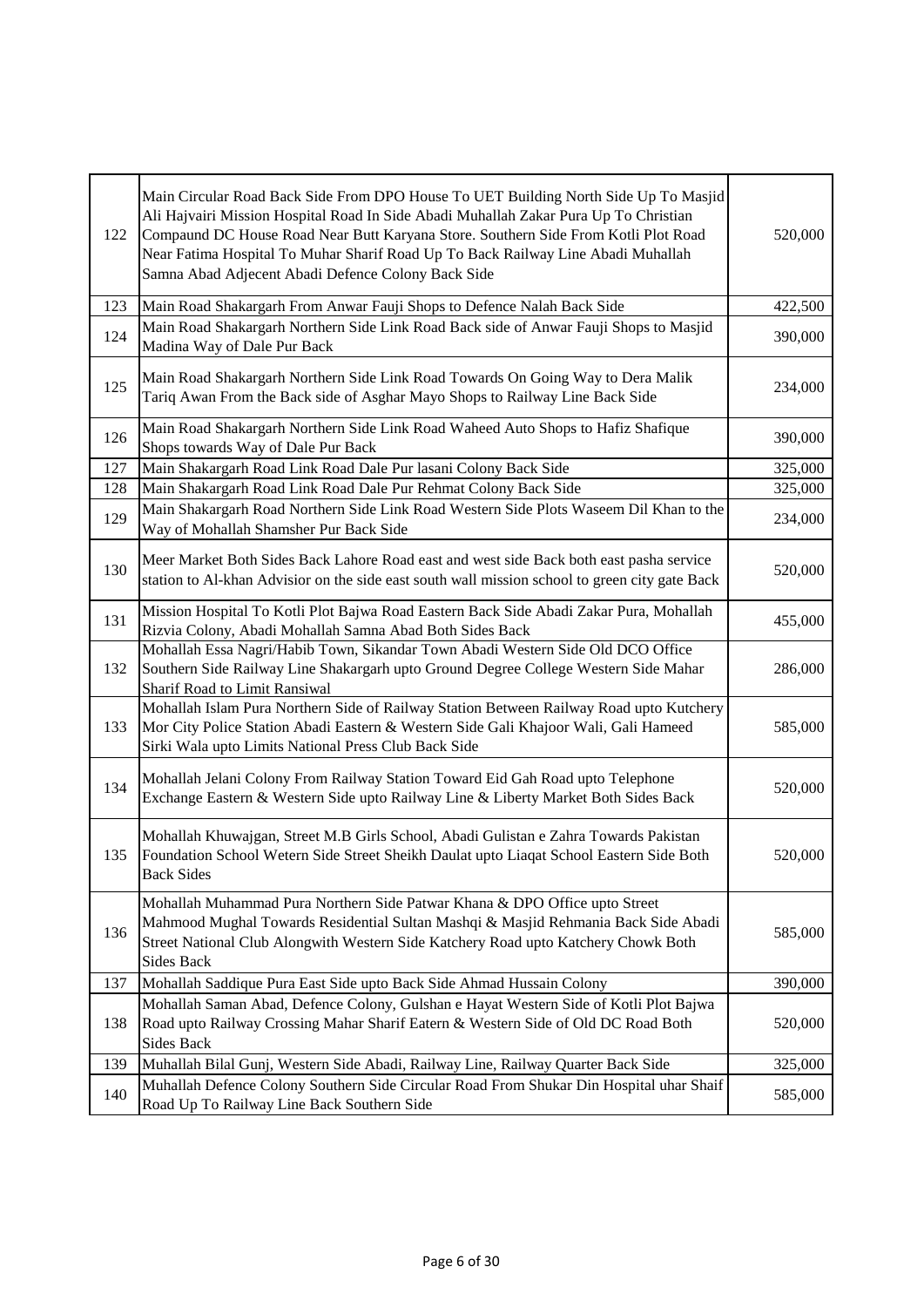| 141 | Muhallah Kashmirian, Loharan & Farooq Gunj Eastern Side Boarding School Up To Chowk<br>Ehal e Hadees, Southern Abadi Chowk Mantan Wala, Western Abadi Chan peer Road Up To<br>Muhallah Loharan Back Both Side | 715,000 |
|-----|---------------------------------------------------------------------------------------------------------------------------------------------------------------------------------------------------------------|---------|
| 142 | Muhallah Moti Gate, Abadi Near Masjid Narowali Up To Railway Bazar Ghass Mandi<br>Chowk Northern Side Main Bazar Old Commttee Garh, Abadi Round Muslim Girls High<br>School, Street Dr. Panni Back Side       | 715,000 |
| 143 | Muhallah Shah Sawar Colony Southern Side DHQ, Western Side Ranger Haidquater, Eastern<br>Back Side Sialkot Road upto Clinic Dr. Farooq Both Back Sides                                                        | 455,000 |
| 144 | Muhallah Siddique Pura, Kala Qadir Road, Adjecent Abadi Both Side Back                                                                                                                                        | 357,500 |
| 145 | Mukhtar Town Both Sides Back west side limits Al-Raheem Garden to Limites East Hindu<br>Dogar Population Residence of Rana Imran                                                                              | 416,000 |
| 146 | Naullah Ditch West Side upto Mahiyan Wala Road Both Sides Back                                                                                                                                                | 325,000 |
| 147 | Near Gulistan-e-Zahra & Haider Park Residence Sheikh Sair Western Abadi upto DCO<br>House Abadi Gali Sheikh Jugnu Towards Eastern Side Ali Foundation School                                                  | 585,000 |
| 148 | New Lahore Road Agriculture Land Aftab Ahmad etc West Side Back                                                                                                                                               | 520,000 |
| 149 | New Lahore Road Agriculture Land Ghulam Ali etc West Side Back                                                                                                                                                | 520,000 |
| 150 | New Lahore Road Bajwa Trader to Shops A.G Khan Back                                                                                                                                                           | 520,000 |
| 151 | New Lahore Road Both Sides Back Population east West Both side back to Railway line East<br>Population faith mission school residence Master Sikhawat ali to Limites Green City upto<br>Pasha Service Station | 481,000 |
| 152 | New Lahore Road Both Sides Front Rasinwal to East and west both side front to pasha<br>service station Back                                                                                                   | 520,000 |
| 153 | New Lahore Road East Side Front Shops Rukhsana Sultan to Shops Sana Ullah Butt Back                                                                                                                           | 520,000 |
| 154 | New Lahore Road Eastern Side Front & Northern Side Wall Mission School to Green City<br>Back                                                                                                                  | 520,000 |
| 155 | New Lahore Road Inside Al-Raheem Garden Town, Ramzan Block West Side Back                                                                                                                                     | 390,000 |
| 156 | New Lahore Road Shops Chairman Riasat Ali West Side Front                                                                                                                                                     | 520,000 |
| 157 | New Lahore Road Towards West Side Area Shahid Mehmood Ploting to Shops Mohammad<br>Nawaz Back Side                                                                                                            | 390,000 |
| 158 | New Lahore Road West Side Gate Special Education School to Honda Point Back Side                                                                                                                              | 520,000 |
| 159 | New Lahore Road Western Side Pasha Service Station to Area Imdad Khan Back                                                                                                                                    | 520,000 |
| 160 | Railway Crosing Gunj Hussain Abad to manak Road Back Gunj Hussain Abad Manak Road<br>on the side south to railway line graveyard back                                                                         | 390,000 |
| 161 | Railway Crosing Gunj Hussain Abad to manak Road Front Gunj Hussain Abad Manak Road<br>Masjid noor to bridge dich Back Side                                                                                    | 325,000 |
| 162 | Railway Crossing Gunj Hussain Abad Both Eastern & Western Back Side to Manak Road<br>upto Naullah Dich                                                                                                        | 325,000 |
| 163 | Railway Crossing Sialkot To Dar Filling Station Both Northern & Southern Side Back                                                                                                                            | 325,000 |
| 164 | Railway Line Dale Pur to Primary Girls School Dale Pur Back                                                                                                                                                   | 234,000 |
| 165 | Railway Line Munir Chahar Form House To Defence Ditch Back Side                                                                                                                                               | 234,000 |
| 166 | Railway Station West Side upto to Naullah Ditch Both Sides Back                                                                                                                                               | 325,000 |
| 167 | Rana Town Both Sides Back Abadi on the side south special school to railway line to service<br>station back Lahore road on the side west                                                                      | 416,000 |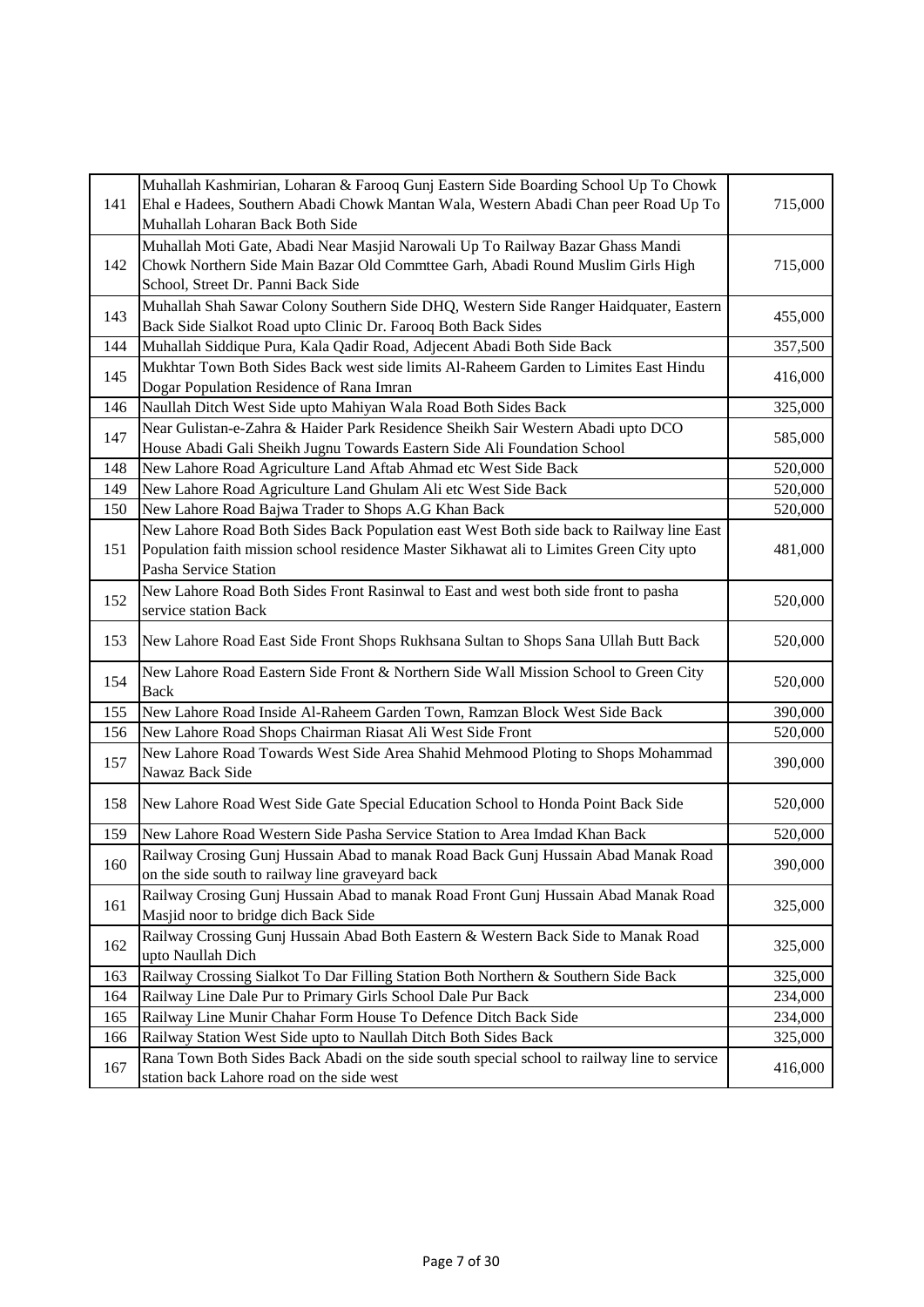| 168 | Rana Town Both Sides Back Abadi on the side south special school to railway line to service<br>station back Lahore road on the side west                                                                                                              | 416,000 |
|-----|-------------------------------------------------------------------------------------------------------------------------------------------------------------------------------------------------------------------------------------------------------|---------|
| 169 | Ransiwal Railway Crossing To Degree College Both Northern & Southern Back Circular<br>Road, Back Side Adjecent Abadi                                                                                                                                  | 715,000 |
| 170 | Rasool Nagar / Murghi Khana Adjecnt Abadi Etc. Circular Road on the siode Railway line<br>Near Salama Clinic Back upto Hadood North Esa Nagri                                                                                                         | 390,000 |
| 171 | Rasool Nagar/Murghi Khana Adjecent Abadi Back Side Salma Clinic to Railway Line<br>Commerce College inside Railway Line upto Residence Shahzad Khan                                                                                                   | 357,500 |
| 172 | Rehmat Colony on the Back side of the Faiz Ahmad Faiz Park From Rasheed Khan Dera to<br>Dera Malik Tariq Awan                                                                                                                                         | 450,000 |
| 173 | Road Between Al-Raheem Garden Town Phase II Executive Block & A Block to Commercial<br>College Back Side                                                                                                                                              | 390,000 |
| 174 | Saddique Pura Chowk to Kala Qadir Road upto Madrisa Qari Masood Both Sides Back                                                                                                                                                                       | 390,000 |
| 175 | Saleem Town, Abadi Southern Side Shakargarh Road, Back Side Admore Pump upto<br>Railway Line Shakargarh                                                                                                                                               | 455,000 |
| 176 | Session Judge House on the Main Road Shakargarh to Eastern side Wall of Al-Raheem<br>Garden Town Phase-I Back                                                                                                                                         | 520,000 |
| 177 | Shah Khalid Colony, Mumtaz Colony Residential Area Northern Area of Circular Road<br>Western Back Side Jassar By-pass upto City Marble Factory Abadi Back Side Mission<br>Hospital Both Sides Back                                                    | 585,000 |
| 178 | Shah Meeran Colony, Sarwar Town, Imdad Town, Jawad Colony, Southern Back Side<br>Muhallah Meeran Shah Hussain To Qabristan Hajvair Colony Back Side Abadi Main Church<br>Up To Chowk Colony Esaian, Adjecent Abadi Kothi Jamil Khokhar Back Both Side | 357,500 |
| 179 | Shamsher Pur Abadi North & West Side of the Link Road of Main Road Shakargarh Back<br>Side                                                                                                                                                            | 234,000 |
| 180 | Sialkot Road From DHQ Hospital To Chanderkey Road Chowk Shah Meeran Eastern Abadi<br>Up To Graviyared Adjecent Abadi Muhalla Meeran Shah Hussain                                                                                                      | 390,000 |
| 181 | Sialkot Road Western Side Opp DHQ From Master Tile Shop Up To Royel Pallace Back<br>Toward Abadi Hajvair Colony Up To Mission Road To Graviyared Back                                                                                                 | 520,000 |
| 182 | Siddiqui Town, Northern Back Side Siakot Road Opposite fruit Mandi Eastern Side Bijli<br><b>Garh Back</b>                                                                                                                                             | 357,500 |
| 183 | Suzuki Show Room towards Way of Dale Pur to Waheed Auto Shops Back of the Main Road<br>Shakargarh                                                                                                                                                     | 455,000 |
| 184 | Urban Area on the Western Side of Chandarke Road & Abadi Haji Mushtaq Back Side                                                                                                                                                                       | 325,000 |
| 185 | Urban Area on the Western Side of Chandarke Road & Abadi Haji Mushtaq Back Side                                                                                                                                                                       | 455,000 |
| 186 | Village Dale Pur Back Side of the Nursary to Back Side of Suzuki Show Room on the Main<br>Shakargarh Road                                                                                                                                             | 390,000 |
| 187 | Abbas Nagar Chowk Eid Ghah Road Morr towards East, Hussaini Chwok back Abadi, Back<br>to the South Laari Adda Middle Abadi, Including Elemnetary College to Back of Ahl-e-<br>Tashai Graveyard to West side upto Nothern Limit of Sana Ullah Colony   | 487,500 |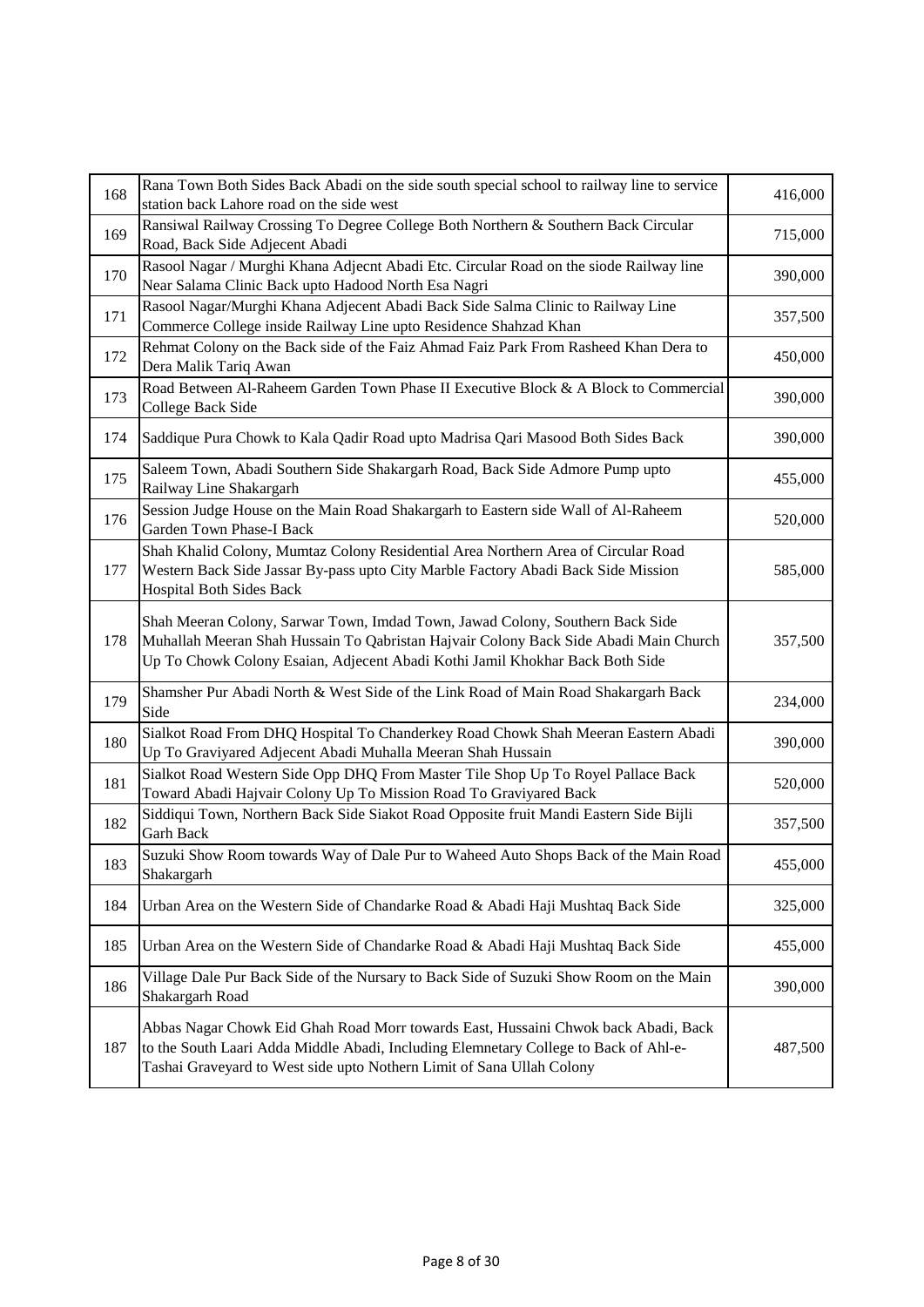| 188 | Abbas Nagar Chowk Eidgarh Road Back, East Side Mohalla Abbas Nagar, Towards west<br>upto railway crossing Sialkot                                                      | 487,500   |
|-----|------------------------------------------------------------------------------------------------------------------------------------------------------------------------|-----------|
| 189 | Abdul Hameed Garden Town Towards Southern Side Satallite Town Attached With Narowal<br><b>Public School Back Both Sides</b>                                            | 422,500   |
| 190 | Adda Azmat Ullah to Masjid Hayat un Nabi Both Sides Front Chan Peer Road to Masjid<br>Hayat-un-nabi east west back both sides                                          | 585,000   |
| 191 | Agriculture Land Urban Area Towards Eastern Side of Zafarwal Road Northern Side of<br>Village Ghaziwal Off Road                                                        | 195,000   |
| 192 | Agriculture Land Urban Area Towards Eastern Side of Zafarwal Road Northern Side of<br>Village Ghaziwal On Road                                                         | 227,500   |
| 193 | Agriculture Land Urban Area Towards Southern Side of Lahore Road Northern Side of<br>Village Saran                                                                     | 195,000   |
| 194 | Agriculture Land Urban Area Towards West & East Side of Village Kotli Boota Singh Pakka<br>Rasta Off Road                                                              | 195,000   |
| 195 | Agriculture Land Urban Area Towards West & East Side of Village Kotli Boota Singh Pakka<br>Rasta On Road                                                               | 292,500   |
| 196 | Agriculture Land Urban Area West & East Side of Narowal Public School Off Road                                                                                         | 195,000   |
| 197 | Al-Ahad Town Front Main Road Western Side Sialkot Road, Eastern Side Railway Line                                                                                      | 422,500   |
| 198 | Al-Ahad Town Residential Back Side Western Side Sialkot Road, Eastern Side Railway Line<br>Back                                                                        | 422,500   |
| 199 | Ali Hospital to Haveli Chann Peer Road, Chowk Loharan Both Sides Front Chan Peer Road<br>Near Majid Hayat-un-nabi Chowk to Chowk Loharan Back east and west both sides | 520,000   |
| 200 | Ali Hospital to Haveli Chann Peer Road, Chowk Loharan Both Sides Front Chan Peer Road<br>Near Majid Hayat-un-nabi Chowk to Chowk Loharan Back east and west both sides | 2,860,000 |
| 201 | Back Side of the Narowal Public Schoool Southern Side University Town Back Both Sides                                                                                  | 422,500   |
| 202 | Back Sides Towards East Sialkot Road Fateh Ali Colony attached Zafarwal Road                                                                                           | 422,500   |
| 203 | Bata Shops To Zafarwal Baipas Front Both Sides Bata Shops To Zafarwal Baipas north south<br>both back side                                                             | 520,000   |
| 204 | Bhatti Colony Opposite of Bijli Garh Affiliated Sialkot Road Towards North & South Limits<br>Mauza Narowal Back Side                                                   | 286,000   |
| 205 | Chanpir Road, Masjid Hayat ul Nabi Chowk to Chowk Loharan East West Both Back Sides                                                                                    | 552,500   |
| 206 | Chowk Abbas Negar Abadi toward the east, north, west, Towards Husseini Chouk and to the<br>east of Eid Ghah Road, and including the Back of Mohalla Abbas Negar Abadi  | 468,000   |
| 207 | Chowk Bijli Garh East & West Sides Abadi, Soutern Side Sahara Hospital Towards Eastern<br>Abadi Mohallah Nazar Abad Back Sides                                         | 520,000   |
| 208 | Chowk Bijli Garh East West & South North Back of All Sides Constructed Shops                                                                                           | 325,000   |
| 209 | Chowk Bijli Garh To Sialkot Road Abadi South & North, PSO Petrol Pump to Punjab<br><b>College Both Sides Back</b>                                                      | 325,000   |
| 210 | Chowk Bijli to Abadi Sahara Hospital Both East & West Back Sides                                                                                                       | 260,000   |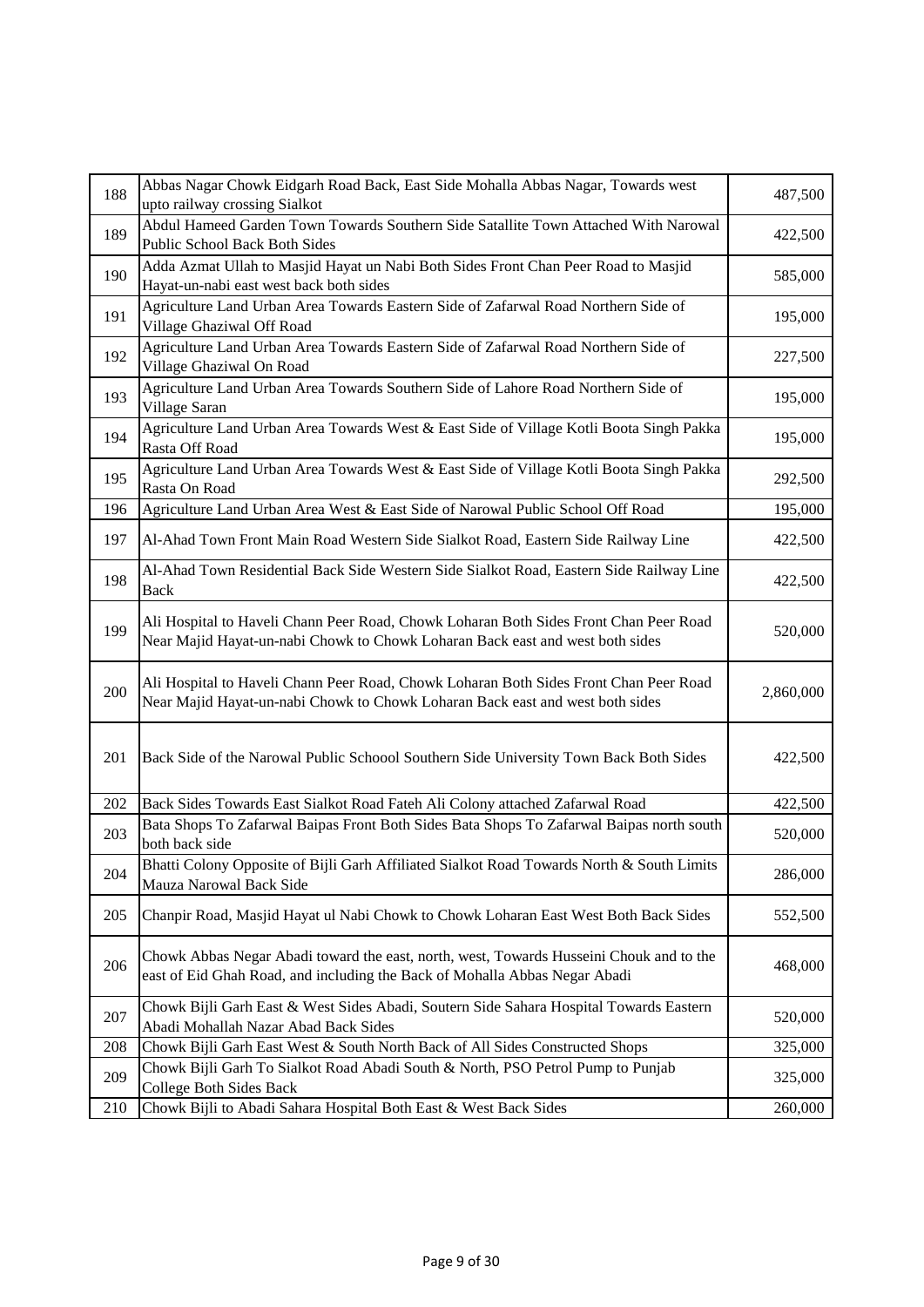| 211 | Chowk By-Pass Zafarwal Towards Parking Point Zafarwal Both Sides Back Zafarwal By pass<br>to parking point east and west on the side abadi Moh. Fathe Ali Colony upto Chargh pura<br>Moh. Rehman Pura Resident Saif Rehman both side back | 546,000 |
|-----|-------------------------------------------------------------------------------------------------------------------------------------------------------------------------------------------------------------------------------------------|---------|
| 212 | Chowk By-Pass Zafarwal Towards Parking Point Zafarwal To Shop Muhammad Abdullah<br>and Son-s East and West back side attached fathe ali colony                                                                                            | 546,000 |
| 213 | Chowk Hussaini To Muslim High School East West Both Back Sides Shops                                                                                                                                                                      | 546,000 |
| 214 | Darabar Chan Peer To Kotli Boota sing Pakka Road East west both Back sides                                                                                                                                                                | 520,000 |
| 215 | Darbar Chan Peer to Kotli Boota Sing Pakka Road east west both sides Back up to Aman<br>Girls Scool Back Abadi Attached Resident Muhammad Rafique                                                                                         | 546,000 |
| 216 | Darbar Chann Peer To Bata Shops Front Both Sides darbar chann peer to Bata Shops north<br>south both back side                                                                                                                            | 520,000 |
| 217 | Darbar Chann Peer To Zafarwal Chowk Back Both Sides Darar Chanpeer to zafarwal Chowk<br>South and North Both back sides abadi attached Resident Azamatullah Butt and south abadi<br>Moh. Rehman Pura                                      | 546,000 |
| 218 | Defence Naullah Zafarwal Road To Aman Girls High School Attached Moh. Naqshband<br>Abad. Abadi Noor Pura Back Both Side                                                                                                                   | 260,000 |
| 219 | Defence Naullah Zafarwal Road To Narowal Public School Road Back Both Side                                                                                                                                                                | 390,000 |
| 220 | Defence Nullah To Octori Post Back Zafarwal Road Both Sides Fizane Madina Madrissa to<br>Moh. Hussain Town Back Side                                                                                                                      | 351,000 |
| 221 | Eid Gah To Makki Masjid Zafarwal road North South Boundaries Back side Abadi attached<br>Abbas Nagar South Side Abadi, Sana Ullah Colony Abadi attached East Side Liberty Market<br>to Zafarwal Road Back upto Yaqoub Market Back Side.   | 487,500 |
| 222 | Eid gaha Mor Chowk Abbas Nagar Up To Arfan Auto Service Both Eastern And Western<br><b>Back Side</b>                                                                                                                                      | 487,500 |
| 223 | Eidgah Road to Makki Masjid, Zafarwal Road North South Boundaries, Both Back Sides<br><b>Shops</b>                                                                                                                                        | 487,500 |
| 224 | Eidgaha Road North End Limit Narowal to Abbas Nagar Chowk with West Abadi upto<br>Railway Line Back including Residence Khurshid Gardawar to Girls Primary School Mohalla<br>Rasool Pura                                                  | 487,500 |
| 225 | HBL Bank Sialkot Road To Shell Petrol Pump Back north and south abadi Moh. Rana Town<br>attached abadi Moh. Abbas Nagar Back Both side                                                                                                    | 520,000 |
| 226 | Kakar Colony Southern Side Sialkot Railway Crossing Along With Railway Road Up To<br>Abadi Muhallah Bilal Gunj Back Side                                                                                                                  | 487,500 |
| 227 | Khayaban E Nawab On the West Side of Zafarwal Road Back                                                                                                                                                                                   | 520,000 |
| 228 | Mohallah Abbas Nagar Chowk Eidgah Morr to Hussaini Chowk, North South boundaries<br>back side                                                                                                                                             | 487,500 |
| 229 | Mohallah Afzaal Pura, Colony Essain Both Sides Back Moh. Afzal Pura on the side east<br>masid hayat-un-nabi Attached garaveyard Kashmirian north side Moh. To Ali Hospital Abadi<br>Attached Residence Asghar Bhati to Darbar Chan Peer   | 455,000 |
| 230 | Mohallah Charagh Pura back side of the Zafarwal Road                                                                                                                                                                                      | 552,500 |
| 231 | Mohallah Chokhandi & Adjecent Abadi Back Both Sides Zafarwal Road Gali South near wall<br>Girls College upto chowk ahlehadees to east sides resedence Chanpeer attached abadi back<br>resident Rana Faqeer Hussain                        | 552,500 |
| 232 | Mohallah Ghosia & Chokhandi Front Sides South Wall Hostel Elemantary College to Ahle<br>Hadees Chowk East West both sides Hussaini Chowk to Maque Hayat Un nabi Majid North<br>and south both Back sides                                  | 520,000 |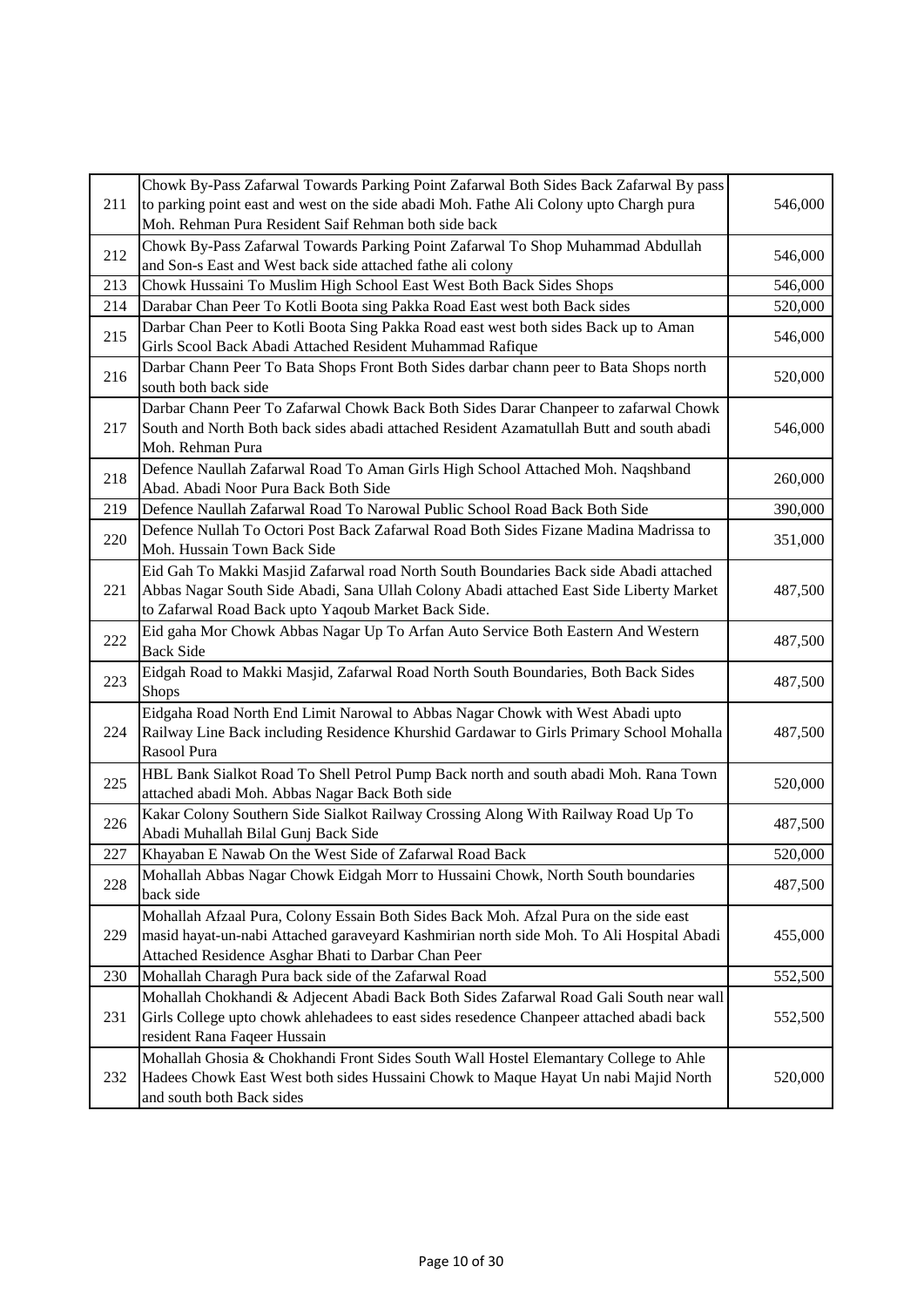| 233 | Mohallah Ghosia & Mohallah Ansarian Both Back Sides Chan peer Road Masjid Hayat Un-<br>nabi to Hussaini Chowk North Oposite north Govt. Women College to Resedent Azamat<br>Ullah Butt inside abadi attached resedent Ghulam Mustafa | 552,500 |
|-----|--------------------------------------------------------------------------------------------------------------------------------------------------------------------------------------------------------------------------------------|---------|
| 234 | Mohallah Kareem Park, Hussain Colony Both Sides Back                                                                                                                                                                                 | 390,000 |
| 235 | Mohallah Naqshband Abad Both Sides Back End of boundary Mouza narowal wast side<br>khoukar rood abadi to resident Abull-Razaq Naqshbundi up to koulti boot sing khcha road                                                           | 422,500 |
| 236 | Mohallah Rehman Pura Both Sides Back Moh. Rehman Pura East side Zaafrwal Road to old<br>Royal Garammer School to Garaveyard Attached Nala Dich back side                                                                             | 552,500 |
| 237 | Muaza Jaman Chandowal West Side NPS Southern Side Housing Society Both Sides Back                                                                                                                                                    | 487,500 |
| 238 | Muslim High School To Chowk Zafarwal By-Pass both East West Back sides.                                                                                                                                                              | 520,000 |
| 239 | Narowal Public School Road To Shahid Honda Service Zafarwal Road Back Both Side                                                                                                                                                      | 390,000 |
| 240 | Railway Crossing Sialkot to Total Petrol Pump Both Nothern & Southern Back Sides                                                                                                                                                     | 325,000 |
| 241 | Ramzan Town Eastern Side Bijli Garh End Limits Mauza Narowal Affiliated Abadi Narowal<br><b>Back Side Sialkot Road Back</b>                                                                                                          | 286,000 |
| 242 | Setellite Town On The Northern Side of The Narowal Public School Back                                                                                                                                                                | 455,000 |
| 243 | Shell Petrol Pump Sialkot Road To Sialkot Phatak Northern And Southern Both Side Back                                                                                                                                                | 520,000 |
| 244 | Shop Muhammad Abdullah and Son-s To Defence Naullah Zafarwal Road East and West<br>back side attached fathe ali colony                                                                                                               | 552,500 |
| 245 | Sialkot Road Southern Side Narowal Public School Road Back Both Sides                                                                                                                                                                | 422,500 |
| 246 | South side of Sialkot Road, East Side railway line, Abadi Eidgaha Road from Back West Side                                                                                                                                           | 552,500 |
| 247 | Wazir Town Southern Side Bijli Garh to Railyway Line Opposite of Dar Fillling Station<br>Southern Side Chowk Bijli Garh Back                                                                                                         | 429,000 |
| 248 | Zafarwal By-Pass To HBL Bank Front Both Sides north and south both side back                                                                                                                                                         | 520,000 |
| 249 | Zafarwal Chowk Bypass to Sialkot Road Phatak, South North Abadi Mohallah Rana Town,<br>Attached Abbas Nagar Back Side                                                                                                                | 487,500 |
| 250 | Abadi Grid Station                                                                                                                                                                                                                   | 400,000 |
| 251 | Abadi Grid Station East side                                                                                                                                                                                                         | 400,000 |
| 252 | Abadi Near Masjid Bai-tul-Muqarram                                                                                                                                                                                                   | 429,000 |
| 253 | Back side of Rafique Pump North east side                                                                                                                                                                                            | 169,000 |
| 254 | Chawida Chowk Rasta Nangal Soodkan Narowal road East side (Nangal Soodkan)                                                                                                                                                           | 585,000 |
| 255 | Chawida Chowk Rasta Nangal Soodkan Narowal road West side (Nangal Soodkan)                                                                                                                                                           | 585,000 |
| 256 | Chawind Road Near Grid Station both side Back                                                                                                                                                                                        | 182,000 |
| 257 | Chawinda Chok To Dera Ch.Muhammad Hussain Zafarwal Road East Back Side Urban<br>Hadood. (Schdule Nangal Sootkan)                                                                                                                     | 260,000 |
| 258 | Chawinda Chok To Dera Ch.Muhammad Hussain Zafarwal Road East Back Side Urban<br>Hadood. (Schdule Zafarwal)                                                                                                                           | 260,000 |
| 259 | Chawinda Chok To Dera Ch.Muhammad Hussain Zafarwal Road West Side Urban Hadood<br>Mohalla Sansgarh. (Schedule Nangal Sootkan)                                                                                                        | 260,000 |
| 260 | Chawinda Chok To Dera Ch.Muhammad Hussain Zafarwal Road West Side Urban Hadood<br>Mohalla Sansgarh. (Schedule Zafarwal)                                                                                                              | 325,000 |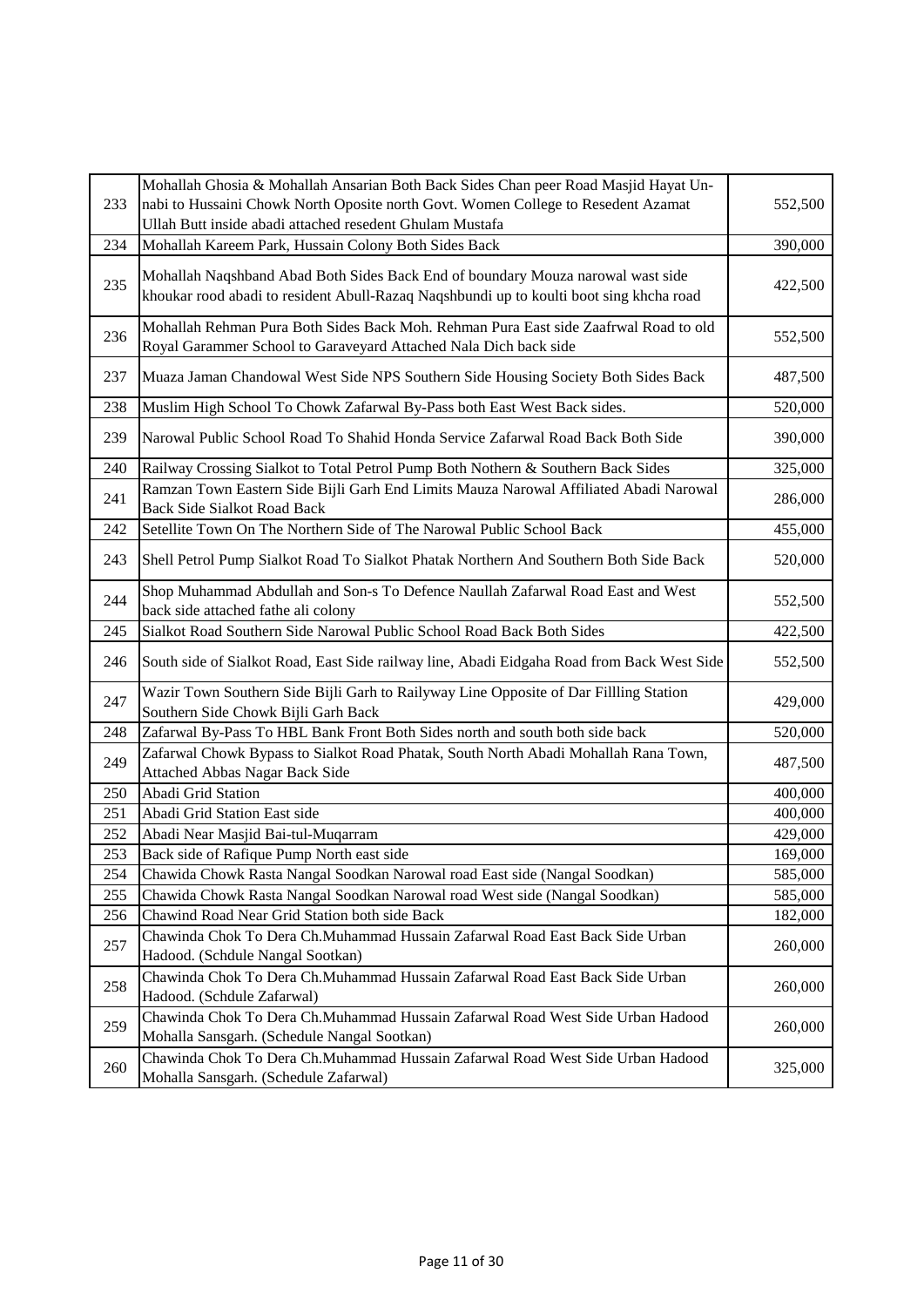| 261 | Chawinda Chowk to Nangal Sootkan (Katcha Road) Back North side ward No.5 Chapper<br>area.                                                              | 260,000   |
|-----|--------------------------------------------------------------------------------------------------------------------------------------------------------|-----------|
| 262 | Chowk Chawinda to Nagal Sootkan (Katcha Road) Back South Side Ward No.9 Mohalla<br>Nangal Sootkan.                                                     | 286,000   |
| 263 | Chowk Zafarwal to Darbar Raripir, Jundiala road back East side Ward No.3&4 Mahal Jalal<br>Pur and Nawan Pind. (Zafarwal No.1)                          | 325,000   |
| 264 | Chowk Zafarwal to Darbar Raripir, Jundiala road back East side Ward No.3&4 Mahal Jalal<br>Pur and Nawan Pind. (Zafarwal No.2)                          | 325,000   |
| 265 | Chowk Zafarwal to Darbar Raripir, Jundiala road back West side Mohalla Rang Mahal Ward<br>No.3, Mohallah Rahmania (Zafarwal No.2)                      | 325,000   |
| 266 | Chowk Zafarwal to Darbar Raripir, Jundiala road back West side Mohalla Rang Mahal, Milan<br>Marriage Hall Ward No.3, Mohallah Rahmania (Zafarwal No.1) | 325,000   |
| 267 | Civil Hospital to Eid Gah Road Mohalla Battan Mohalla Sheikhan Amam Bargah. Mohalla<br>Khawajagan Ward No.6 & 7.                                       | 450,000   |
| 268 | Civil Hospital to Eid Gah Road Southern Side Ward No.5 & 6 Mohalla Kumharan. Gali Baba<br>Ikram,                                                       | 450,000   |
| 269 | Daira Dewanian to Pindi Dewanian Katcha Road North side                                                                                                | 32,500    |
| 270 | Darbar Raripir to Jundiala Band Back East Side Nai Abadi No.3. (Zafarwal No.1)                                                                         | 260,000   |
| 271 | Darbar Raripir to Jundiala Band Back East Side Nai Abadi No.3. (Zafarwal No.2)                                                                         | 260,000   |
| 272 | Darbar Raripir to Jundiala road Band Back West Side. (Zafarwal No.1)                                                                                   | 260,000   |
| 273 | Darbar Raripir to Jundiala road Band Back West Side. (Zafarwal No.2)                                                                                   | 260,000   |
| 274 | Darman Chowk old Chongi to Dr. Khalid Hospital through Daira Ch. Shahid Rasool Waryah<br>west side front.                                              | 234,000   |
| 275 | Darman Chowk to Harbans Pur Marara Road back Side west                                                                                                 | 234,000   |
| 276 | Darman Chowk/ Octori to Municipal Limits Zafarwal West side Front.                                                                                     | 780,000   |
| 277 | Darman Chowk/Octori to Municipal limits West Side Back. (Zafarwal No.1)                                                                                | 227,500   |
| 278 | Darman Chowk/Octori to Municipal limits West Side Back. (Zafarwal No.2)                                                                                | 227,500   |
| 279 | Dera Haveli Ch Waqas Qasim to Area Shahid Rasool Katcha Rasta                                                                                          | 325,000   |
| 280 | Dera Haveli Ch Waqas Qasim to Area Shahid Rasool Katcha Rasta West Side                                                                                | 260,000   |
| 281 | East side of Total Petrol Pump                                                                                                                         | 195,000   |
| 282 | Eidgah to Havelian near Karbala south side                                                                                                             | 300,000   |
| 283 | Haveli Ch Waqas Qasim South side                                                                                                                       | 300,000   |
| 284 | Haveli Jattan Katcha Rasta Rafique Pump North Side                                                                                                     | 300,000   |
| 285 | House of Shahid Rasool to Havelian East Side                                                                                                           | 143,000   |
| 286 | <b>Husnain Town</b>                                                                                                                                    | 400,000   |
| 287 | Inside Abadi Mohalla Jamu Gate and Diunian.                                                                                                            | 214,500   |
| 288 | Mahal Jalal Pur to Muhammad Ali Chowk Band Road North side                                                                                             | 400,000   |
| 289 | Mahal Jalal Pur to Muhammad Ali Chowk Band Road south side                                                                                             | 400,000   |
| 290 | Mahal Jalal Pur to Muhammad Ali Chowk Band Road south side                                                                                             | 188,500   |
| 291 | Mahal Jalal Pur to Muhammad Ali Chowk Band Road south side                                                                                             | 1,430,000 |
| 292 | Mahal Jalal Pur to Muhammad Ali Chowk Band Road south side                                                                                             | 286,000   |
| 293 | Mohalla Garhi East side                                                                                                                                | 350,000   |
| 294 | Mohalla Garhi North West Side                                                                                                                          | 350,000   |
| 295 | Mohalla Garhi West Side                                                                                                                                | 350,000   |
| 296 | Mohallah Gari Shaho ward No.1 Katcha Rasta Pindi Deoniyan both sides. Mosque Mohamdi<br>to West Side Urban Area. (Zafarwal No.1)                       | 780,000   |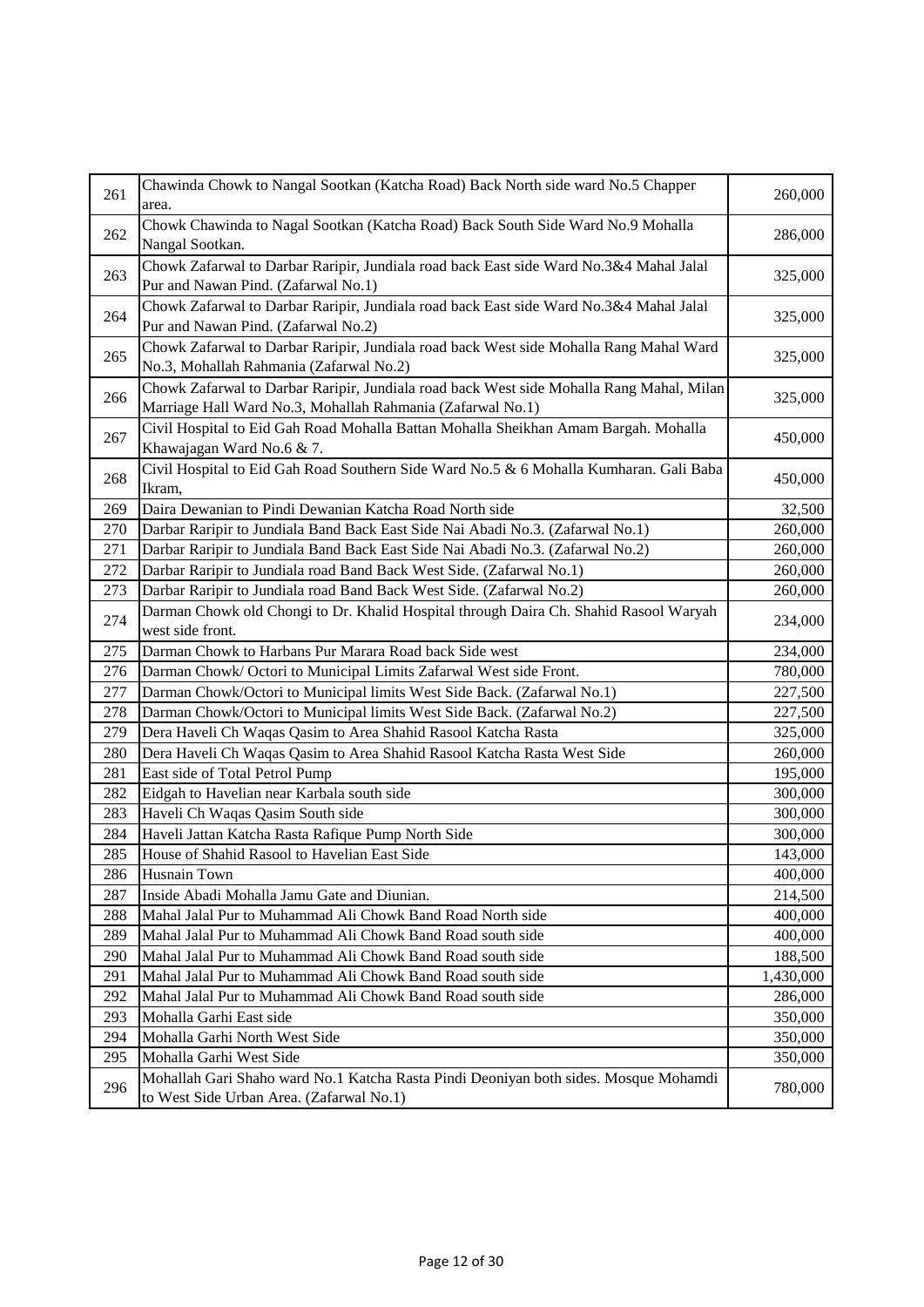| 297 | Mohallah Gari Shaho ward No.1 Katcha Rasta Pindi Deoniyan both sides. Mosque Mohamdi    | 117,000 |
|-----|-----------------------------------------------------------------------------------------|---------|
|     | to West Side Urban Area. (Zafarwal No.2)                                                |         |
| 298 | Muhammad Ali Chowk to Band Road East side                                               | 58,500  |
| 299 | Muhammad Ali Chowk to Band Road North side                                              | 58,500  |
| 300 | Muhammad Ali Chowk to Band Road South side                                              | 58,500  |
| 301 | Muhammad Ali Chowk to East Side                                                         | 58,500  |
| 302 | Nangal Soodkan Agriculture Land                                                         | 58,500  |
| 303 | Nangal Soodkan North Side                                                               | 400,000 |
| 304 | Nangal Soodkan North West Side                                                          | 400,000 |
| 305 | Nangal Soodkan rasta to Grid Station Back side South                                    | 400,000 |
| 306 | Nangal Soodkan Village North Side                                                       | 400,000 |
| 307 | Nangal Soodkan village West Side                                                        | 400,000 |
|     | Nangal Sootkan (Katcha Road) Grid Station Sialkot Road back southern side Ward No.9     |         |
| 308 | Abadi Gujran Nangal Sootkan. (Schedule Nangal Soodkan)                                  | 400,000 |
|     | Nangal Sootkan (Katcha Road) Grid Station Sialkot Road back southern side Ward No.9     |         |
| 309 | Abadi Gujran Nangal Sootkan. (Schedule Zafarwal)                                        | 400,000 |
|     | Nangal Sootkan (Katcha Road) Grid Station to Sialkot Road Back Nothern Side Mohalla     |         |
| 310 | Jattan Abadi Grid Station.                                                              | 400,000 |
| 311 | Narowal road Back Side West                                                             | 357,500 |
| 312 | Near Karbala Graveyard                                                                  | 169,000 |
| 313 | Octori Chowk to Dera Ch. Ali Ahmad both side Back (Nangal Sootkan).                     | 286,000 |
| 314 | Old Chawinda Road Rasta Nangli Gate to Sialkot road both side front.                    | 286,000 |
| 315 | Rana Pappu Haveli West Side                                                             | 130,000 |
| 316 | <b>Sharif Pura</b>                                                                      | 300,000 |
| 317 | Shop Subedar to Dera Shahid Rasool Link Road south side                                 | 260,000 |
| 318 | Telephone Exchange North Side                                                           | 500,000 |
| 319 | Telephone Exchange South Side                                                           | 500,000 |
| 320 | Ward No.2 Mohalla Ansarian.                                                             | 234,000 |
| 321 | Ward No.3 Inside Abadi Mohalla Zaldaran & Mohalla Rang MahAl-                           | 234,000 |
| 322 | Ward No.8 Mohalla Jamia Mosque Basti Essain Dera Diunian.                               | 214,500 |
| 323 | Ward No.9 & 10 Nangal Sootkan.                                                          | 286,000 |
| 324 | Zafarwal Chowk to Chawinda Chowk East Side back nai abdi ward No.5                      | 700,000 |
|     |                                                                                         |         |
| 325 | Zafarwal Chowk to Chawinda Chowk West side back Mohalla Malkan, Habit Porian.           | 700,000 |
| 326 | Zafarwal Chowk to Octori Post No.3 North Side ward No.5                                 | 292,500 |
|     | Zafarwal Chowk to Octori Post No.3 South Side Back Mohalla Qaim Pura, Nai Abadi         |         |
| 327 | Mission Compound and Ward No.5 Hassan Medical Complex.                                  | 292,500 |
| 328 | Zafarwal City Mohalla Gandialian to West Side                                           | 65,000  |
|     | Abadi Both Side East & West Back Side Chak Amru Railway Phatak Land Village Chak        |         |
| 329 | Beeka to Hadood MC Urban Area                                                           | 214,500 |
|     | Abadi Ch. Tariq Anees St. Muhammad Rafique Chishti, Railway Line, Western Side          |         |
| 330 | Zafarwal Road Northern Side, Upto Girls Degree College (Railway Phatak Zafarwal Road To | 529,100 |
|     | Genral Bus Stand)                                                                       |         |
|     | Abadi Eastern side Innovator school Hadood Moaza Mardowal up to Nallah Bain. (Urban     |         |
| 331 | Area)                                                                                   | 171,600 |
| 332 | Abadi North side Mohallah Naqas-e-Lasani Nagar up to Special Education School           | 200,200 |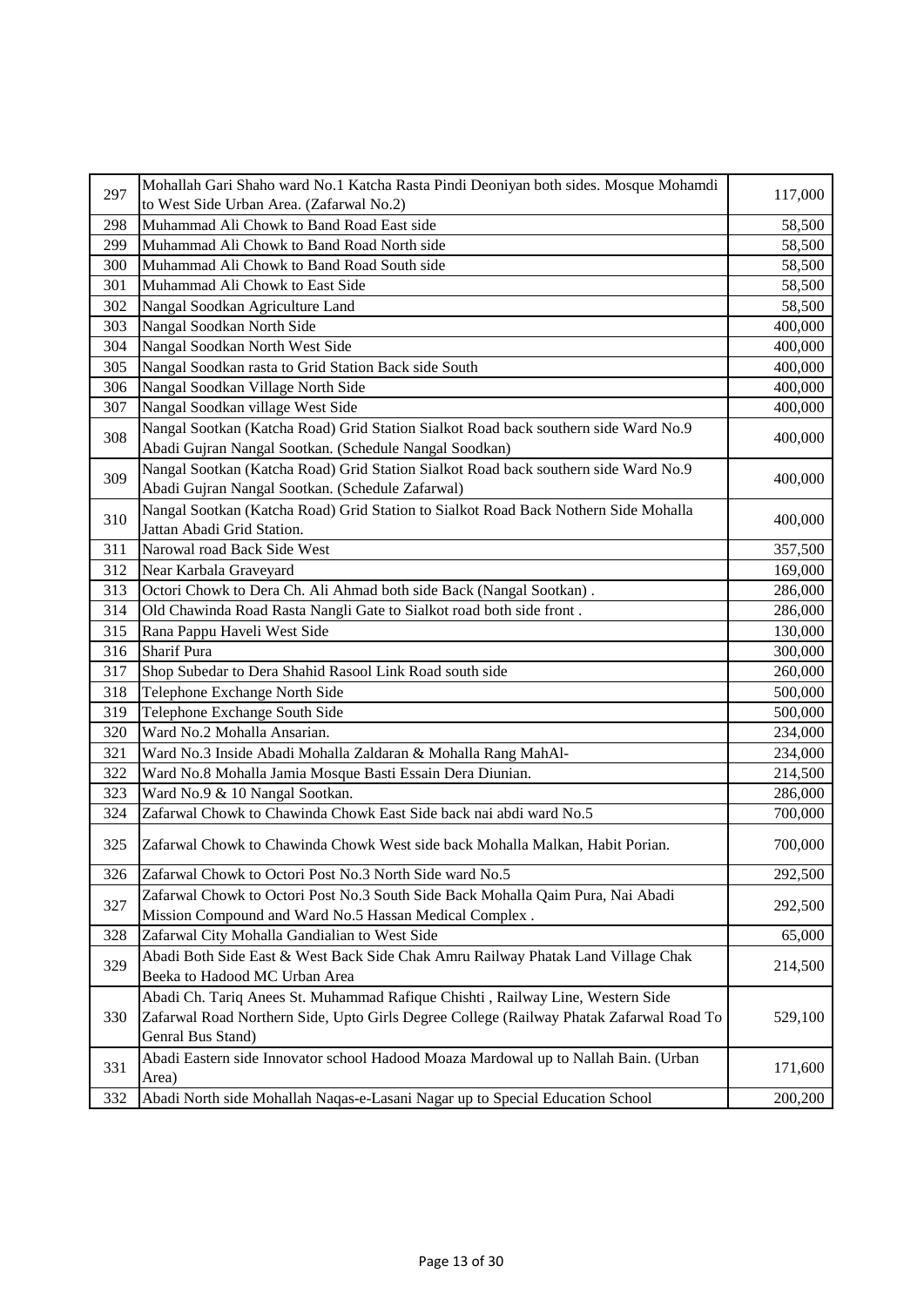| 333 | Abadi North side Mohallah Naqas-e-Lasani Nagar up to Special Education School                                                                                                                | 201,500 |
|-----|----------------------------------------------------------------------------------------------------------------------------------------------------------------------------------------------|---------|
| 334 | Area of Agriculture Land along with main Bypass Road From Antowali to Pull Nallah Bain,<br>Western Side of Mouza Din Pur Klan & Din pur Khurd                                                | 130,000 |
| 335 | Area Of Agriculture Land Bain Nallah Mouza Din Pur Klan from Bypass Road to Hadood<br>Village Chattri.                                                                                       | 13,000  |
| 336 | Area Of Agriculture Land from Pull Nallah Bain to Dera Mughlan Mouza Shakargarh Urban<br>Area.                                                                                               | 26,000  |
| 337 | Area Of Agriculture Land in Muncipal Committee Mouza Shakargarh Northern Back Side<br>Din Pur khurd to Hadood Muncipal Committee. Urban Area                                                 | 130,000 |
| 338 | Area Of Agriculture Land Nallah Bain from Bypass Road to Mohallah Bojpur, Mouza Din<br>Pur Khurd Urban Area.                                                                                 | 19,500  |
| 339 | Area Of Agriculture Land Northern & Southern back Side of Gumtala Road up to Railway<br>line.                                                                                                | 130,000 |
| 340 | Area Of Agriculture Land Out side Bain Nallah Western Side of Mouza Din Pur Klan up to<br>Hadood Mouza Chattri & Binyal, Urban Area.                                                         | 26,000  |
| 341 | Area Of Agriculture Land Out Side Nallah Bain from Dera Mughlan up to link Bhatti<br>Afghana Road, Mouza Shakargarh . Urban Area.                                                            | 32,500  |
| 342 | Area Of Agriculture Land Out Side Nallah Bain Mouza Din Pur Khurd Eastern side of Mouza<br>Din Pur Khurd from Pul Nallah Bain to Hadood Mouza Badwal & GiyAl- Urban Area.                    | 26,000  |
| 343 | Area of Agriculture Land Western side Mouza Din Khurd to Hadood Mouza Shakargarh &<br>Eeastern Side of Mouza Din Pur Khurd to Bypass.                                                        | 130,000 |
| 344 | Area of Agriculture Land Western side Mouza Din Khurd to Hadood Mouza Shakargarh &<br>Eeastern Side of Mouza Din Pur Khurd to Bypass.                                                        | 91,000  |
| 345 | Area of agriculture Land western side Mouza Din pur Klan Up to Mohallah Iqbal Pura.                                                                                                          | 104,000 |
| 346 | Area of agriculture Land western side Mouza Din pur Klan Up to Mohallah Iqbal Pura.                                                                                                          | 130,000 |
| 347 | Gulistan Colony, Mohallah Riaz Pura, Mohallah Insarian Up To Hajveri Mosque. Western<br>(Back side of Noor Kot Chowk To Petrol Pump Ch. Muhammad Hussain up to Hadood<br>Mauza Din Pur klan) | 470,000 |
| 348 | Gulistan Colony, Mohallah Riaz Pura, Mohallah Insarian Up To Hajveri Mosque. Western<br>(Back side of Noor Kot Chowk To Petrol Pump Ch. Muhammad Hussain up to Hadood<br>Mauza Din Pur klan) | 470,000 |
| 349 | Hajveri Chowk, , Peoples Colony, Upto Mohallah Riaz Pura Western (Back Side Noor Kot<br>Road)                                                                                                | 470,000 |
| 350 | Hajveri Chowk, , Peoples Colony, Upto Mohallah Riaz Pura Western (Back Side Noor Kot<br>Road)                                                                                                | 529,100 |
| 351 | Kot Niana Road Estern Side to Village Fato Chak (Banjar Area of Village Din Pur Khurd)                                                                                                       | 19,500  |
| 352 | Land Village Amrial North Side Girls College, West Side Railway Station and (Back Side of<br>Railway Phatak To Chak Beeka Darman Road Hadood MC Urban Area                                   | 286,000 |
| 353 | Malik Hashmat street, Athar shah street, Mohallah Eid Ghah Western (Back side of Darman<br>Road Masjid Farooqania to Zia Road)                                                               | 650,000 |
| 354 | Mohalla Ariyan and Mohallah Insarian Northern back side Ikhlas pur road                                                                                                                      | 286,000 |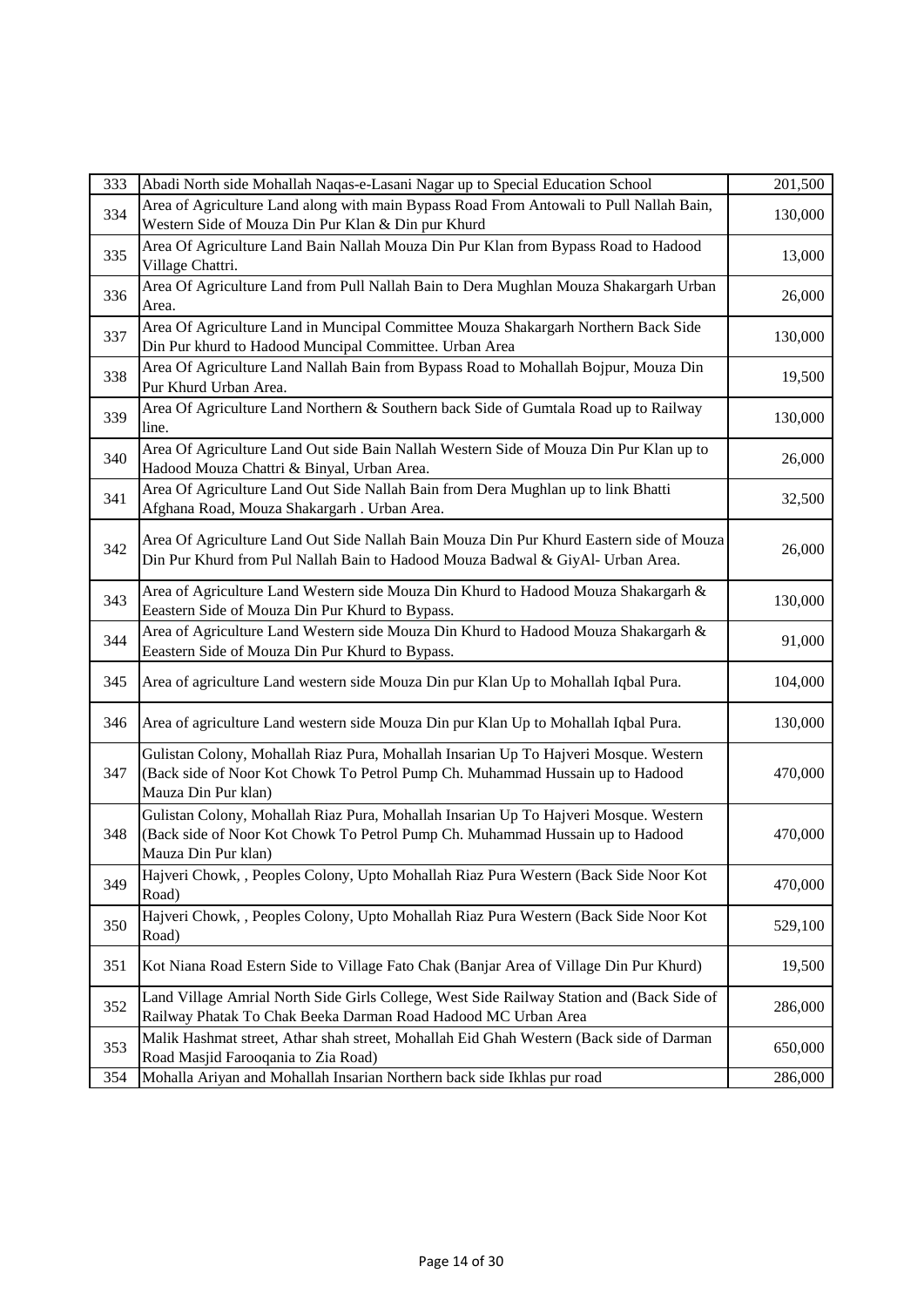| 355 | Mohallah Abkari, Mohallah Din Pur Khurd. (Sothern Back side of Bughdadi Mosque To Din<br>Pur Khurd Fruit & Sabzi Mandi Kot Nainan Road                                                                                                         | 350,000 |
|-----|------------------------------------------------------------------------------------------------------------------------------------------------------------------------------------------------------------------------------------------------|---------|
| 356 | Mohallah Abkari, Mohallah Din Pur Khurd. (Southern Back side of Bughdadi Mosque to Din<br>pur khurd upto Old Graveyard Ikhlas Pur Road                                                                                                         | 350,000 |
| 357 | Mohallah Allama Iqbal Town Abadi between Darman Road, Zia Raod up to Hadood Railway<br>Station and Ranger Head Qurarter Northern (Back side of Zia Road Chowk & Muslim Model<br>High School To Phatak Chak Amru Road)                          | 350,000 |
| 358 | Mohallah Allama Iqbal Town Abadi between Darman Road, Zia Raod up to Hadood Railway<br>Station and Ranger Head Qurarter Southern & Estern (Back side of Zia Road Chowk &<br>Muslim Model High School To Phatak Chak Amru Road)                 | 350,000 |
| 359 | Mohallah Araian, club Ghar, Mohallah Sulehrian, Mohallah Insarian, For Residential Area.<br>(Eastern Back Side Chammal Road)                                                                                                                   | 600,000 |
| 360 | Mohallah Araian, Mohalla Rehmani and Vacant residential area of Din pur khurd. (Northern<br>Back Side of Bughdadi Masjid To Din Pur Khurd Old Graveyard Ikhlas Pur Road                                                                        | 600,000 |
| 361 | Mohallah Araian, Mohalla Rehmani and Vacant residential area of Mouza Shakargarh<br>(Northern Back Side of Bughdadi Masjid To Din Pur Khurd Old Graveyard Ikhlas Pur Road                                                                      | 600,000 |
| 362 | Mohallah Araian, Mohalla Rehmani. (Northern Back Side of Bughdadi Masjid To Din Pur<br>Khurd Old Graveyard Ikhlas Pur Road                                                                                                                     | 264,550 |
| 363 | Mohallah Asvi Nagar from Tariq Hameed Bumla Adovocate House up to Hadood Municipal<br>Committee                                                                                                                                                | 143,000 |
| 364 | Mohallah Asvi Nagar from Tariq Hameed Bumla Adovocate House up to Hadood Municipal<br>Committee                                                                                                                                                | 143,000 |
| 365 | Mohallah Back Lari Adda From St. Shabbir Patwari, Mohallah New Munir Abad, Mohallah<br>Late. Ch. Ghulam Sarwar up to Hadood Municipal Committee.Southern (Back side of Genral<br>Bus Stand To Hadood MC Zafarwal Road)                         | 286,000 |
| 366 | Mohallah Bhoj Pur (Out Side Nallah Bain)                                                                                                                                                                                                       | 143,000 |
| 367 | Mohallah Bijli Ghar Northern Side Zafarwal Road, Railway Line, Western Abadis. Upto St.<br>Shabbir Patwari (Back Side Rialway Road Phatak To General Bus Stand)                                                                                | 400,000 |
| 368 | Mohallah Chowk Hakeema Southern Side upto street Club Gher & Northern Side up to<br>Akbari Masjid & Mohallah Qurshian                                                                                                                          | 600,600 |
| 369 | Mohallah Darbar Qutab Shah Wali, Mohallah Basti Christen Park and Chanmper of<br>Adovocate (Bar Council Office), Eastern (Back side of Noor Kot Chowk To Petrol Pump<br>Ch. Muhammad Hussain up to Hadood Mauza Din Pur klan)                  | 457,600 |
| 370 | Mohallah Din Pur Klan Northern & Western Sides of Bypass Road.                                                                                                                                                                                 | 273,000 |
| 371 | Mohallah Din Pur Klan Northern & Western Sides of Bypass Road.                                                                                                                                                                                 | 271,700 |
| 372 | Mohallah Insarian up to Nala Bain Eastern back side of Chammal Road                                                                                                                                                                            | 300,000 |
| 373 | Mohallah Iqbal Pura, Abbadi Bhutta Shabbir Ahmad, Land Up to By-Pass Road. Eastern<br>(Back Side Gumtala Chowk To Hadood MC)                                                                                                                   | 300,000 |
| 374 | Mohallah Iqbal pura, Upto Jail Road Anwar -ul-Haq House, Back Side, Nor Kot Road<br>Eastern Side and Jail Road North side Eastern Back (Anwar Ul Haq House and Street Sain<br>Service Station To Gumtala Chowk Noor Kot Road Both Sides Front) | 300,000 |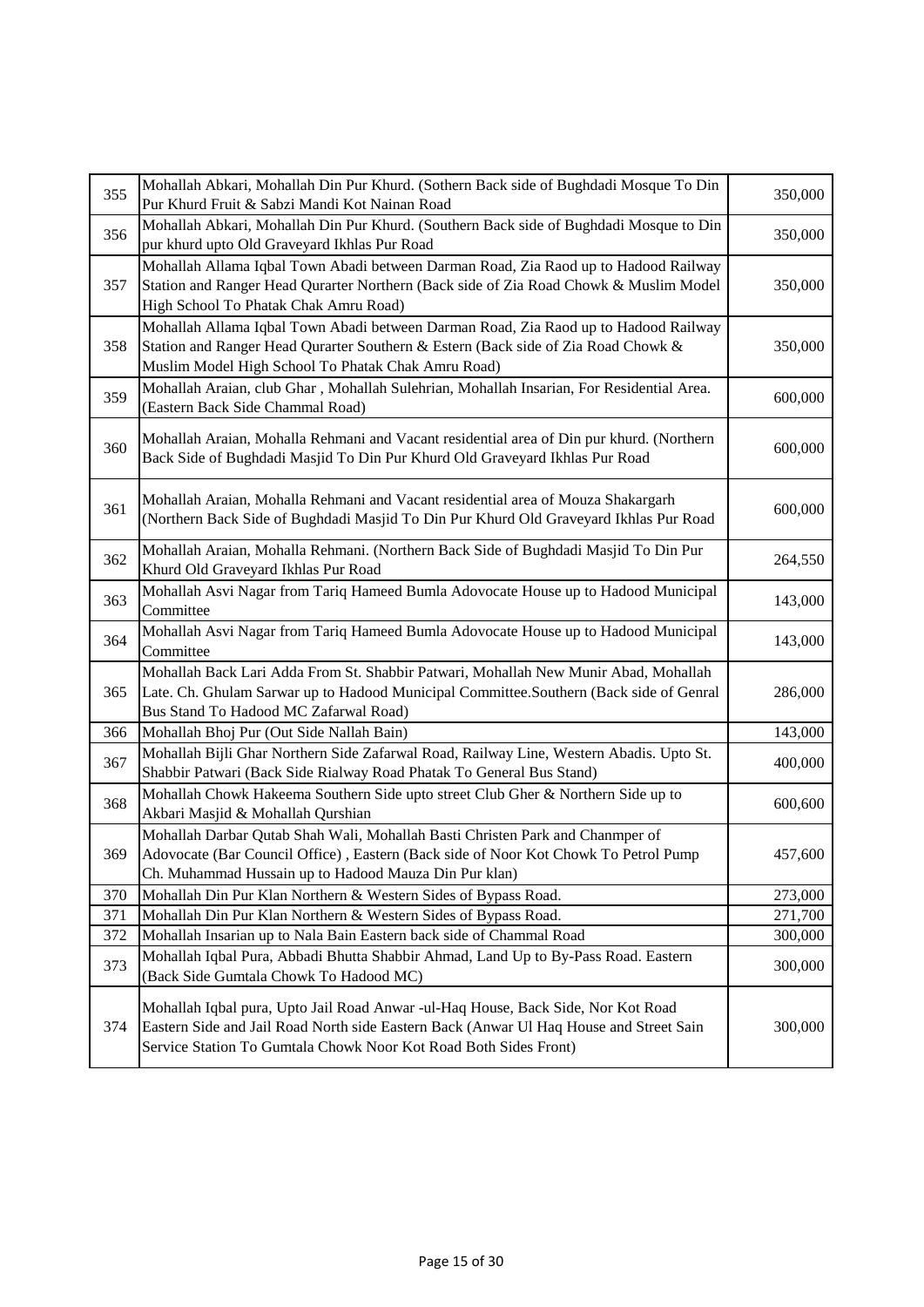| 375 | Mohallah Islamabad East, St. Madina Mosque St. Ch. Mahmood Akhtar Javed Advocate,<br>Mohallah Sharif Pura Abadi Between Railway Road & Graveyard Road. Northern (Back side<br>of Darman Road, Masjid Maulana Ghias-ul-Din To Chammal Road)                                                                      | 700,000 |
|-----|-----------------------------------------------------------------------------------------------------------------------------------------------------------------------------------------------------------------------------------------------------------------------------------------------------------------|---------|
| 376 | Mohallah Islamabad East, St. Madina Mosque St. Ch. Mahmood Akhtar Javed Advocate.<br>(Northern Back side Noor Kot Chowk To Civil Hospital Railway Road)                                                                                                                                                         | 529,100 |
| 377 | Mohallah Mardowal Urban Area Eastern back Side of Chammal Road up to Hadood Mauza<br>Shakargarh.                                                                                                                                                                                                                | 357,500 |
| 378 | Mohallah Mardowal Western Back Side Mardowal Road to Hadood Mouzia Shakargarh up to<br>Dr. Mushtaq House.                                                                                                                                                                                                       | 185,900 |
| 379 | Mohallah Mughal Pura,, Noor Kot Road Eastern Side up to Hadood Village Din Pur Klan<br>Eastern (Back side of Noor Kot Chowk To Petrol Pump Ch. Muhammad Hussain up to<br>Hadood Mauza Din Pur klan)                                                                                                             | 850,000 |
| 380 | Mohallah Muslim Town, Lal Pura Abadi Upto Gumtala Road. Western Back Side (Anwar Ul<br>Haq House and Street Sain Service Station To Gumtala Chowk Noor Kot Road)                                                                                                                                                | 500,000 |
| 381 | Mohallah Muslim Town, Lal Pura Abadi Upto Gumtala Road. Western Back Side (Anwar Ul<br>Haq House and Street Sain Service Station To Gumtala Chowk Noor Kot Road)                                                                                                                                                | 328,900 |
| 382 | Mohallah New Lal Pura, Chapar Area Northern Back Side Gumtala Road From Tablighi<br>Markaz To Railway Phatak Naqsh e Lasani Nagar, abadi between moty road and Gumtala<br>Road                                                                                                                                  | 171,600 |
| 383 | Mohallah New Munir Abad Eastern Side of Special Education School & Western Side of<br>Rasta 38 Ft up to Western Side of Railway Line                                                                                                                                                                            | 227,500 |
| 384 | Mohallah Old Faisal Town Now Mohallah Naqashi-e- Lasani Nagar Railway Line Western<br>Sides & North and South. Back Side (Railway Phatak Gumtala Road To Hadood Muncipal<br>Committee)                                                                                                                          | 257,400 |
| 385 | Mohallah Old Faisal Town Now Mohallah Naqashi-e- Lasani Nagar Railway Line Western<br>Sides & North and South. Back Side (Railway Phatak Gumtala Road To Hadood Muncipal<br>Committee)                                                                                                                          | 257,400 |
| 386 | Mohallah Rasheed Pura (North) police Station Abadi Up To Boys Hostel. Eastern Side<br>Railway Road Phatak To Phatak Old Faisal Town Now Naqashi-e- Lasani Nagar Railway<br>Line                                                                                                                                 | 686,400 |
| 387 | Mohallah Rasheed pura (South) up to Gumtala Road.                                                                                                                                                                                                                                                               | 260,000 |
| 388 | Northern Side Of Graveyard Road, Abadi Muhammad Khan Wali, Haji Malik Ghulamn<br>Rasool, Manzoor Colony, Land Village Mardowal, Mohallah Abadi Phatak Wali, Abadi<br>Graveyard And Mohallah Rasul Pura, Northern & Western (Back side of Zia Road Chowk &<br>Muslim Model High School To Phatak Chak Amru Road) | 343,200 |
| 389 | Residential Area both side front 38 feet (Kacha road) up to Hadood Muncipal Committee                                                                                                                                                                                                                           | 457,600 |
| 390 | Southern Abadi Of Gumtala Road And Western Abadi Of Noor Kot Road Upto Afzal Pura<br>Mohallah Nawaz Abad, Abadi Gali Haji Asad Ullah. Western Back Side (Gumtala Chowk To<br>Tablighi Markaz Gumtala Road)                                                                                                      | 343,200 |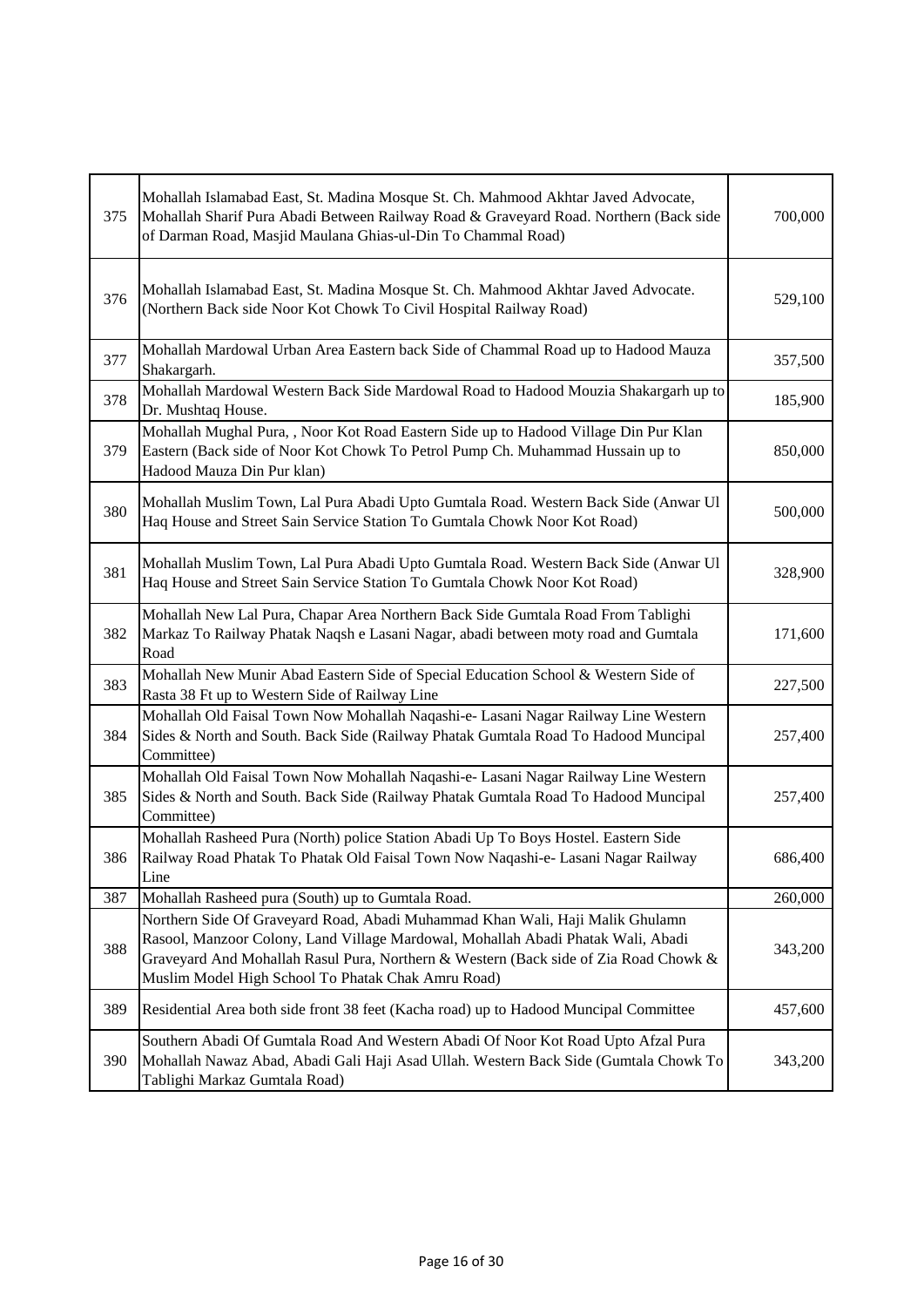| 391 | St. Athar Shah, St. National Bank, St. Malik Hashmat Ali, and Back Civil Hospital, Abadi<br>Between Zafarwal Road Zia Road And Darman Road. Northern (Back side of Civil Hospital<br>To City Police Station Mor Zafarwal Road) | 686,400 |  |
|-----|--------------------------------------------------------------------------------------------------------------------------------------------------------------------------------------------------------------------------------|---------|--|
| 392 | Vacant residential area Mohallah Din Pur Khurd up to Nallah Bain And Abadi Haji Rasheed<br>(Northern Back side Old Graveyard To Pull Bain Nallah Ikhlas Pur Road)                                                              | 228,800 |  |
| 393 | Western side of Govt. Girls College up to Limit of MC Urban Area village Ameryal Northern<br>side of Zafarwal road.                                                                                                            | 300,300 |  |
|     | <b>RESIDENTIAL - (NEW IDENTIFIED CASES IN LAST TWO YEARS)</b>                                                                                                                                                                  |         |  |

| 394 | Al-Fateh Garden Town Northern Back Side Sport Complex Mureedky Road                                                                                                                                                                                                                                                                                     | 500,000 |
|-----|---------------------------------------------------------------------------------------------------------------------------------------------------------------------------------------------------------------------------------------------------------------------------------------------------------------------------------------------------------|---------|
| 395 | Al-Hayat Market New Lahore Road Muaza Rasinwal Road on the side east to Haddod north                                                                                                                                                                                                                                                                    |         |
|     | wall Green city and west wall justice colony back                                                                                                                                                                                                                                                                                                       | 500,000 |
| 396 | Al-Rafiyah Garden Back side of Jassar By-Pass Back Both Sides                                                                                                                                                                                                                                                                                           | 500,000 |
| 397 | Al-Raheem Garden Town Phase-I Chandowal Back Both Sides                                                                                                                                                                                                                                                                                                 | 700,000 |
| 398 | Al-Raheem Garden Town Ransiwal Phase-II A, B, C, D-Block, Executive Block, Ramzan<br>Block Back Both Sides Faith Shop Rafiq New Lahore Road upto North wall Special School<br>Back to side west Railway line Affiliate south wall Commrece College Road Lahore to<br>Railway line side east wall Mukhtar Town with population Hassan Scolor school back | 650,000 |
| 399 | Al-Raheem Garden Town Ransiwal Phase-II A,B,C,D-Block, Executive Block, Ramzan<br>Block Back Both Sides Faith Shop Rafiq New Lahore Road upto North wall Special School<br>Back to side west Railway line Affiliate south wall Commrece College Road Lahore to<br>Railway line side east wall Mukhtar Town with population Hassan Scolor school back    | 325,000 |
| 400 | Al-Raheem Garden Town Ransiwal Phase-II A,B,C,D-Block, Executive Block, Ramzan<br>Block Back Both Sides Faith Shop Rafiq New Lahore Road upto North wall Special School<br>Back to side west Railway line Affiliate south wall Commrece College Road Lahore to<br>Railway line side east wall Mukhtar Town with population Hassan Scolor school back    | 552,500 |
| 401 | Al-Raheem Garden Town Ransiwal Phase-II A,B,C,D-Block, Executive Block, Ramzan<br>Block Back Both Sidesb Faith Shop Rafiq New Lahore Road upto North wall Special School<br>Back to side west Railway line Affiliate south wall Commrece College Road Lahore to<br>Railway line side east wall Mukhtar Town with population Hassan Scolor school back   | 552,500 |
| 402 | Al-Raheem Garden Town Ransiwal Phase-II A-Block, Executive Block Back Both Sides                                                                                                                                                                                                                                                                        | 585,000 |
| 403 | Al-Raheem Residencia Both Sides Back                                                                                                                                                                                                                                                                                                                    | 416,000 |
| 404 | Green City Narowal Both Sides Back new lahore road east faith Mission School upto<br>Papulation Murghi Khana Towards abadi Justice colony both back side                                                                                                                                                                                                | 481,000 |
| 405 | Green City Narowal Both Sides Back on the side East Wall Mission School to Ransiwal Road<br><b>Back Sides</b>                                                                                                                                                                                                                                           | 481,000 |
| 406 | Gulberg Green Town Back Side Towards Northern Abadi Siddique Pura Up To Naullah Dich<br>Residence Iftikhar Khan                                                                                                                                                                                                                                         | 390,000 |
| 407 | Habib Garden Town Both Sides Back                                                                                                                                                                                                                                                                                                                       | 487,500 |
| 408 | Main New Lahore Road Towards Eastern Side Area Plotting Mohammad Latif Ghumman<br><b>Back</b>                                                                                                                                                                                                                                                           | 520,000 |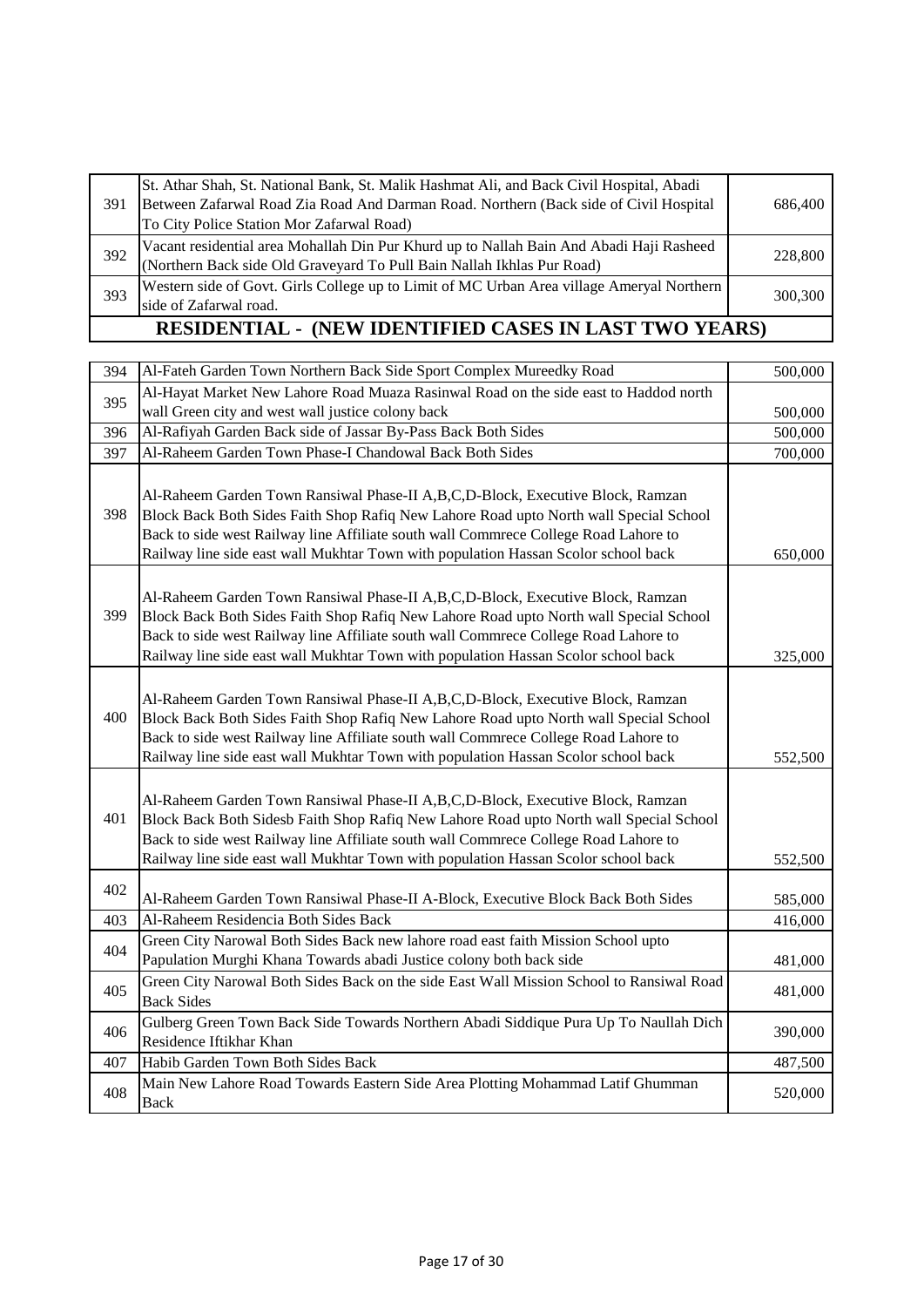| 409 | Main New Lahore Road Towards Eastern Side Area Plotting Mohammad Latif Ghumman<br><b>Back Side</b>                                              | 325,000                               |
|-----|-------------------------------------------------------------------------------------------------------------------------------------------------|---------------------------------------|
| 410 | Main New Lahore Road Towards Eastern Side Butcher Khana Back                                                                                    | 390,000                               |
| 411 | Main New Lahore Road towards Eastern Side Front Agriculture Land Mohammad Ayoob etc<br>On Back                                                  | 260,000                               |
| 412 | Main New Lahore Road Towards Eastern Side Master Khalil Ahmad etc Agriculure Urban<br>Land On Back                                              | 260,000                               |
| 413 | Main New Lahore Road Towards Eastern Side Mohammad Ayoob etc Agriculure Urban<br>Land On Back                                                   | 260,000                               |
| 414 | Main New Lahore Road towards Eastern Side Prince Auto Service to MashaAllah State<br><b>Agency Back</b>                                         | 520,000                               |
| 415 | Main New Lahore Road Towards Eastern Side Shops Mohammad Riaz to Shops & Residence<br>Ch Mohammad Afzal Back                                    | 520,000                               |
| 416 | Main New Lahore Road towards North Link Road Mauza Ransiwal Eastern Side Dera Karnal<br>Javed Kahloon Urban Agriculture Land Back               | 520,000                               |
| 417 | Main New Lahore Road towards North Link Road Mauza Ransiwal Eastern Side Dera Karnal<br>Javed North Side Shops Sajid to Area Sarwar Mughal Back | 520,000                               |
| 418 | Main New Lahore Road towards North Link Road Mauza Ransiwal Western Side Back of<br>Price Auto Service Shops to Plotting Shahbaz Ahmad Back     | 520,000                               |
|     | <b>COMMERCIAL</b>                                                                                                                               |                                       |
| S.  |                                                                                                                                                 | <b>Value of</b>                       |
| No. | <b>Area</b>                                                                                                                                     | <b>Property Per</b><br>SqFt. (in Rs.) |
|     |                                                                                                                                                 |                                       |
| 419 |                                                                                                                                                 |                                       |
|     | Bus Stop to National Bank Branch Ahmad Abad West Side Narowal Pusrur Road front                                                                 | 26,000                                |
| 420 | Bus Stop To Tayyab Shoes Store North & South Both Side Front                                                                                    | 31,778                                |
| 421 | Buss Stop to Mehrab atous East side of Narowal Pusrur road front                                                                                | 26,000                                |
| 422 | Chowk Kalan To Chowk Khurd Androon Abadi Mosque Front                                                                                           | 4,044                                 |
| 423 | Chowk Kalan To Jammu Gate Old Otori Post Front For Shops                                                                                        | 5,778                                 |
| 424 | Chowk Khurd To Androoni Mosque Front                                                                                                            | 4,622                                 |
| 425 | Chowk Khurd To Munawar Mosque Bazar Pasroori Gate Front                                                                                         | 5,200                                 |
| 426 | Circular Road City Ahmad Abad Kaja Tant Serves to Water Supply East and West both side<br>front                                                 | 5,778                                 |
| 427 | Circular Road Village Balo Nonari gate to Bajwa House both side front                                                                           | 5,200                                 |
| 428 | Haji Boota House to Khaimowali Phatak North & South Side Front                                                                                  | 2,022                                 |
| 429 | Mandi Chamrangan Road from Al-Havi School to House Bashir Gujjar East & West Both<br><b>Sides Front</b>                                         | 2,889                                 |
| 430 | Mandi Chamrangan Road from Darbar Shah Madar to Al-Havi School East & West Front<br><b>Both Sides</b>                                           | 4,044                                 |
| 431 | Mandi Chamrangan Road from House Bashir Gujjar to Defence Line East & West Both Sides<br>Front                                                  | 2,889                                 |
| 432 | Mandi Chamrangan Road from Shop Fazal Din to Darbar Shah Madar East & West Front<br>Sides                                                       | 5,778                                 |
| 433 | Market Haji Sadaq to Dera Inayat Ullah Front Side                                                                                               | 5,200                                 |
| 434 | Mohallah Mian Abdullah Sahib South Gate & Takhtpur Road Front Shops                                                                             | 2,889                                 |
|     | Mohallah Thana Road Ghosia Nagar East & West Back Side, Southern Side Basic Health                                                              |                                       |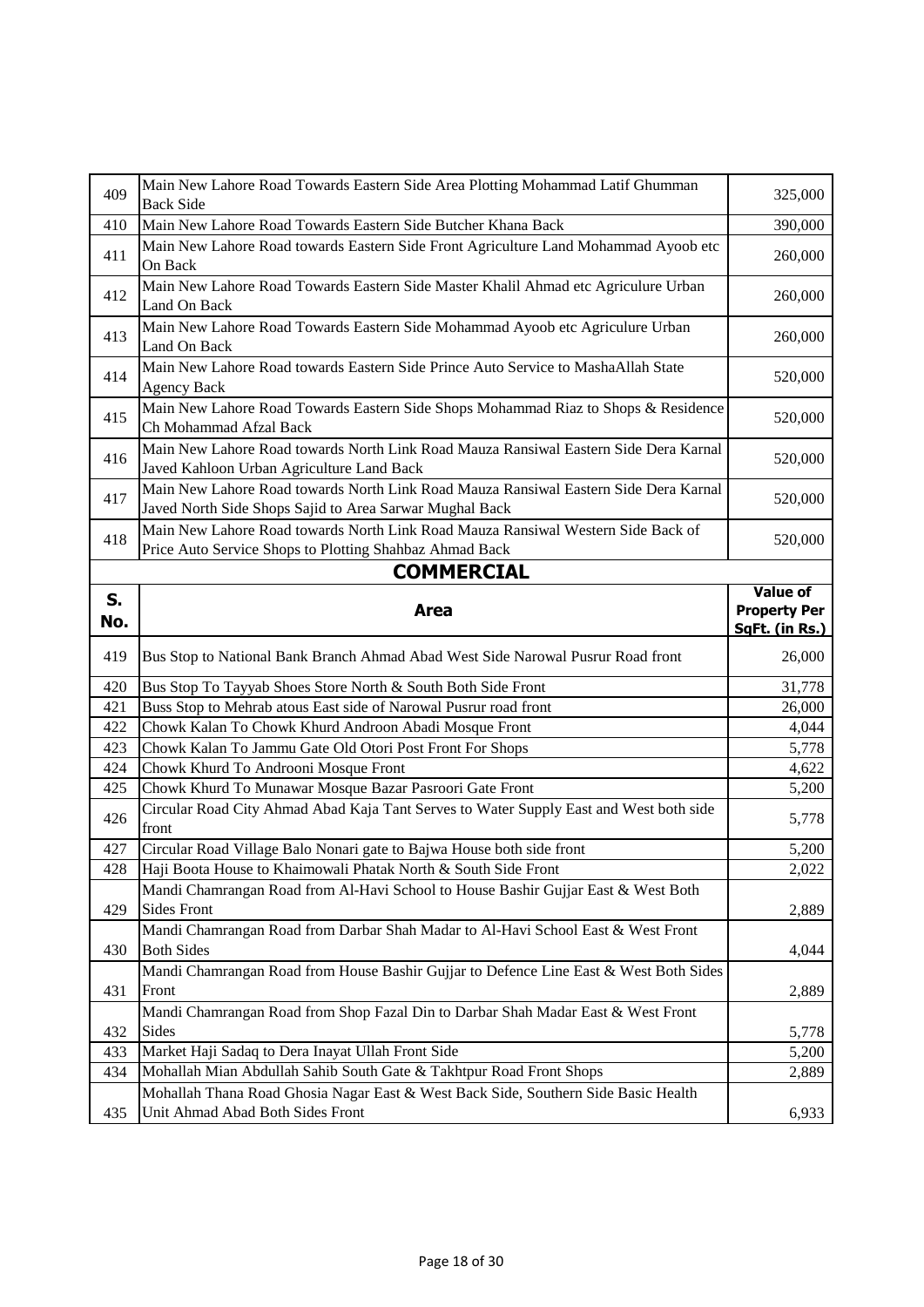| Munawar Mosque To Mor Sadanwali North & South Both Sides Front<br>437<br>Narowal Pusrur Road From Baryar Traders to Clinic Major Asif North & South Both Sides<br>438<br><b>Back</b><br>Narowal Pusrur Road From Bubak Welding Workshop to Baryar Traders East & West Both<br><b>Sides Front</b><br>439<br>Narowal Pusrur Road From Bus Stop to QFC East & West Both Sides Front<br>440 | 2,600<br>5,200<br>5,200<br>10,400<br>5,778<br>12,711 |
|-----------------------------------------------------------------------------------------------------------------------------------------------------------------------------------------------------------------------------------------------------------------------------------------------------------------------------------------------------------------------------------------|------------------------------------------------------|
|                                                                                                                                                                                                                                                                                                                                                                                         |                                                      |
|                                                                                                                                                                                                                                                                                                                                                                                         |                                                      |
|                                                                                                                                                                                                                                                                                                                                                                                         |                                                      |
|                                                                                                                                                                                                                                                                                                                                                                                         |                                                      |
|                                                                                                                                                                                                                                                                                                                                                                                         |                                                      |
|                                                                                                                                                                                                                                                                                                                                                                                         |                                                      |
| Narowal Pusrur Road from Clinic Major Asif to Phatak Bagh North & South Both Sides                                                                                                                                                                                                                                                                                                      |                                                      |
| Front<br>441                                                                                                                                                                                                                                                                                                                                                                            |                                                      |
| Narowal Pusrur Road From Mehrab Autos to Pso Petrol Pump East side Front<br>442                                                                                                                                                                                                                                                                                                         |                                                      |
| Narowal Pusrur Road From Mughal Traders to Bubak Welding Workshop East & West Both                                                                                                                                                                                                                                                                                                      |                                                      |
| <b>Sides Front</b><br>443                                                                                                                                                                                                                                                                                                                                                               | 7,511                                                |
| Narowal Pusrur Road From PSO Petrol Pump to Rana House East Side Front<br>444                                                                                                                                                                                                                                                                                                           | 4,622                                                |
| Narowal Pusrur Road From QFC to Mughal Traders East & West Both Sides Front<br>445                                                                                                                                                                                                                                                                                                      | 8,667                                                |
| Narowal Pusrur Road From Rana House to Old Ice Factory East Side Front<br>446                                                                                                                                                                                                                                                                                                           | 3,467                                                |
| Narwoal Pusrur Road from Efficiency School to Defence Line West side front<br>447                                                                                                                                                                                                                                                                                                       | 11,556                                               |
| National Bank Branch to Defence Line West Side Narowal Pusrur Road Front<br>448                                                                                                                                                                                                                                                                                                         | 20,222                                               |
| Nonari Gate Thathari Bazar To Chowk Kalan Front For Shops<br>449                                                                                                                                                                                                                                                                                                                        | 6,933                                                |
| Tayyab Shoes Store to Nonari Gate North & South Both Side Front<br>450                                                                                                                                                                                                                                                                                                                  | 26,000                                               |
| Wakeel Ahmad Market Both Sides Front<br>451                                                                                                                                                                                                                                                                                                                                             | 23,111                                               |
| Agriculture Urban Land On Road Baddomalhi<br>452                                                                                                                                                                                                                                                                                                                                        | 693                                                  |
| Bashir Market to Tangeyan Wala Adda & Old Post Office Front Constructed Shops<br>453                                                                                                                                                                                                                                                                                                    | 4,044                                                |
| Children Park Chowk to Chowk Mandi Chamrangan Towards New Lahore Road Front Both                                                                                                                                                                                                                                                                                                        |                                                      |
| South & North Sides Front<br>454                                                                                                                                                                                                                                                                                                                                                        | 1,733                                                |
|                                                                                                                                                                                                                                                                                                                                                                                         |                                                      |
| Chowk Mullah, Railway Station, Market Committee All Sides Front Constructed Shops<br>455                                                                                                                                                                                                                                                                                                | 3,467                                                |
| Committee Garh Chowk to Children Park Both East & West Front Side, Civil Hospital &                                                                                                                                                                                                                                                                                                     |                                                      |
| Muslim School Both East & West Sides Front<br>456                                                                                                                                                                                                                                                                                                                                       | 2,311                                                |
| Islamia School to Main Bazar Baddomalhi, Shahroz Hotel Both East & West Constructed                                                                                                                                                                                                                                                                                                     |                                                      |
| <b>Shops</b><br>457                                                                                                                                                                                                                                                                                                                                                                     | 2,600                                                |
| Islamia School to Nawan Pind chowk Eas & West Both Sides Front<br>458                                                                                                                                                                                                                                                                                                                   | 2,022                                                |
| Islamia School to Railway Station Chowk Both East & West Sides Front<br>459                                                                                                                                                                                                                                                                                                             | 1,733                                                |
| National Bank Chowk to Committee Garh Chowk Both Sides Constructed Shops<br>460                                                                                                                                                                                                                                                                                                         | 3,467                                                |
| Service Pump Shahid Malhi to Chowk Committee Garh South & North Sides Front<br>461                                                                                                                                                                                                                                                                                                      | 2,311                                                |
| Shahroz Hotel Chowk to Masjid Rehmania Mohallah Talab Wala Both East & West Front                                                                                                                                                                                                                                                                                                       |                                                      |
| Sides<br>462                                                                                                                                                                                                                                                                                                                                                                            | 2,889                                                |
| Shahroz hotel To Verternary Hospital & Chowk Committee Garh Both East & West                                                                                                                                                                                                                                                                                                            |                                                      |
| <b>Constructed Shops</b><br>463                                                                                                                                                                                                                                                                                                                                                         | 8,089                                                |
| Daib Urban Muridkey Road Front<br>464                                                                                                                                                                                                                                                                                                                                                   | 1,733                                                |
| Doctor Colony Village Daib Both Sides Front<br>465                                                                                                                                                                                                                                                                                                                                      | 5,778                                                |
| Garden Town Phase-I Village Daib Both Sides Front<br>466                                                                                                                                                                                                                                                                                                                                | 5,778                                                |
| Colony Esaian Church Chowk To Kothi Jameel Khokhar, Both Side Front From Church                                                                                                                                                                                                                                                                                                         |                                                      |
| Chowk Up To Haweli Chan Peer Front<br>467                                                                                                                                                                                                                                                                                                                                               | 5,200                                                |
| Abid Town - Raffique Abad Adjecent Abadi Eastern Side Katchery Road upto to Karbla                                                                                                                                                                                                                                                                                                      |                                                      |
| Towards Old Civil Hospital Front Constructed Shops<br>468                                                                                                                                                                                                                                                                                                                               | 6,356                                                |
| Adnan Butt Commission Shops to Habib Town on the Main Shakargarh Road Front<br>469                                                                                                                                                                                                                                                                                                      | 8,667                                                |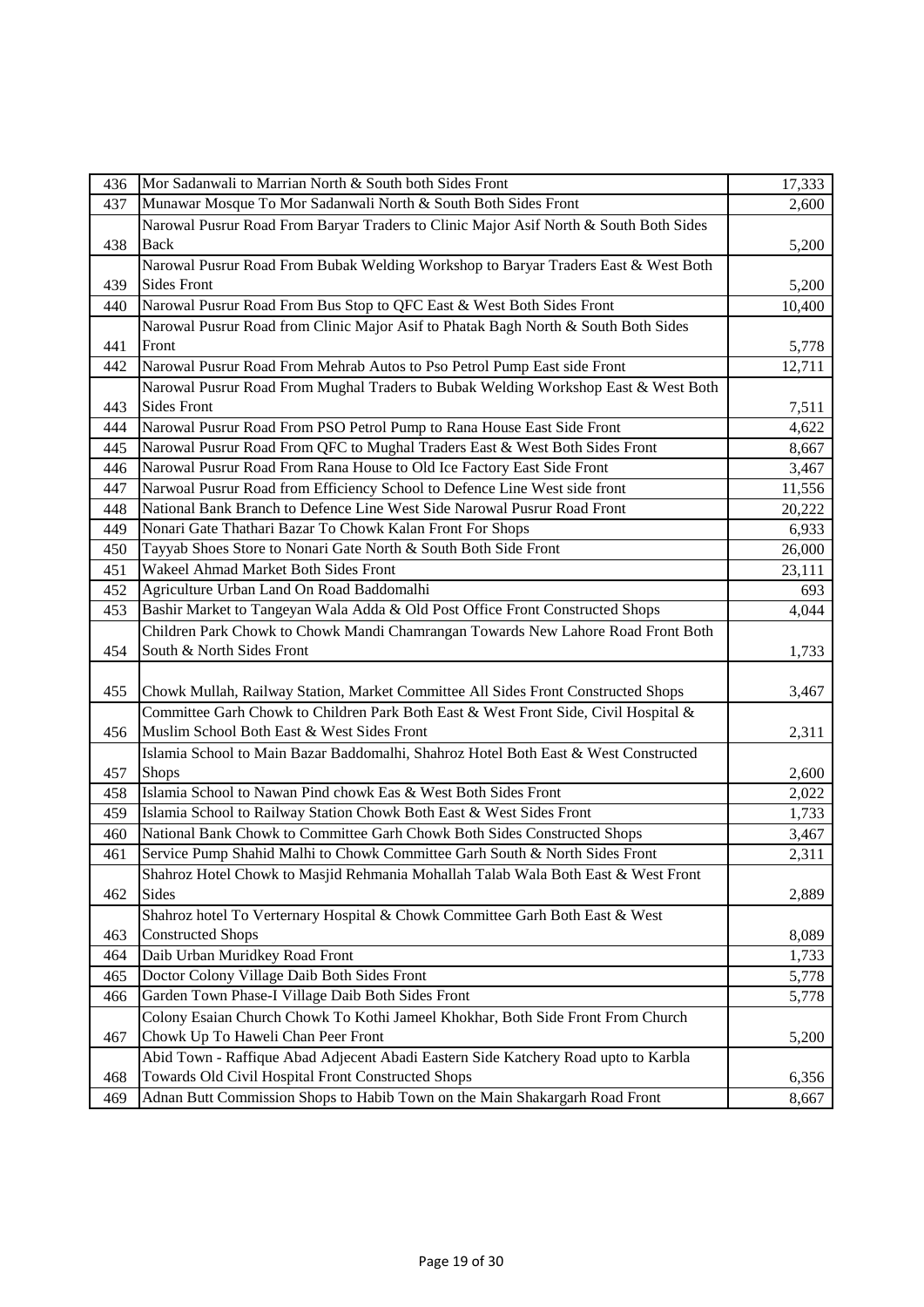|     | Agriculture Land Urban Area Opposite of DHQ Narowal & Village kotli Plot Near Railway  |        |
|-----|----------------------------------------------------------------------------------------|--------|
| 470 | Line On Road Narowal                                                                   | 1,444  |
| 471 | Ahmad Hussain Market Inside Gali Khajoor Wali Towards P/S Constructed Shops            | 6,356  |
| 472 | Ahmed Hussain Colony Chanderkey Road Front                                             | 4,622  |
| 473 | Al-Hayat Town Both Sides Front                                                         | 4,044  |
| 474 | Al-Raheem Garden Town Phase I Chandowal Front Both Sides                               | 11,556 |
|     |                                                                                        |        |
| 475 | Al-Raheem Garden Town Phase-I Chandowal Southern Side Link Road to Abadi Deh Front     | 2,022  |
|     |                                                                                        |        |
| 476 | Al-Raheem Garden Town Ransiwal Phase-II A-Block, Executive Block Front Both Sides      | 13,333 |
| 477 | Al-Raheem Residencia Both Sides Front                                                  | 10,400 |
|     | Al-Raheem Shopping Market Main Railway Bazar Chowk Ghas Mandi Road Towards Eid         |        |
| 478 | Gah Road Northern Side Near Clinic Dr. Irfan Front Both Sides                          | 8,889  |
|     | Ali Mubeen Town Both Sides Front west on the side new lahore road Bajwa Super store to |        |
| 479 | North wall Al-Raheem Garden Front                                                      | 10,400 |
|     | Allama Iqbal Road From Eid Gah Road Towards Street Hameed Kabariya Eastern Side upto   |        |
| 480 | Liberty Market Limit Both Side Front                                                   | 5,778  |
|     | Anarkali Market Chow Main Railway Bazar Opposite City Police Station Towards Eastern   |        |
| 481 | <b>Side Constructed Shops</b>                                                          | 8,889  |
|     | Back Side of the Faiz Ahmad Faiz Park On Going Way towards Northern Side Railway Line  |        |
| 482 | Front                                                                                  | 1,733  |
|     | Bismillah Garden Town Front Both Sides new lahore road opposite ramzan block al raheem |        |
| 483 | garden front east and west on the side front commercial                                | 4,044  |
| 484 | Chowk Hussaini To Old Comitee Garh Front Both Sides Constructed Shops                  | 10,400 |
|     | Chowk Jassar By-pass To Chanderkey Road Both Eastern & Western Front Side Of Shah      |        |
|     | Sawar Colony, Shah Khalid Colony, Mumtaz Colony, Muhallah Meeran Shah Hussain upto     |        |
| 485 | Chowk Shah Meeran Both Front Side                                                      | 22,222 |
|     | Chowk Loharan Kothi Jameel Khokhar Darbar Baba Imli Shah Both Side Front Chowk         |        |
| 486 | Colony Esaian Church                                                                   | 5,778  |
|     | Chowk Shah Meeran Towards Chanderkey Road Both Northern & Southern Side Up To          |        |
| 487 | <b>Ahmed Hussain Colony Front</b>                                                      | 4,044  |
|     | City Marriage Hall To Railway Station Abadi Northern & Southern including Ice Factory  |        |
| 488 | Both Side Front upto Railway Station Constructed Shops                                 | 10,400 |
|     | Degree College To Old Dc Office Main Road Both Eastern & Western Abadi Samna Abad &    |        |
| 489 | Defence Colony Front Side                                                              | 4,622  |
|     | Degree College Towards Lal Masjid Main Road Both Eastern & Western Side, Northern Side |        |
| 490 | of UET & Hiway Building Front Side Constructed Shops                                   | 4,622  |
|     |                                                                                        |        |
| 491 | Din Mohammad Shops to Fauji Riaz Shops on the North Side of Shakargarh Road Front      | 2,311  |
| 492 | District Complex Towards South Wall to Dera Haji Mushtaq Front Side                    | 2,311  |
| 493 | Eid Gah Mor North Sides Gpo Narowal Front Both Sides                                   | 13,333 |
|     | Eid Gah Road East West Side Sana Ullah Colony etc upto Telephone Exchange Both Sides   |        |
| 494 | Front                                                                                  | 13,333 |
|     | From Abdul Hameed Shops to way of New Abadi Northern Side of Main Shakargarh Road      |        |
| 495 | Front                                                                                  | 11,111 |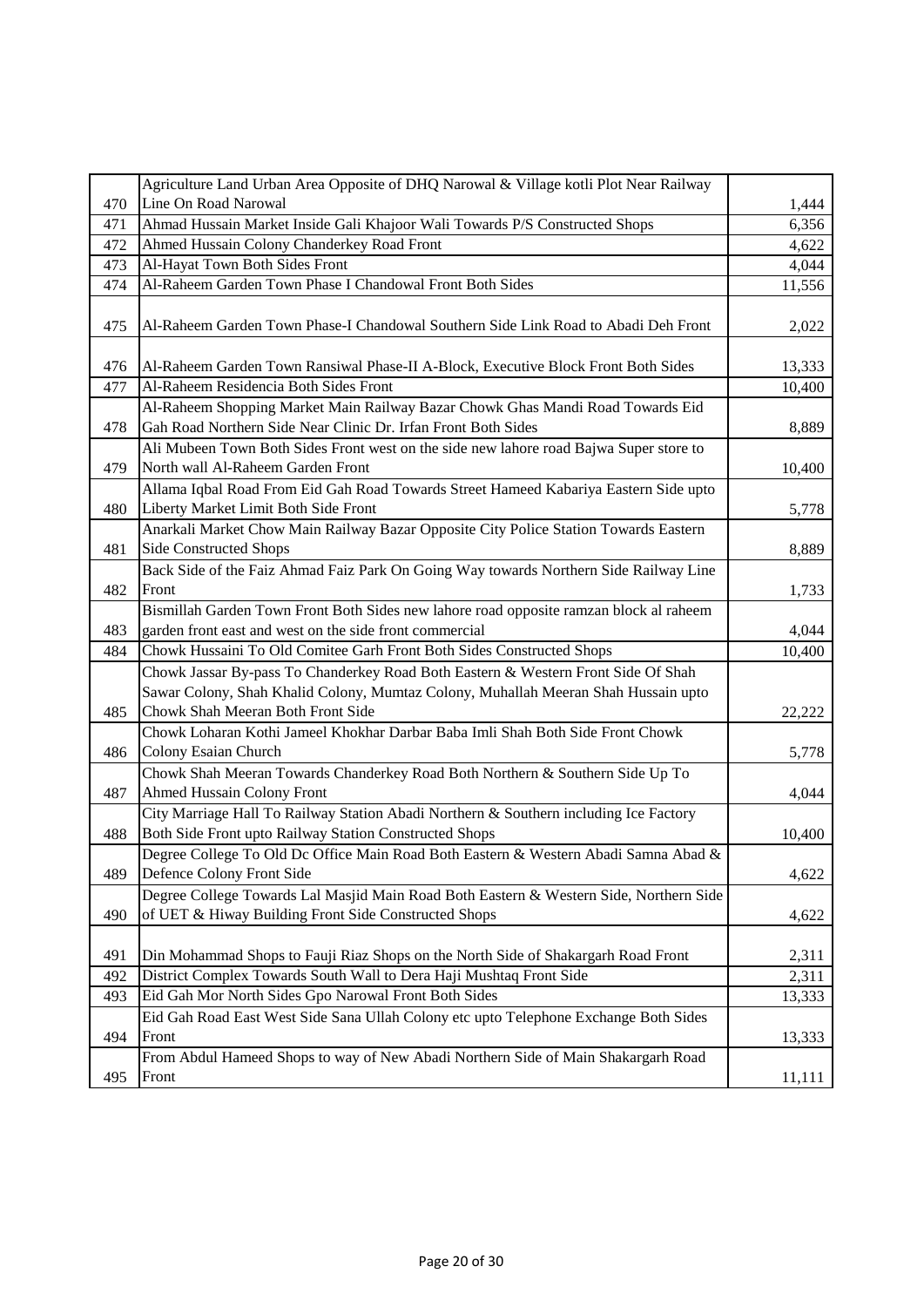|     | From Main Shakargarh Road Southern & Eastern Side Link Road Govt Primary Girls School    |                |
|-----|------------------------------------------------------------------------------------------|----------------|
| 496 | to Abadi Deh Front                                                                       | 2,600          |
|     | From Naseer Karyana Store to Way of New Abadi Northern Side of Main Shakargarh Road      |                |
| 497 | Front                                                                                    | 1,444          |
|     | From The Civil Defence Office To Session Judge House on the South Side of the Main       |                |
| 498 | Shakargarh Road Front                                                                    | 14,444         |
|     | Front Side of Rehmat Colony Southern & Western Side Millat Tracktor Agency to Railyway   |                |
| 499 | Line                                                                                     | 1,733          |
| 500 | Fruit Mandi Commercial Shops                                                             | 13,333         |
|     | Gali Khajoor Wali Northern Side of Railway Station From Sultania Masjid to City Police   |                |
| 501 | <b>Station Both Sides Front Constructed Shops</b>                                        | 11,111         |
|     | Green City Narowal Both Sides Front new Lahore Road on the side East wall Mission School |                |
| 502 | to Rasinwal Road turn Front Commercial                                                   | 15,556         |
|     | Gulberg Green Town Back Side Towards Northern Abadi Siddique Pura, Eastern Back Side     |                |
| 503 | Girls School Kala Qadir Road Front                                                       | 3,467          |
|     | Gulistan Zahra To Kutchery Road Chowk Eastern & Western Both Side Front Constructed      |                |
| 504 | <b>Shops</b>                                                                             | 578            |
|     |                                                                                          |                |
| 505 | Gulshan E Abid Town Northern Side Total Pump Bridge Naullah Jhajri Sialkot Road Front    | 8,889          |
|     | Gunj Hussain Abad Railway Crossing Manak Road Both Eastern & Western Side upto           |                |
|     | Masjid Noor & Western Side From Masjid Noor to Naullah Dich Manak Road Front Side        |                |
| 506 | <b>Constructed Shops</b>                                                                 |                |
| 507 | Habib Garden Town Both Sides Front                                                       | 5,778<br>5,778 |
|     |                                                                                          |                |
|     | Hafeez Ullah Butt Market Main Bazar Chowk Toward Zafarwal Road Western Side              |                |
| 508 | <b>Constructed Shops</b>                                                                 | 17,778         |
|     | Hajvair Colony, Zakir Pura, Gulshane Hayat, Model Town, Mission Hospital Road Up To      |                |
| 509 | Main Church Chowk Loharan Both Side Front                                                | 6,933          |
|     | Jassar Chowk Main Circular Road From North Building Kaleem Zafar, South Master Trader    |                |
|     | Building Both Side Nortern and Southern Front Up To Kotli Plot Mor And Christian         |                |
| 510 | Garveyared                                                                               | 14,444         |
|     |                                                                                          |                |
|     | Jassar Chowk Siakot Road Both Eastern And Western Front Side. From City Resturent To     |                |
| 511 | Master Tile Shop Western Side. From Waheed Auto Electration To DHQ front                 | 14,444         |
| 512 | Johar Town Narowal Front Both Sides                                                      | 15,600         |
|     | Kakar Colony Southern Side Sialkot Railway Crossing Along With Railway Road Up To        |                |
| 513 | Abadi Muhallah Bilal Gunj Front Side                                                     | 3,556          |
| 514 | Kashmir Town Western Side Circular Road Opposite Govt High School Front                  | 14,222         |
|     | Kutchery Chowk To City Marriage Hall Both Northern & Southern Front Side Constructed     |                |
| 515 | <b>Shops</b>                                                                             | 10,400         |
|     | Kutchery Chowk to Hussaini Chowk Abadi Near Darbar Peer Habib Ullah Western Side of      |                |
| 516 | Kutchery Road upto Hussaini Chowk Front Both Sides Constructed Shops                     | 12,711         |
|     | Kutchery Chowk to Railway Crossing Rasinwal Road Both side front West side Ambala        |                |
| 517 | Sweet to sharjah fabrics                                                                 | 26,000         |
|     | Kutchey Chowk To Railway Crossing Ransiwal (Hashim Shah Chowk) Both Eastern &            |                |
| 518 | <b>Western Side Constructed Shops Front</b>                                              | 13,867         |
| 519 | Lal Masjid To Veternary Hospital Front Both Sides                                        | 4,622          |
|     |                                                                                          |                |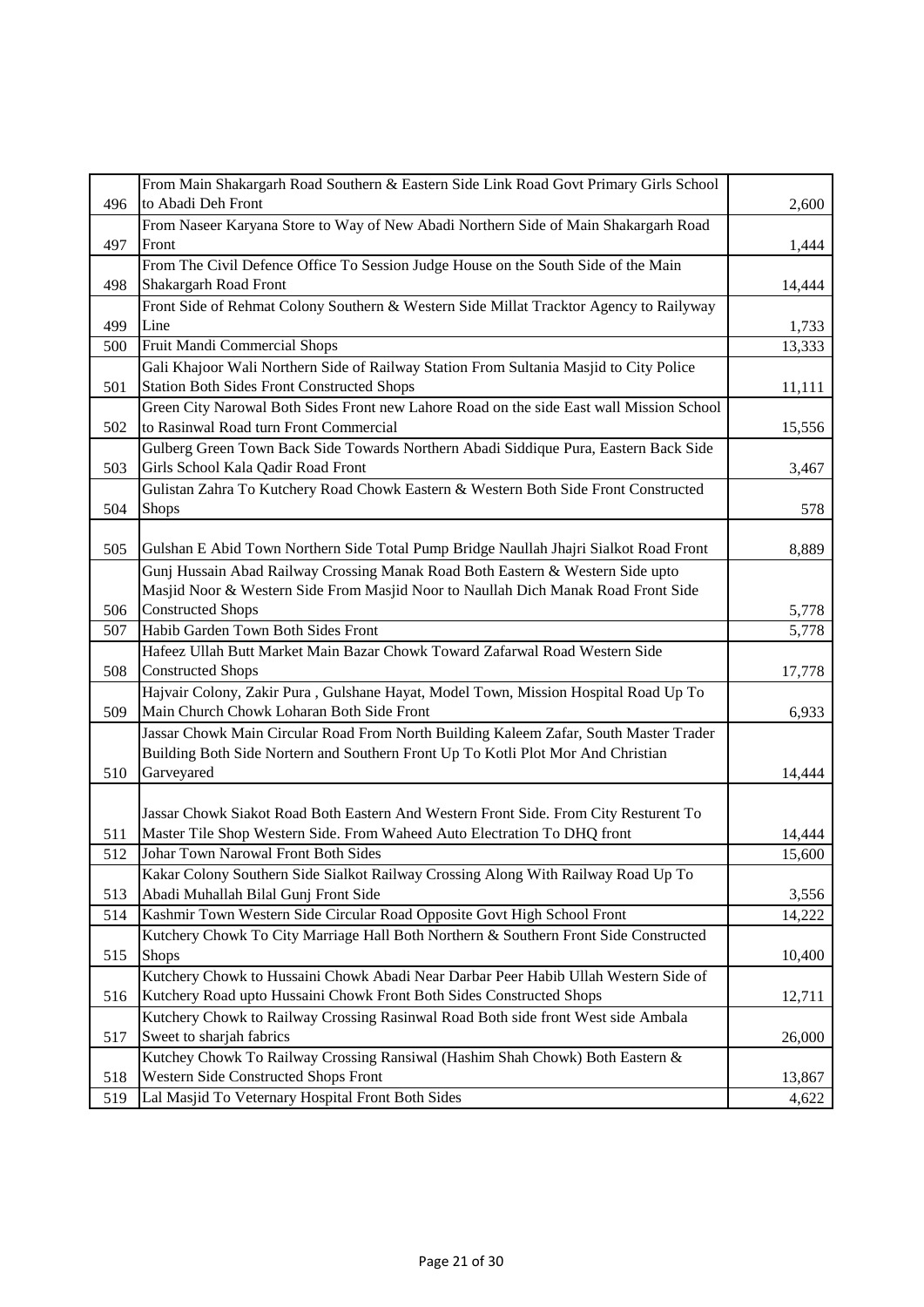| 520 | Link Road Dale Pur Govt Girls Primary School Dale Pur to Dera Akbar Mayo Front        | 1,444  |
|-----|---------------------------------------------------------------------------------------|--------|
| 521 | Mahiyan Wala Road to Gunj Hussain Abad Both Sides Front Link Road                     | 4,622  |
|     | Main Circular Road From DC House Road UET Building North Side Toward Ransienwal       |        |
|     | Chowk From Muhar Sharif Road To Ransienwal Chowk Both Northern And Southern Side      |        |
| 522 | Front                                                                                 | 14,222 |
|     | Main Circular Road Front Northern And Southern Both Side. North Side From DPO House   |        |
|     | To UET Building DCO House Road, Southern Side From Kotli Plot Mor To Digree Collage   |        |
| 523 | Muhar Sharif Road Both Side Front                                                     | 14,222 |
|     | Main New Lahore Road Towards Eastern Side Area Plotting Mohammad Latif Ghumman        |        |
| 524 | Front                                                                                 | 3,467  |
| 525 | Main New Lahore Road Towards Eastern Side Area Plotting Pasha Front                   | 3,467  |
|     | Main New Lahore Road towards Eastern Side Front Agriculture Land Mohammad Ayoob etc   |        |
| 526 | On Road                                                                               | 8,667  |
|     | Main New Lahore Road Towards Eastern Side Master Khalil Ahmad etc Agriculure Urban    |        |
| 527 | Land On Road                                                                          | 8,667  |
|     | Main New Lahore Road Towards Eastern Side Mohammad Ayoob etc Agriculure Urban         |        |
| 528 | Land On Road                                                                          | 8,667  |
|     | Main New Lahore Road towards Eastern Side Prince Auto Service to MashaAllah State     |        |
| 529 | <b>Agency Front</b>                                                                   | 20,222 |
|     | Main New Lahore Road Towards Eastern Side Shops Mohammad Riaz to Shops & Residence    |        |
| 530 | Ch Mohammad Afzal Front                                                               | 17,333 |
|     | Main New Lahore Road towards North Link Road Mauza Ransiwal Eastern Side Dera Karnal  |        |
| 531 | Javed Kahloon Urban Agriculture Land Front                                            | 8,667  |
|     | Main New Lahore Road towards North Link Road Mauza Ransiwal Eastern Side Dera Karnal  |        |
| 532 | Javed North Side Rehmat Marriage Hall Front                                           | 20,222 |
|     | Main New Lahore Road towards North Link Road Mauza Ransiwal Eastern Side Dera Karnal  |        |
| 533 | Javed North Side Shops Sajid to Area Sarwar Mughal Front                              | 5,778  |
|     | Main New Lahore Road towards North Link Road Mauza Ransiwal Eastern Side Dera Karnal  |        |
| 534 | Javed North Side Wall Gate Al-Hayat Town Front                                        | 10,400 |
|     | Main New Lahore Road towards North Link Road Mauza Ransiwal Western Side Back of      |        |
| 535 | Price Auto Service Shops to Plotting Shahbaz Ahmad Front                              | 6,933  |
| 536 | Main Road Shakargarh Faiz Ahmad Faiz Park Front                                       | 10,400 |
| 537 | Main Road Shakargarh From Anwar Fauji Shops to Defence Nalah Front                    | 12,711 |
|     |                                                                                       |        |
| 538 | Main Road Shakargarh From Asghar Mayo Shops to Malik Building Material Shops Front    | 10,400 |
|     | Main Road Shakargarh Northern Side Link Road Anwar Fauji Shops to Masjid Madina Way   |        |
| 539 | of Dale Pur                                                                           | 3,467  |
|     | Main Road Shakargarh Northern Side Link Road Towards On Going Way to Dera Malik       |        |
| 540 | Tariq Awan From Asghar Mayo Shops to Railway Line Front                               | 2,022  |
|     | Main Road Shakargarh Northern Side Link Road Towards On Going Way to Dera Malik       |        |
| 541 | Tariq Awan From Asghar Mayo Shops to Railway Line Front                               | 2,022  |
|     | Main Road Shakargarh Northern Side Link Road Waheed Auto Shops to Hafiz Shafique      |        |
| 542 | Shops towards Way of Dale Pur Front                                                   | 4,044  |
|     | Main Road Shakargarh Towards Northern Side Yousaf Gujjar Shops to Dera Asghar Lohar & |        |
| 543 | Way of Shamsher pur Abadi Front Side                                                  | 10,400 |
| 544 | Main Shakargarh Road Link Road Dale Pur lasani Colony Front                           | 2,889  |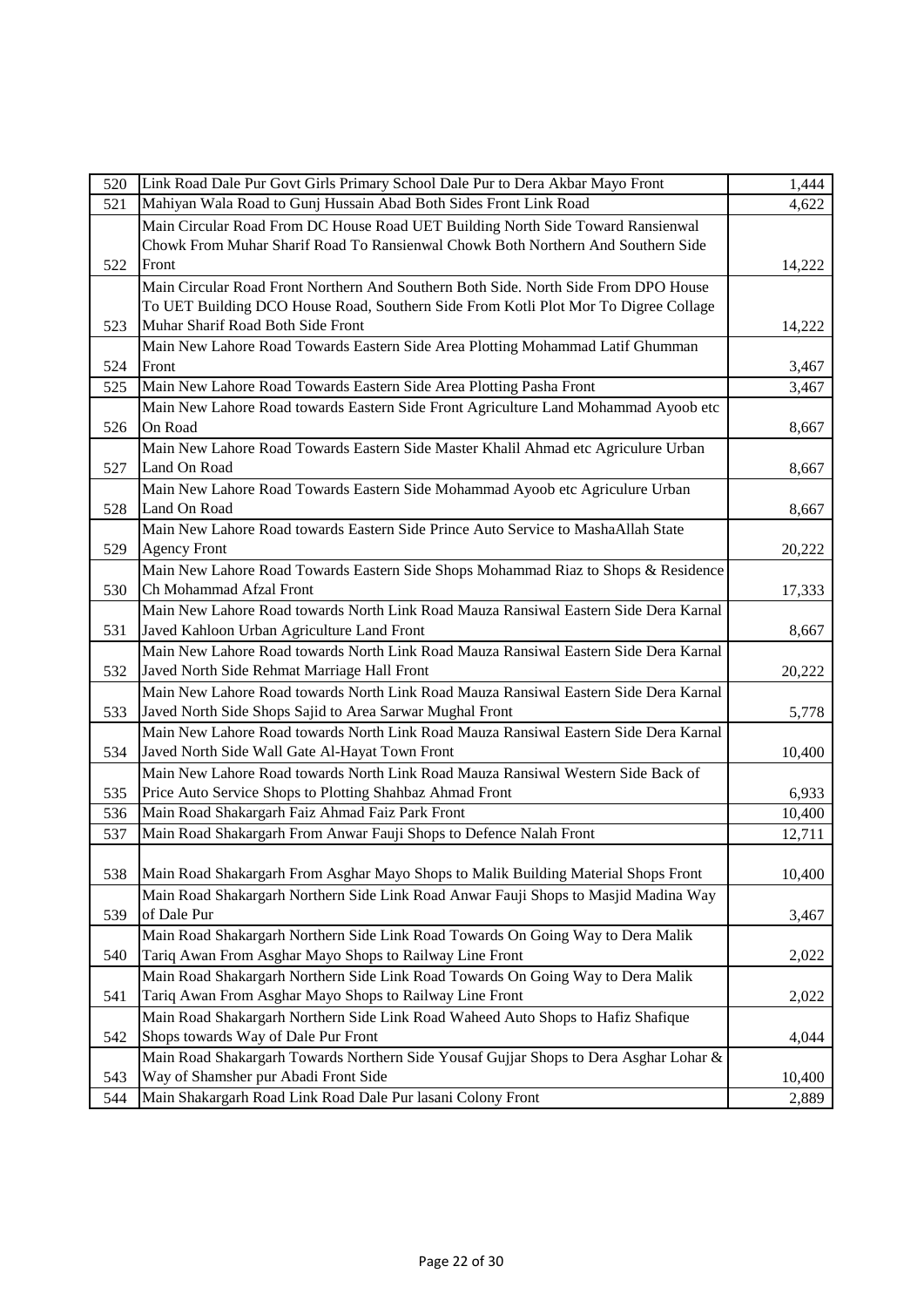| 545 | Main Shakargarh Road Link Road Dale Pur Rehmat Colony Front Side                                | 2,889  |
|-----|-------------------------------------------------------------------------------------------------|--------|
|     | Main Shakargarh Road Northern Side Link Road Western Side Plots Waseem Dil Khan to the          |        |
| 546 | Way of Mohallah Shamsher Pur Front                                                              | 1,733  |
|     | Main Sialkot Road Eastren Side From DHQ To Chowk Shah Meeran Chanderkey Road,                   |        |
|     | Western Side From Master Tile Shop Street Razzaq Khan Durani Up To Royel Pallace                |        |
| 547 | Marrige Hall Front                                                                              | 15,600 |
| 548 | Market Gama Gaisan Wala Chowk Main Bazar Katchery Mor Constructed Shops                         | 19,067 |
|     |                                                                                                 |        |
|     | Meer Market Both Sides Front Lahore Road east and west side front both east pasha service       |        |
| 549 | station to Al-khan Advisior on the side east south wall mission school to green city gate front | 20,222 |
|     | Mian Imtiaz Market Main Railway Road Towards Chowk Old Vegetable Mandi Western                  |        |
| 550 | <b>Side Constructed Shops</b>                                                                   | 16,178 |
|     |                                                                                                 |        |
| 551 | Mian Sialkot Road From Mian Super Store To Masjid Minhaj Ul Quran Western Side Front            | 15,022 |
|     | Mission Hospital To Kotli Plot Bajwa Road Both Eastern & Western Side Constructed Shops         |        |
| 552 | Front                                                                                           | 4,622  |
|     |                                                                                                 |        |
| 553 | Mohallah Haji Usman Mayo Northern Side Link Road of Main Shakargarh Road Front Side             | 1,733  |
|     | Mohammad Yaqoob Cycle Works to Adnan Butt Commission Shops on the Main Shakargarh               |        |
| 554 | Road Front                                                                                      | 8,667  |
|     | Mor Kutchery Old Vegetable Mandi Both Eastern & Western Side Towards Zafarwal Chowk             |        |
| 555 | upto Hussaini Chowk Front Both Side Constructed Shops                                           | 20,222 |
| 556 | Narowal Road to Chandarke Road Front                                                            | 1,733  |
| 557 | New Lahore Road Agriculture Land Aftab Ahmad etc West Side Front                                | 8,667  |
| 558 | New Lahore Road Agriculture Land Ghulam Ali etc West Side Front                                 | 8,667  |
|     | New Lahore Road Both Sides Front Rasinwal to East and west both side front to pasha             |        |
| 559 | service station commercial                                                                      | 15,556 |
|     |                                                                                                 |        |
| 560 | New Lahore Road East Side Front Shops Rukhsana Sultan to Shops Sana Ullah Butt Front            | 15,556 |
|     | New Lahore Road Eastern Side Front & Northern Side Wall Mission School to Green City            |        |
| 561 | Front                                                                                           | 12,711 |
|     | New Lahore Road from Link Road Towards Commerce College Southern & Northern Both                |        |
| 562 | <b>Sides Front</b>                                                                              | 10,400 |
| 563 | New Lahore Road Inside Al-Raheem Garden Town, Ramzan Block West Side Front                      | 10,400 |
| 564 | New Lahore Road Shops Chairman Riasat Ali West Side Front                                       | 12,711 |
|     | New Lahore Road Towards Green City Road Eastern Side Link Road Northern side Front of           |        |
| 565 | the Residence Waqas Ali etc                                                                     | 6,933  |
|     | New Lahore Road Towards Green City Road Eastern Side Link Road Northern Side Shops              |        |
| 566 | Rukhsana Sultan to Residence Azam Khan Front                                                    | 12,711 |
|     | New Lahore Road Towards Green City Road Eastern Side Link Road Southern Side Ansar              |        |
| 567 | Khan etc Shops                                                                                  | 10,400 |
|     | New Lahore Road Towards Green City Road Eastern Side Link Road Southern Side Front              |        |
| 568 | Rajpoot Mobile Centre to Rahat Ali Residence Both Side Front                                    | 12,711 |
|     | New Lahore Road Towards West Side Area Shahid Mehmood Ploting to Shops Mohammad                 |        |
| 569 | Nawaz Front Side                                                                                | 16,178 |
| 570 | New Lahore Road Wall Al-Raheem Garden to Govt. Special Education School Front                   | 18,489 |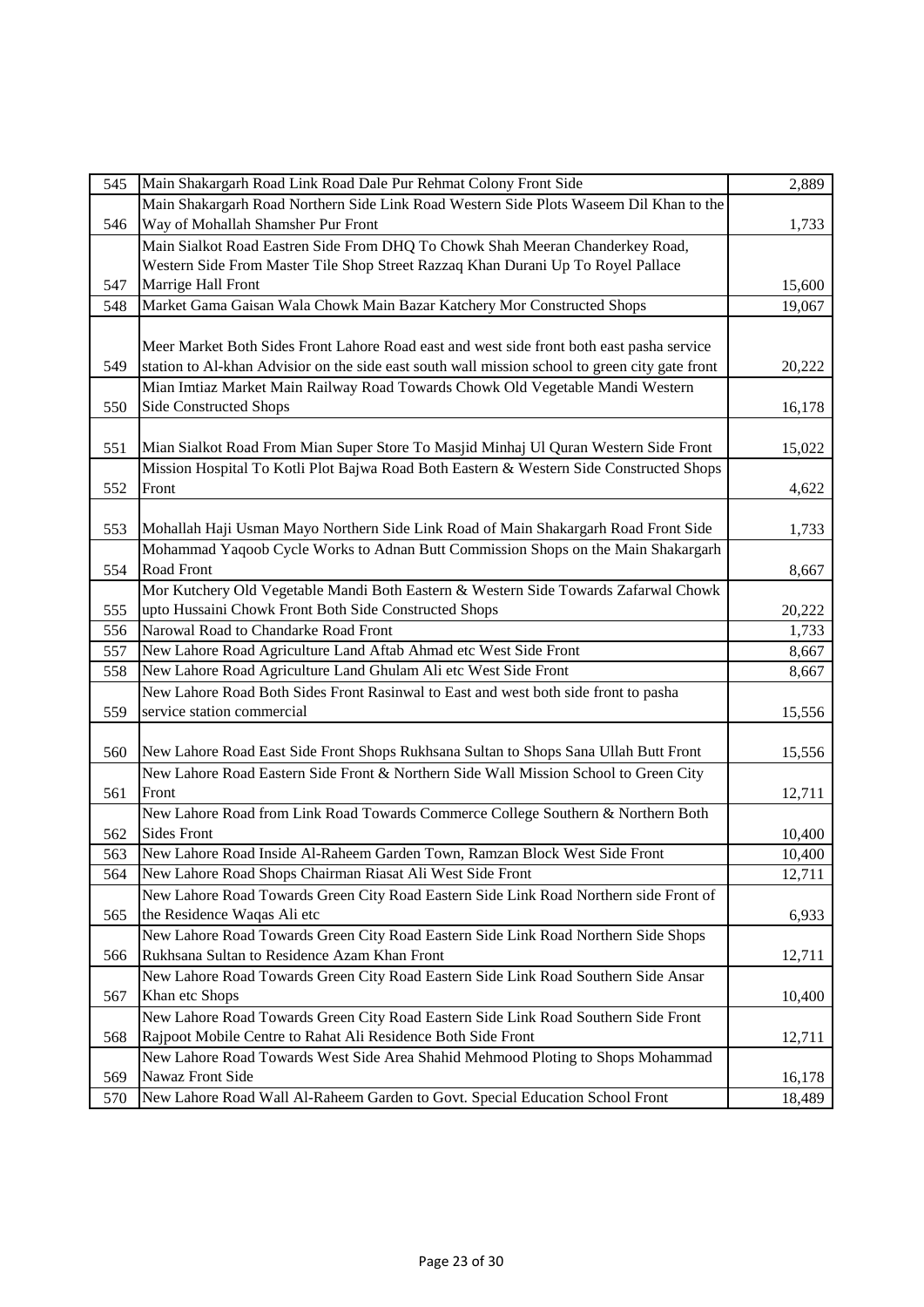| 571 | New Lahore Road West Side Gate Special Education School to Honda Point Front Side         | 18,489 |
|-----|-------------------------------------------------------------------------------------------|--------|
|     | New Lahore Road Western Front Side Shops Rafique Mughal to South Side Wall Al-Raheem      |        |
| 572 | Garden                                                                                    | 18,489 |
| 573 | New Lahore Road Western Side Pasha Service Station to Area Imdad Khan Front               | 12,711 |
|     | Railway Crosing Gunj Hussain Abad to manak Road Front Gunj Hussain Abad Manak Road        |        |
| 574 | Masjid noor to bridge dich front commercial                                               | 5,778  |
|     | Railway Crossing Gunj Hussain Abad Both Eastern & Western Front Side to Manak Road        |        |
| 575 | upto Naullah Dich                                                                         | 5,778  |
| 576 | Railway Crossing Sialkot To Dar Filling Station Both Northern & Southern Side Front       | 11,556 |
| 577 | Railway Line Dale Pur to Primary Girls School Dale Pur Front                              | 2,022  |
| 578 | Railway Line Munir Chahar Form House To Defence Ditch Front                               | 2,022  |
| 579 | Railway Station To Old Vegetable Mandi Chowk Mor Katchery Constructed Shops               | 23,111 |
|     | Rana Town Both Sides Front lahore road south wall Special school to service station front |        |
| 580 | commercial                                                                                | 9,822  |
|     | Ransiwal Railway Crossing To Degree College Both Northern & Southern Front Circular       |        |
| 581 | Road                                                                                      | 12,711 |
|     | Road Between Al-Raheem Garden Town Phase II Executive Block & A Block to Commercial       |        |
| 582 | College Front Side                                                                        | 15,022 |
|     |                                                                                           |        |
| 583 | Saddique Pura Chowk to Kala Qadir Road upto Madrisa Qari Masood Both Sides Front          | 5,778  |
|     | Sarwar Market inside Gali Khajoor Wali Towards Railway Station Near Masjid Shah Jamat     |        |
| 584 | <b>Constructed Shops</b>                                                                  | 16,178 |
|     | Session Judge House on the Main Road Shakargarh to Eastern side Wall of Al-Raheem         |        |
| 585 | Garden Town Phase-I Front                                                                 | 14,444 |
|     | Shah Meeran Colony, Sarwar Town, Imdad Town, Jawad Colony, Chowk Colony Esaian To         |        |
| 586 | Kothi Jameel Khokhar Front Both Side                                                      | 4,044  |
| 587 | Sulehri Market Gali Inside Gali Khajoor Wali Towards City P/S Constructed Shops           | 6,933  |
|     | Suzuki Show Room towards Way of Dale Pur to Waheed Auto Shops Front Main Road             |        |
| 588 | Shakargarh                                                                                | 14,444 |
| 589 | Thay Wala Qabristan on the South Side of the Main Shakargarh Road Front                   | 11,556 |
|     |                                                                                           |        |
| 590 | Uppal Market Main Railway Bazar Toward Railway Station Western Side Constructed Shops     | 16,178 |
|     |                                                                                           |        |
| 591 | Urban Area on the Western Side of Chandarke Road & Abadi Haji Mushtaq Front Side          | 10,400 |
|     |                                                                                           |        |
| 592 | Urban Land From Chandarke Rasta Chandowal to Hospital Bunyadi Sehat Markaz Front Side     | 20,222 |
|     |                                                                                           |        |
|     | Veternary Hospital To Dera Colony Essaian Eastern & Western Sides Pakistan Foundation     |        |
| 593 | Road Fawara Chowk & Loharan Chowk Front Both Side Constructed Shops                       | 5,200  |
| 594 | Village Chandowal to Chandarke Road Affliated Abadi Deh Front Side                        | 9,822  |
|     | Village Dale Pur From Nursary to Suzuki Show Room on the Main Shakargarh Road Front       |        |
| 595 | Side                                                                                      | 12,711 |
|     | Abbas Nagar Chowk Eidgarh Road Front, East Side Mohalla Abbas Nagar, Towards west         |        |
| 596 | upto railway crossing Sialkot                                                             | 21,956 |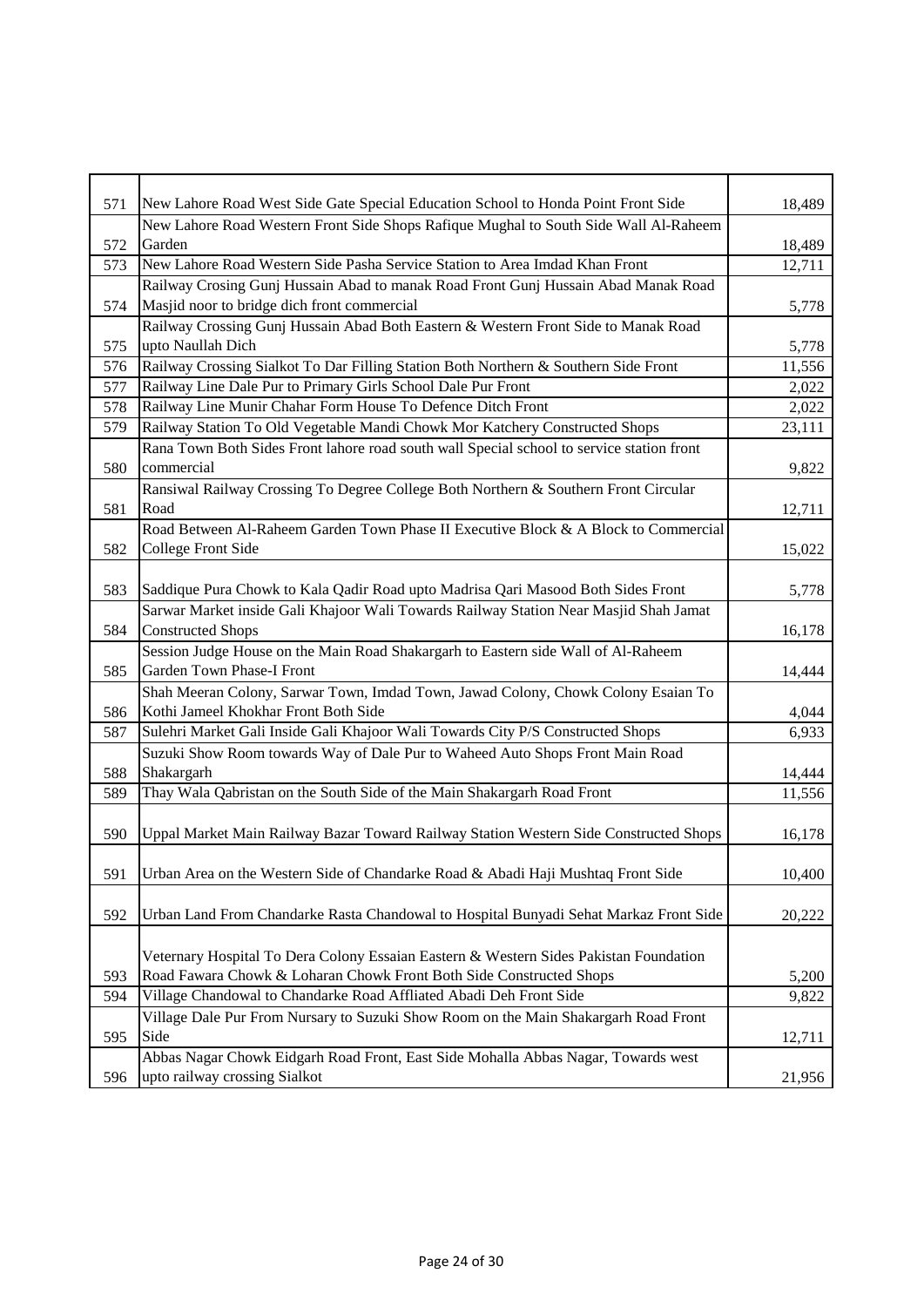|            | Adda Azmat Ullah to Masjid Hayat un Nabi Both Sides Front Chan Peer Road to Masjid        |                 |
|------------|-------------------------------------------------------------------------------------------|-----------------|
| 597        | Hayat-un-nabi east west front both sides                                                  | 9,822           |
|            | Akhtar Bhatti Market Opposite West Wall Govt. College for Women Attached Shahid           |                 |
| 598        | Hospital Zafarwal Road                                                                    | 8,667           |
|            |                                                                                           |                 |
| 599        | Al-Ahad Town Front Main Road Western Side Sialkot Road, Eastern Side Railway Line         | 5,778           |
|            |                                                                                           |                 |
|            | Ali Hospital to Haveli Chann Peer Road, Chowk Loharan Both Sides Front Chan Peer Road     |                 |
| 600        | Near Majid Hayat-un-nabi Chowk to Chowk Loharan Front east and west both sides            | 12,711          |
|            | Bata Shops To Zafarwal Baipas Front Both Sides Bata Shops To Zafarwal Baipas north south  |                 |
|            | both front side                                                                           |                 |
| 601        |                                                                                           | 24,267          |
|            | Bhatti Colony Opposite of Bijli Garh Affiliated Sialkot Road Towards North & South Limits |                 |
| 602        | Mauza Narowal Front Side                                                                  | 5,200           |
| 603        | Chowk Bijli Garh East West & South North All Sides Constructed Shops                      | 11,556          |
|            | Chowk Bijli Garh To Sialkot Road Abadi South & North, PSO Petrol Pump to Punjab           |                 |
| 604        | College Both Sides Front                                                                  | 5,200           |
| 605        | Chowk Bijli to Abadi Sahara Hospital Both East & West Front Sides                         | 10,400          |
|            | Chowk By-Pass Zafarwal Towards Parking Point Zafarwal To Shop Muhammad Abdullah           |                 |
| 606        | and Son-s East and West front side attached fathe ali colony                              | 24,267          |
| 607        | Chowk Hussaini To Muslim High School East West Both Front Sides Shops                     | 24,267          |
| 608        | Dar Filling Station Eastern Side Sialkot Road Western Side Muridkey Road Front            | 11,111          |
| 609        | Darabar Chan Peer To Kotli Boota sing Pakka Road East west both front sides               | 4,044           |
|            | Darbar Chann Peer To Bata Shops Front Both Sides darbar chann peer to Bata Shops north    |                 |
| 610        | south both front side                                                                     | 17,778          |
| 611        | Defence Naullah Zafarwal Road To Narowal Public School Road Front Both Side               | 12,711          |
|            | Eastern Side Constructed Shops Toward Govt Muslim High School Adjecent Rawaj              |                 |
| 612        | Collection Up To Misbah Homiyo Pethik Store Front Both Side                               | 12,711          |
|            | Eid gaha Mor Chowk Abbas Nagar Up To Arfan Auto Service Both Eastern And Western          |                 |
| 613        | Front Side                                                                                | 21,378          |
|            | Eidgah Road to Makki Masjid, Zafarwal Road North South Boundaries, Both Front Sides       |                 |
| 614        | Shops                                                                                     | 6,933           |
|            | From Liburty Chowk Toward Makki Masjid Road Both Eastern And Western Side Front           |                 |
| 615        | <b>Shops</b>                                                                              | 12,711          |
|            | HBL Bank Sialkot Road To Shell Petrol Pump Front north and south abadi Moh. Rana Town     |                 |
| 616        | attached abadi Moh. Abbas Nagar Back Both side                                            | 21,378          |
|            | In Side Liburty Market From Bata Shoes Shop Up To Rawaj Collection Center As Well As      |                 |
| 617        | <b>Opp Front Shops</b>                                                                    | 24,267          |
|            |                                                                                           |                 |
|            | Ittehad Market Near Yaqoob Market towards West Zafarwal Road Chowk Ahlehadees Front       |                 |
| 618<br>619 | Khayaban E Nawab On the West Side of Zafarwal Road Front                                  | 17,778<br>5,778 |
| 620        | MashAllah Super Store To Rehmat Marriage Hall front Both Side                             | 18,489          |
|            |                                                                                           |                 |
|            | Mohallah Abbas Nagar Chowk Eidgah Morr to Hussaini Chowk, North South boundaries          |                 |
| 621        | Front side Commercial                                                                     | 15,600          |
|            | Mohallah Ghosia & Chokhandi Front Sides South Wall Hostel Elemantary College to Ahle      |                 |
|            | Hadees Chowk East West both sides Hussaini Chowk to Maque Hayat Un nabi Majid North       |                 |
| 622        | and south both front sides                                                                | 12,711          |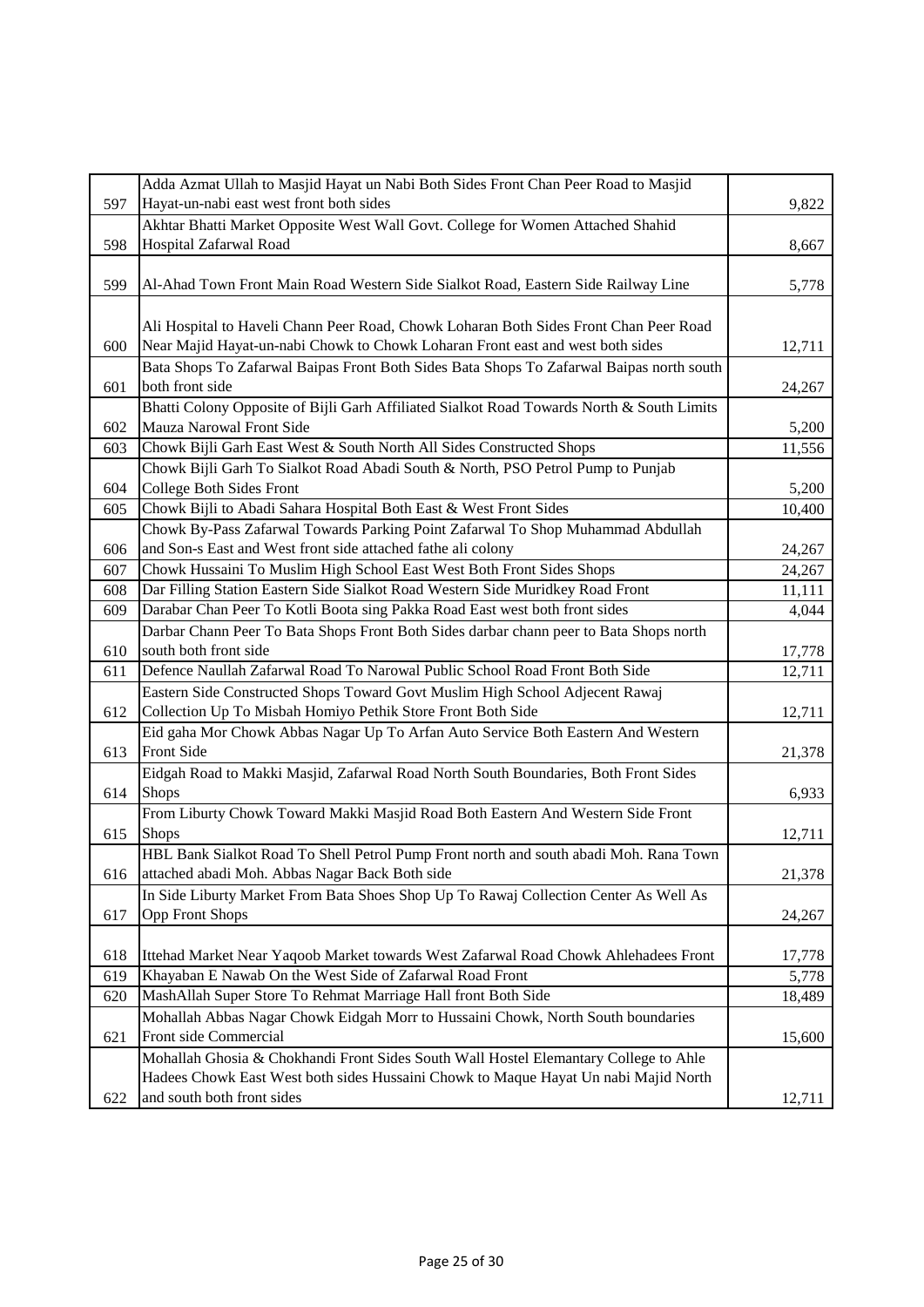| 623 | Narowal Public School Road To Shahid Honda Service Zafarwal Road Front Both Side          | 6,933  |
|-----|-------------------------------------------------------------------------------------------|--------|
|     |                                                                                           |        |
| 624 | Narowal Public School Road To Shahid Honda Service Zafarwal Road Front Both Side          | 1,733  |
| 625 | Railway Crossing Sialkot to Total Petrol Pump Both Nothern & Southern Front Sides         | 11,556 |
| 626 | Setellite Town On The Northern Side of The Narowal Public School Front                    | 3,467  |
|     |                                                                                           |        |
| 627 | Shell Petrol Pump Sialkot Road To Sialkot Phatak Northern And Southern Both Side Front    | 16,889 |
|     | Shop Muhammad Abdullah and Son-s To Defence Naullah Zafarwal Road East and West           |        |
| 628 | front side attached fathe ali colony                                                      | 13,333 |
| 629 | Sialkot Road Southern Side Narowal Public School Road Front Both Sides                    | 4,044  |
| 630 | Zafarwal By-Pass To HBL Bank Front Both Sides north and south both side front             | 24,267 |
| 631 | Bazar Hakeema Fornt Both Sides                                                            | 19,067 |
| 632 | Chawida Chowk Rasta Nangal Soodkan Narowal road East side (Nangal Soodkan)                | 13,000 |
| 633 | Chawida Chowk Rasta Nangal Soodkan Narowal road West side (Nangal Soodkan)                | 12,711 |
| 634 | Chawind Road Near Grid Station Both side Front                                            | 8,889  |
|     |                                                                                           |        |
| 635 | Chawinda Chok Rasta Nangal Soodkan Narowal Road both sides front (Schedule Zafarwal)      | 14,444 |
|     | Chawinda Chok Rasta Nangal Soodkan Narowal Road both sides front, , (Schedule Nangal      |        |
| 636 | Soodkan)                                                                                  | 26,667 |
|     | Chawinda chowk to Dera Ch. Mansoor Sarwer through mohalla Muslim Town both side           |        |
| 637 | front.                                                                                    | 2,600  |
|     |                                                                                           |        |
| 638 | Chawinda Chowk to Nangal Sootkan (Katcha Road) Both sides Front. (Schedule Zafarwal)      | 11,556 |
|     | Chowk Chawinda to Nagal Sootkan (Katcha Road) Back South Side Ward No.9 Mohalla           |        |
| 639 | Nangal Sootkan.                                                                           | 6,356  |
|     | Chowk Zafarwal to Darbar Raripir, Jundiala Road front Both Sides, Govt. College For Women |        |
| 640 | and Police Station (Zafarwal No.2)                                                        | 50,844 |
|     | Chowk Zafarwal to Darbar Raripir, Jundiala Road front Both Sides. Milan Marriage Hall,    |        |
| 641 | (Zafarwal No.1)                                                                           | 22,222 |
| 642 | Chowk Zia Sheheed to Nangali Gate (Bajwa Medical Store) Both sides Front.                 | 12,711 |
|     |                                                                                           |        |
| 643 | Civil Hospital to Eid Gah Road Both Sides Front Govt. Elementry School For Girls Eid Gah. | 13,333 |
|     | Darbar Rari pir to Daira Ch. M.Azam Patwari bagchi road both sides front, Zafar Marriage  |        |
| 644 | Hall.                                                                                     | 2,889  |
| 645 | Darbar Raripir to Jundiala Band Both Sides Front.                                         | 14,444 |
| 646 | Darman Chowk to Harbans Pur Marara Road Front Side west                                   | 8,000  |
| 647 | Dera Haveli Ch Waqas Qasim to Area Shahid Rasool Katcha Rasta East Side                   | 1,156  |
| 648 | Dera Haveli Ch Waqas Qasim to Area Shahid Rasool Katcha Rasta West Side                   | 1,444  |
| 649 | Main Bazar Zafarwal Both Sides.                                                           | 8,889  |
| 650 | Market Near Parvaiz Hospital                                                              | 5,200  |
| 651 | Nangal Soodkan Rasta to Grid Station front sialkot road                                   | 6,356  |
|     | Nangal Sootkan (Katcha Road) Grid Station to Sialkot Road Both sides Front. (Schedule     |        |
| 652 | Zafarwal)                                                                                 | 6,356  |
|     | Nangal Sootkan (Katcha Road) to Grid Station Sialkot Road Both sides Front, (Schedule     |        |
| 653 | Nangal Soodkan)                                                                           | 6,356  |
|     |                                                                                           |        |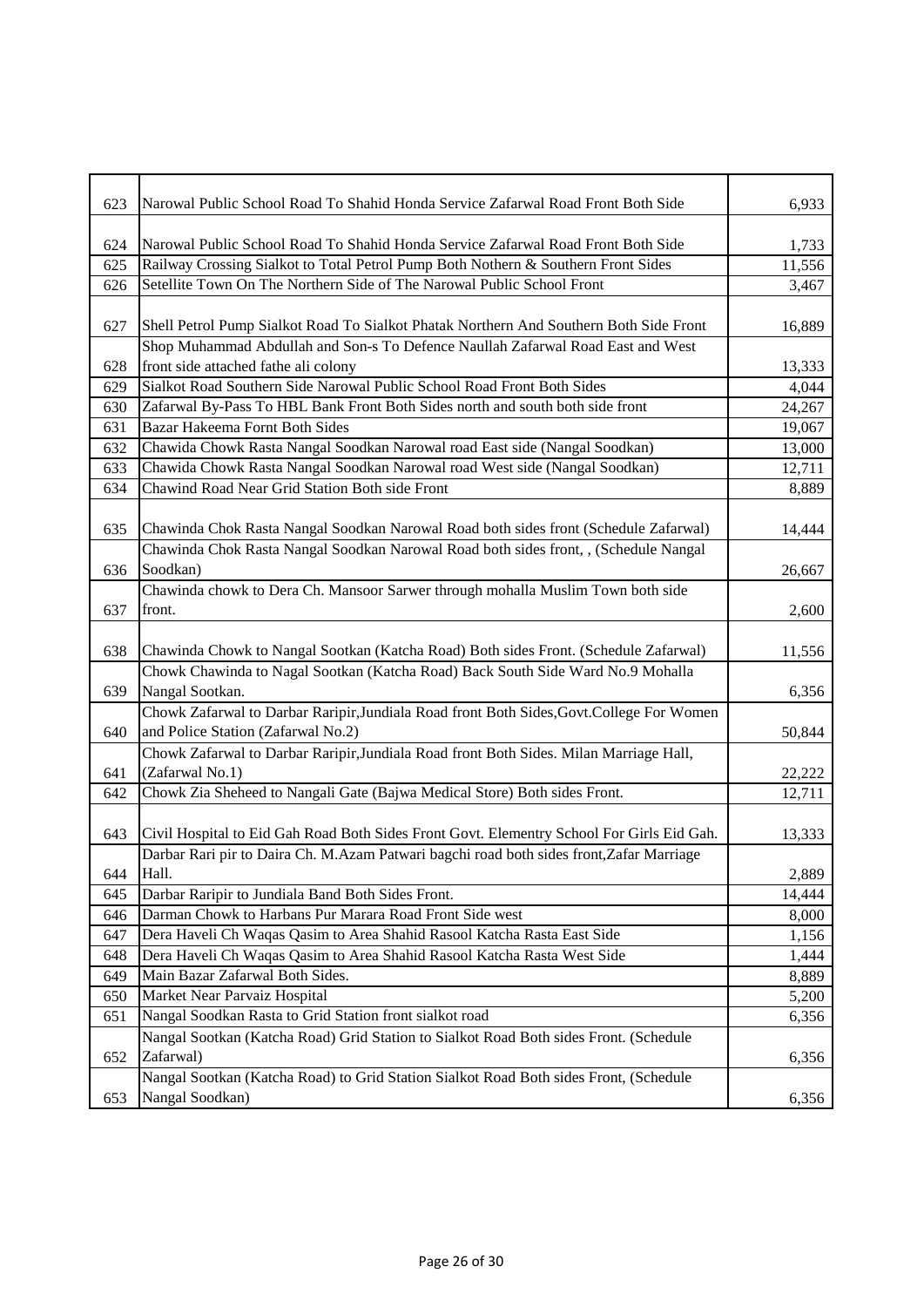| 654 | Octori Chowk to Dera Ch.Ali Ahamd both side front (Nangal Sootkan).                    | 3,813   |
|-----|----------------------------------------------------------------------------------------|---------|
| 655 | Sabzi Mandi Old ZafarwAl-                                                              | 31,778  |
| 656 | Shop Shakir Sports to Eid Gah Both side front.                                         | 3,178   |
| 657 | Shop subedar to Dera Shahid Rasool North Side                                          | 1,444   |
| 658 | UBL to Darman Road Both sides front.                                                   | 6,667   |
| 659 | West side of Dera Shahid Rasool North side                                             | 578     |
| 660 | Zafarwal Chowk to Chawinda Chowk Front Both Sides,                                     | 38,133  |
|     | Zafarwal Chowk to Darman Chowk Katchery Road, main chowk zafarwal, Zafarwal Travel     |         |
| 661 | Service Bus Stand, Front Both Sides                                                    | 4,444   |
|     | Zafarwal Chowk to Shop Shakir Sports old Chawinda road both sides front, City Marriage |         |
| 662 | Hall.                                                                                  | 31,111  |
|     | Zafarwal chowk to UBL Bank link road through Residence of Ch. Waqas Qasim Khan both    |         |
| 663 | side front.                                                                            | 5,778   |
|     | Zafarwal Road Narowal Both sides front Urban Hadood Rasta Nangal Soodkan to Dera       |         |
| 664 | Ch.Mohammad Hussain. Narowal Road                                                      | 13,000  |
|     | Abadi Ch. Tariq Anees St. Muhammad Rafique Chishti, Railway Line, Western Side         |         |
|     | Zafarwal Road Northern Side, Upto Girls Degree College (Back Side of Railway Phatak    |         |
| 665 | Zafarwal Road To Genral Bus Stand) for Commercial Plots & Shops.                       | 4,449   |
| 666 | Al-Jannat Merriage Hall Western Side of Darman Road Shakargarh                         | 22,222  |
|     |                                                                                        |         |
| 667 | Ali Plaza Constructed Shops Front Railway Road & Western Back Side Darman Road         | 26,667  |
|     | Anwar Ul Haq House and Street Sain Service Station To Gumtala Chowk Noor Kot Road      |         |
| 668 | <b>Both Sides Front</b>                                                                | 20,000  |
| 669 | Bandhan Merriage Hall Eastern Side of Noor Kot Road                                    | 19,067  |
|     | Bazar Chowk Hakeeman Both Sides Front, from Irfan Jeneral Store to link Street Imam    |         |
|     | Bargha.                                                                                |         |
| 670 | Bhatta Dilber Khan & Azmat Butt Southern Side Gumtala Road, both Side Front            | 120,000 |
| 671 |                                                                                        | 953     |
| 672 | Bhatta Maqbool Khan Southern Side Gumtala Road                                         | 1,589   |
| 673 | Bhatta Shaikh Iftikhar Eastern Side Noor Kot Road                                      | 1,907   |
| 674 | Bhatta Shaikh Iftikhar Zafarwal Road                                                   | 1,271   |
| 675 | Bughdadi Masjid To Din Pur Khurd Old Graveyard Ikhlas Pur Road Both Sides Front        | 25,422  |
| 676 | Bughdadi Mosque To Din Pur Khurd Kot Nainan Road Both Sides Front                      | 9,533   |
| 677 | By Pass Road from Pull Nallah Bain to Hadood Mauza Antowali Both Side Front            | 2,667   |
|     | Chak Amru Road Railway Phatak Land Village Chak Beeka to Hadood MC Urban Area Both     |         |
| 678 | side front                                                                             | 12,711  |
|     |                                                                                        |         |
| 679 | Choota Bazar from Main Bazar to Chammal Road, Both Sides Front Constructed Shops       | 37,778  |
| 680 | City Police Station Chowk To Railway Phatak Zafarwal Road Both Sides Front             | 20,338  |
| 681 | Civil Hospital To City Police Station Mor Zafarwal Road Both Sides Front               | 24,444  |
| 682 | Darman Chowk to Masjid Faroqania Both Sides Front.                                     | 19,067  |
| 683 | Darman Road Masjid Farooqania to Zia Road Both Sides Front.                            | 17,778  |
|     | Fruit & Sabzi Mandi, Plots& Shops (Northern Back Side of Bughdadi Mosque To Din Pur    |         |
| 684 | Khurd Kot Nainan Road                                                                  | 20,338  |
| 685 | Genral Bus Stand Zafarwal Road To Hadood MC Both Sides Front.                          | 13,982  |
|     |                                                                                        |         |
| 686 | Ghallah Mandi. (Northern Back Side Noor Chowk To Bughdadi Masjid Ikhlas Pur Road)      | 24,151  |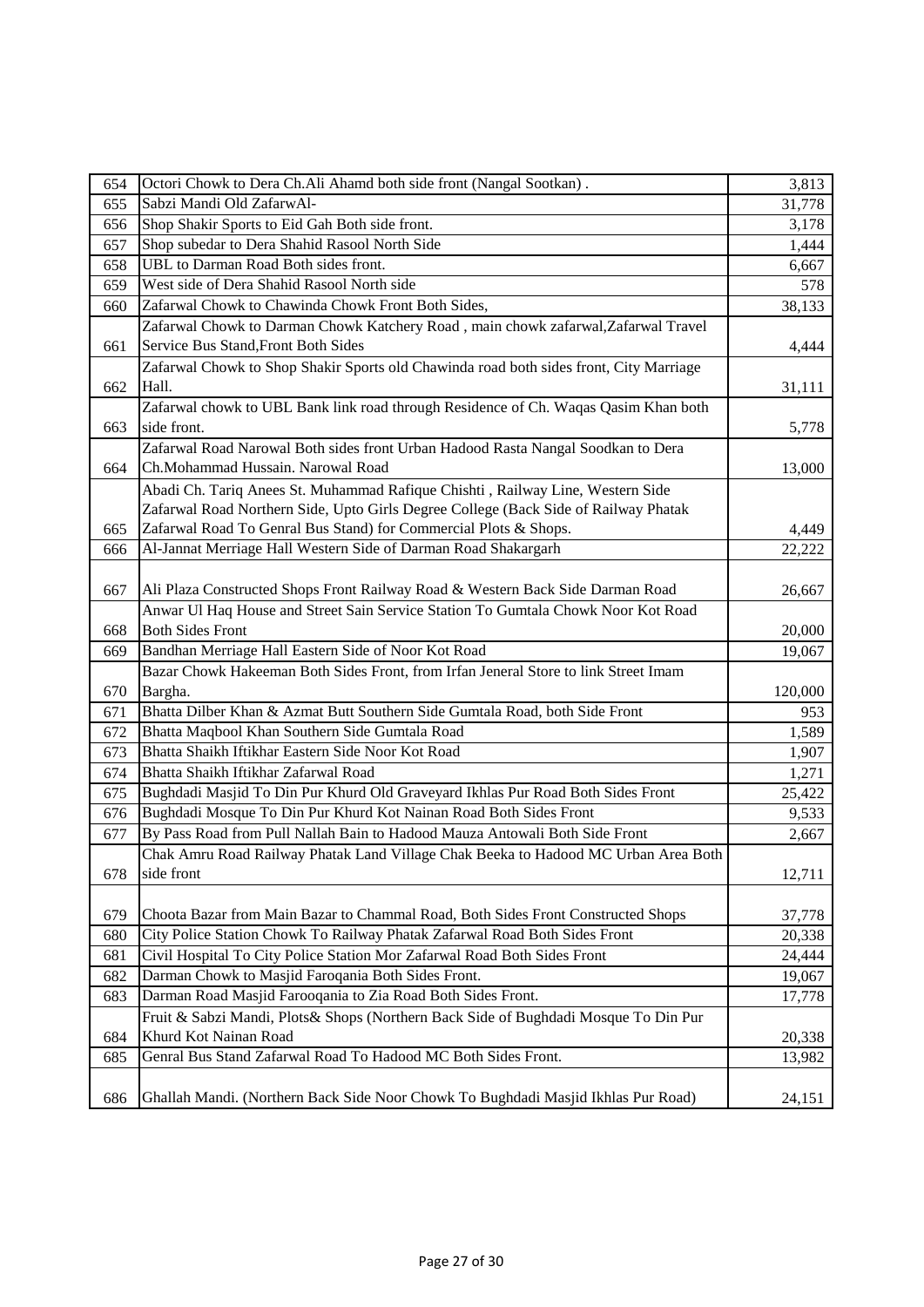| 687 | Ghallah Mandi. (Southern Back Side Choota Bazar)                                         | 24,151 |
|-----|------------------------------------------------------------------------------------------|--------|
|     | Graveyard Road From Darman Road, Masjid Maulana Ghias-ul-Din To Chammal Road Both        |        |
| 688 | Sides Front.                                                                             | 8,889  |
|     | Gulistan Colony, Mohallah Riaz Pura, Mohallah Insarian Up To Hajveri Mosque. Western     |        |
|     | (Back side of Noor Kot Chowk To Petrol Pump Ch. Muhammad Hussain up to Hadood            |        |
| 689 | Mauza Din Pur klan) (Commercial Areas & Shops.)                                          | 3,178  |
|     | Gulistan Colony, Mohallah Riaz Pura, Mohallah Insarian Up To Hajveri Mosque. Western     |        |
|     | (Back side of Noor Kot Chowk To Petrol Pump Ch. Muhammad Hussain up to Hadood            |        |
| 690 | Mauza Din Pur klan) Commercial Areas & Shops.                                            | 6,356  |
| 691 | Gumtala Chowk To Hadood MC Both Sides Front                                              | 12,711 |
| 692 | Gumtala Chowk To Tablighi Markaz Gumtala Road, both Side Front                           | 5,084  |
|     | Hajveri Chowk, , Peoples Colony, Upto Mohallah Riaz Pura Western (Back Side Noor Kot     |        |
| 693 | Road) for Commercial Plots & Shops.                                                      | 3,813  |
| 694 | Hassan Mart Plaza Railway Road Near Grid Station                                         | 21,378 |
| 695 | Hussain Bakhsh Plaza Northern Railway Road Shakargarh                                    | 19,067 |
| 696 | Ice Factory Muzafar Khan Southern Side of Zia Road Shakargarh                            | 6,356  |
| 697 | Ice Factory Shafique Upal Eastern Sideopf Chammal Road Shakargarh                        | 12,711 |
|     |                                                                                          |        |
| 698 | Jail Road From Gumtala Chowk To 1st More To Village Dinpur Kalan Both Side Front         | 6,356  |
|     |                                                                                          |        |
| 699 | Libretti Market Western side of Riaz Market and Southern backside of Inam ul Haq shops.  | 13,333 |
|     |                                                                                          |        |
| 700 | Main Bazar From Railway Road To Irfan General Store Both Sides Front Constructed Shops.  | 41,947 |
|     | Main Bazar Market, Saeeda Market, Yaqoob Market, Ghosia Market and other new markets.    |        |
| 701 | Northern back Side of Choota Bazar                                                       | 22,222 |
|     | Mohallah Araian, club Ghar, Mohallah Sulehrian, Mohallah Insarian, for Commercial Plot & |        |
| 702 | Shops. Eastern Back side of Shamal Road.                                                 | 6,356  |
|     | Mohallah Araian, Mohallah Rehmani, Northern Back Side (Back side Bughdadi Masjid To      |        |
| 703 | Din Pur Khurd Old Graveyard Ikhlas Pur Road                                              | 6,356  |
|     | Mohallah Bijli Ghar Northern Side Zafarwal Road, Railway Line, Western Abadis, Upto St.  |        |
|     | Shabbir Patwari (Back Side Rialway Road Phatak To General Bus Stand) for commercial      |        |
| 704 | Plots & Shops.                                                                           | 1,907  |
|     | Mohallah Bijli Ghar Northern Side Zafarwal Road, Railway Line, Western Abadis, Upto St.  |        |
|     | Shabbir Patwari for commercial Plots & shops. (Back Side Rialway Road Phatak To General  |        |
| 705 | <b>Bus Stand</b> )                                                                       | 3,813  |
|     | Mohallah Islamabad East, St. Madina Mosque St. Ch. Mahmood Akhtar Javed Advocate for     |        |
|     | Commercial plot & Shops. (Northern Back side of Noor Kot Chowk To Civil Hospital         |        |
| 706 | Railway Road)                                                                            | 7,627  |
|     | Mohallah Islamabad East, St. Madina Mosque St. Ch. Mahmood Akhtar Javed Advocate for     |        |
| 707 | Commercial plot & Shops. Estern (Back side of Darman Road)                               | 9,533  |
|     | Mohallah New Munir Abad Eastern Side of Special Education School & Western Side of       |        |
| 708 | Rasta 38 Ft up to Western Side of Railway Line                                           | 1,011  |
|     | Mohallah Rasheed Pura (North) police Station Abadi Up To Boys Hostel. Southern (Back     |        |
|     | Side City Police Station Chowk To Railway Phatak Zafarwal Road) For Commercial Plots &   |        |
| 709 | Shops.                                                                                   | 6,991  |
| 710 | National Market & Ashraf Kaifi Market, Western side of Chammal Road                      | 19,067 |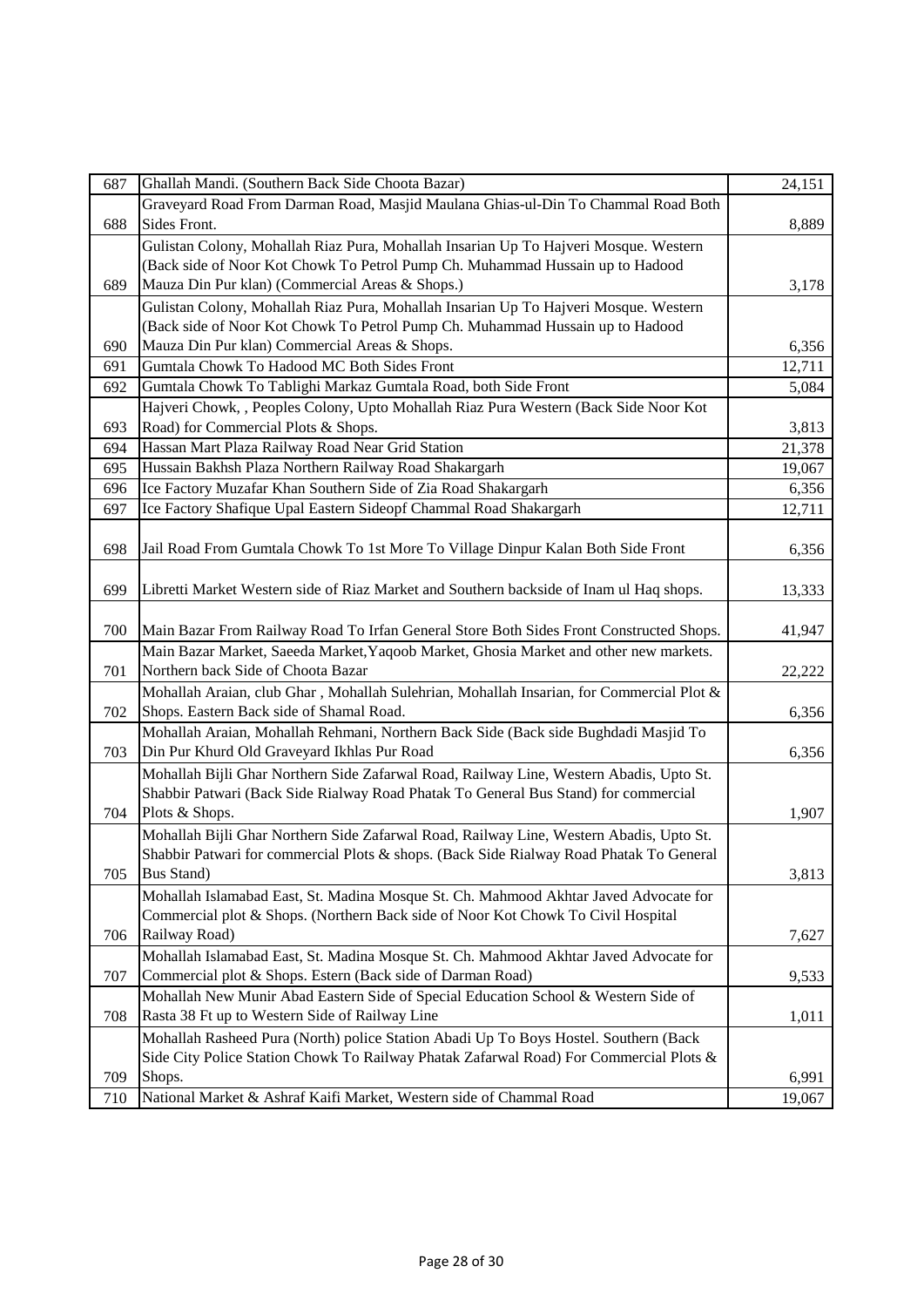| 711 | Noor Kot Chowk To Bughdadi Masjid Ikhlas Pur Road Both Sides Front                        | 33,333 |
|-----|-------------------------------------------------------------------------------------------|--------|
| 712 | Noor Kot Chowk To Civil Hospital Railway Road Both Sides Front                            | 28,889 |
|     | Noor Kot Chowk To Petrol Pump Ch. Muhammad Hussain up to Hadood Mauza Din Pur             |        |
| 713 | klan Noor Kot Road Both Sides Front.                                                      | 26,667 |
|     | Noor kot Road Near Taj Plaza to Hajveri Chowk, , Mota Road both side front from Taj Plaza |        |
| 714 | to Gumtala Road, for Commercial Plots and Shops.                                          | 7,627  |
|     | Northern Side Of Graveyard Road, Abadi Muhammad Khan Wali, Haji Malik Ghulamn             |        |
|     | Rasool, Manzoor Colony, Land Village Mardowal, Mohallah Abadi Phatak Wali, Abadi          |        |
|     | Graveyard And Mohallah Rasul Pura, Northern & Western (Back side of Zia Road Chowk &      |        |
| 715 | Muslim Model High School To Phatak Chak Amru Road)                                        | 3,178  |
| 716 | Old Ghallah Mandi. (Western Back Side Main Bazar)                                         | 24,151 |
| 717 | Old Graveyard To Pull Bain Nallah Ikhlas Pur Road Both Sides Front.                       | 15,889 |
| 718 | Petrol Pump Byico Western Side of Noor Kot Road                                           | 12,711 |
| 719 | Petrol Pump Ch. Muhammad Hussain Eastern Side of Noor Kot Road                            | 26,693 |
| 720 | Railway Phatak Chak Beeka to Hadood MC Darman Road, Both Sides Front.                     | 12,076 |
| 721 | Railway Phatak Gumtala Road To Hadood Muncipal Committee Both Side Front                  | 4,444  |
| 722 | Railway Phatak Zafarwal Road To Genral Bus Stand Both Sides Front.                        | 15,556 |
|     | Railway Road Phatak To Phatak Old Faisal Town Now Naqashi-e- Lasani Nagar Railway         |        |
| 723 | Line Both Sides Front.                                                                    | 5,084  |
| 724 | Riaz market                                                                               | 21,378 |
| 725 | Sardar Plaza & Merriage Hall Eastern side of Noor Kot Road Shakargarh                     | 19,067 |
| 726 | Shamal Road, from Graveyard Road To Hadood MC Both Sides Front.                           | 13,347 |
| 727 | Shamal Road, Noor Kot Chowk To Graveyard Road Both Sides Front                            | 25,422 |
| 728 | Siddique Merriage Hall Northern Side of Railway Road Shakargarh                           | 20,338 |
|     |                                                                                           |        |
| 729 | Tablighi Markaz To Railway Phatak (Naqsh e Lasani Nagar) Gumtala Road Both Side Front     | 3,813  |
| 730 | Taj Plaza Constructed Shops                                                               | 26,667 |
|     | Zafarwal Road to link Govt. Girls College to Darman Road Near Railway Phatak both side    |        |
| 731 | front, for commercial plots & shops.                                                      | 3,813  |
| 732 | Zail Gher Market District Council (Eastern Back side of main Bazar)                       | 25,422 |
| 733 | Zia Road Chowk & Iqbal Rural Floor Mills To Railway Station Both Sides Front.             | 6,356  |
|     | Zia Road Chowk & Muslim Model High School To Phatak Chak Amru Road Both Sides             |        |
| 734 | Front.                                                                                    | 19,067 |
|     | <b>COMMERCIAL - (NEW IDENTIFIED CASES IN LAST TWO YEARS)</b>                              |        |

## **COMMERCIAL - (NEW IDENTIFIED CASES IN LAST TWO YEARS)**

| 735 | Children Park to Bus Stop North & South Both Sides Front                                                                     | 11,556 |
|-----|------------------------------------------------------------------------------------------------------------------------------|--------|
| 736 | Children Park to House Mistri Shaukat North & South Both Sides Front                                                         | 4,044  |
| 737 | Children Park to Railway Station East & West Both Side Front                                                                 | 3,467  |
| 738 | Akram Hotel to Centre Jail Narowal on the South Side of Main Shakargarh Raod Front                                           | 14,444 |
| 739 | Around Jassar By-pass Front Constructed Shops                                                                                | 22,222 |
| 740 | Chowk Jassar By-Pass To Shakargarh Road Both Northern & Southern Side upto Nursary /<br>Millat Tractor Shops Both Front Side | 15,556 |
| 741 | Darbar Chan Peer Chowk Shah Meeran Both Eastern & Western Both Side Front                                                    | 17,778 |
| 742 | Jassar Chowk To Degree College Constructed Shops Both Sides Front                                                            | 15,556 |
| 743 | Main New Lahore Road Towards Eastern Side Butcher Khana Front                                                                | 17.778 |